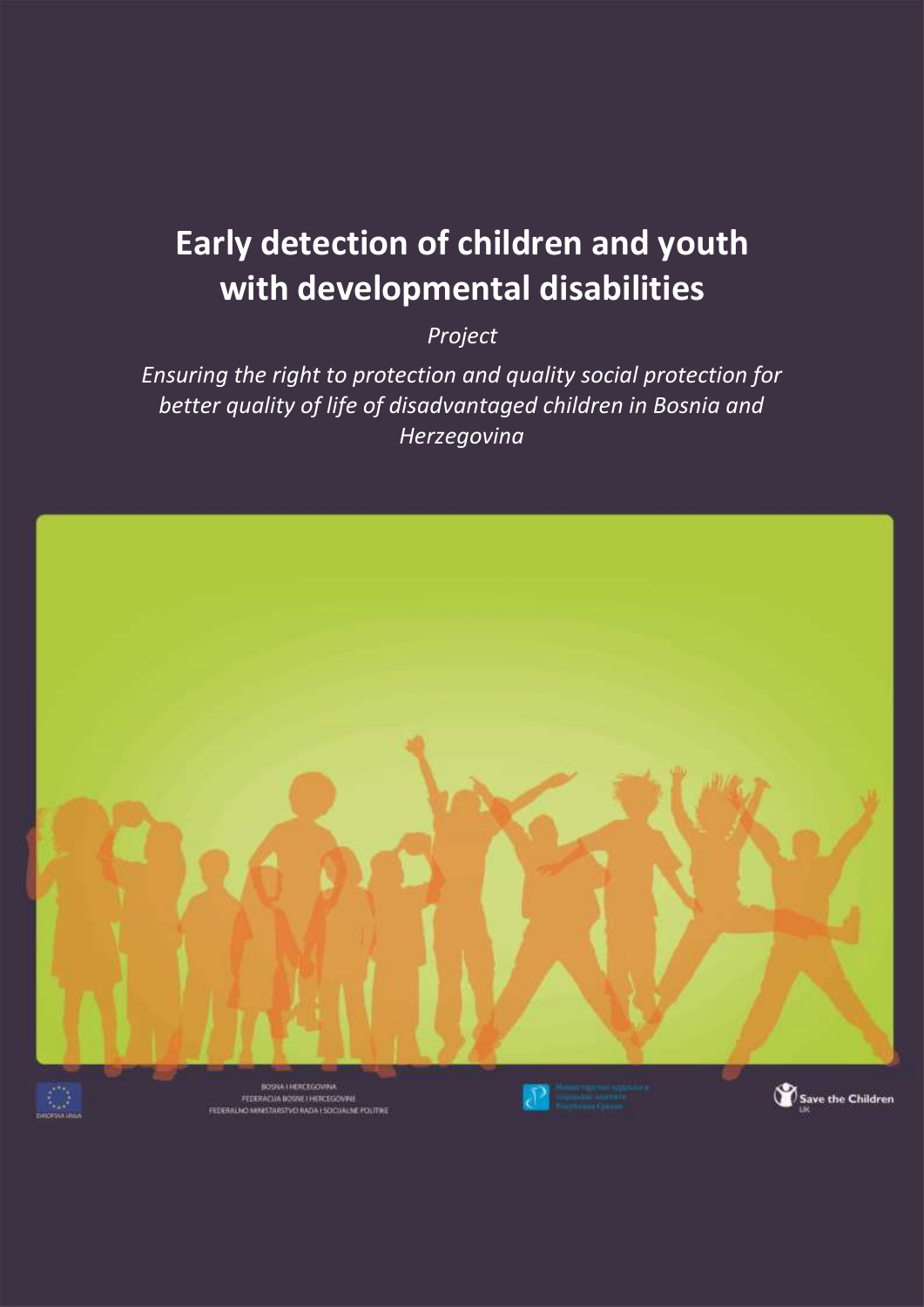# **Early detection of children and youth with developmental disabilities**

*Project*

*Ensuring the right to protection and quality social protection for better quality of life of disadvantaged children in Bosnia and Herzegovina*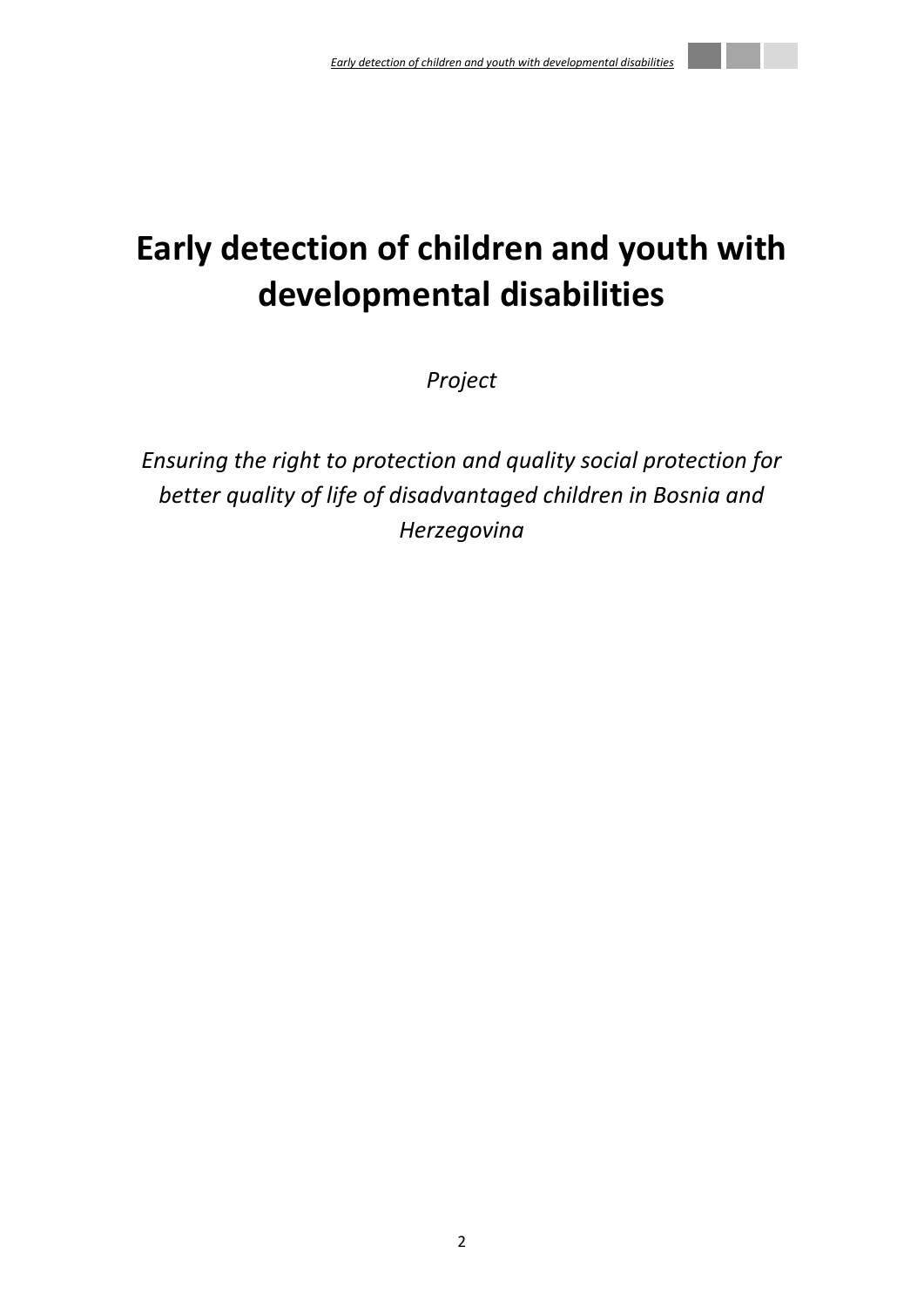#### **Minimum standards**

Early detection of children and youth with developmental disabilities

#### **Project**

Ensuring the right to protection and quality social protection for better quality of life of disadvantaged children in Bosnia and Herzegovina

#### **Save the Children UK**

Programme in Bosnia and Herzegovina

#### **Project**

Ensuring the right to protection and quality social protection for better quality of life of disadvantaged children in Bosnia and Herzegovina

#### **Save the Children UK**

M. Sc. Jasmina Selimović, person responsible for the standards development process under the project

**Proofreading:** Aleksandra Babić Golubović, Sanja Kavaz

**Editing:** Indira Osmić

**Illustration:** Adnan Ćelahmetović

**Desktop publishing**: Jordan studio

#### **Note:**

Responsibility for the information and views expressed in this publication lies entirely with the author(s). It does not reflect the official opinion of the European Union.

Save the Children UK, June 2010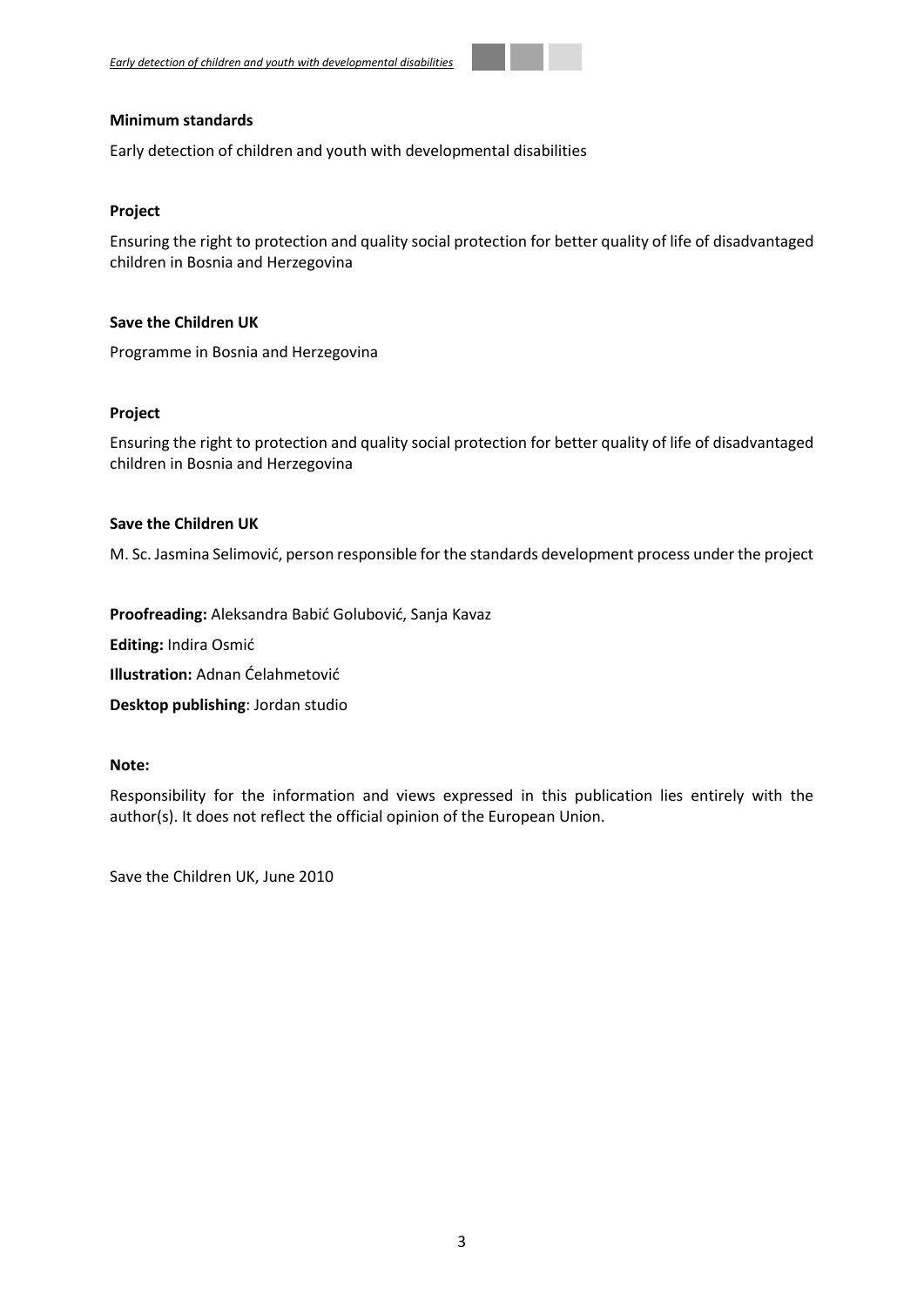## **Acknowledgements**

As part of the "Ensuring the right to protection and quality social protection for better quality of life of disadvantaged children in Bosnia and Herzegovina" project, Save the Children UK has together with the Ministry of labour and social policy of the Federation of Bosnia and Herzegovina (FBiH), the Ministry of health and social welfare of Republika Srpska (RS) and the Subdivision for social protection of Brčko District developed minimum standards for five child protection services: (I) standards for foster care, (II) standards for institutional care of children without parental care, (III) standards for children's villages services (only for FBiH), (IV) standards for day centres for children with developmental disabilities and (V) standards for early detection of children and youth with developmental disabilities.

In particular, the Save the Children UK would like extend their gratitude to the ministers and assistant ministers of the entity ministries, Dr. Perica Jelečević and M.Sc. Asim Zečević (Ministry of labour and social policy of the Federation of BiH) and Dr. Ranko Škrbić and M.Sc. Ljubo Lepir (Ministry of health and social welfare of Republika Srpska), whose support and continuous commitment greatly contributed to achievement of the project goals. We would also like to thank a number of social and child protection experts from Bosnia and Herzegovina (BiH), for their professionalism and commitment to protection of children's rights and improvement of child protection, as well as their selfless participation in developing, together with consultants from Serbia, minimum standards for child protection services.

BiH experts: Edisa Bajraktarević, social worker; Nermina Bećirević, psychologist; Svjetlana Blagojević, pedagogue; M.Sc. Mira Ćuk; Tatjana Đedovac Radić, law graduate; Ahmet Dizdarević, professor; Jasmina Dizdarević, psychologist; Nafa Dizdarević, social worker; Zorica Dubljević, social worker; Nedžad Džiho, professor of literature; Fatima Fazlović, social worker; Draško Gajić, social worker; Dr. Ana Gavrilović; M.Sc. Slađa Gerun; Dr. Udžejna Habul; Nizama Hujdur, social worker; Grozdan Janković, social pedagogue; Ivana Jarak, psychologist; Rade Javorić, professor; Jasna Kovačević, psychologist; Aleksandra Kukoljac, psychologist; Malina Kvasina, social worker; M.Sc. Indira Mehić-Čejvan; Mirjana Mehičić, social worker; Slobodan Mitrović, special education teacher; Mervana Mujić, speech therapist; M.Sc. Elma Mulalić; Vladimir Nakić, social worker; M.Sc. Salih Omerović; M.Sc. Branka Ostojić; Aleksandra Ostojić Ždrnja, pedagogue; M.Sc. Asim Pandžić; Mirsada Poturković, social worker; Osman Pozderović; Miljana Radić, law graduate; Amra Ramadanović, psychologist - pedagogue; Ćamil Ramić, law graduate; M.Sc. Amir Rekić; Violeta Rožić, psychologist; M.Sc. Alema Rudalija; M.Sc. Dragana Šćepović; M.Sc. Suada Selimović; Anka Šeranić, professor of sociology; Bisera Sofović, psychologist; Krolina Tadić Lesko, psychologist; Sanja Topić, psychologist; Sahudin Višo, journalist.; Dr. Borka Vukajlović; M.Sc. Jovanka Vuković; Neda Zuporović, social worker.

The consultants from Serbia engaged on the project were Jasmina Ivanović, social worker, family psychotherapist and Vladan Jovanović, law graduate, family mediation specialist. We would like to extend our gratitude to the partner organisations in BiH, primarily to the Association of Foster Parents of Tuzla Canton "Familija", SOS children's village BiH, Hope and Homes for Children (HHC), and many other institutions and services of social protection and local civil society organisations.

In particular, we would also like to extend our gratitude to the EU Delegation in BiH for their financial support and reconfirmed commitment to assist BiH in its efforts to build a modern social protection system that will provide unhindered and positive development, as well as a brighter future, for its youngest citizens.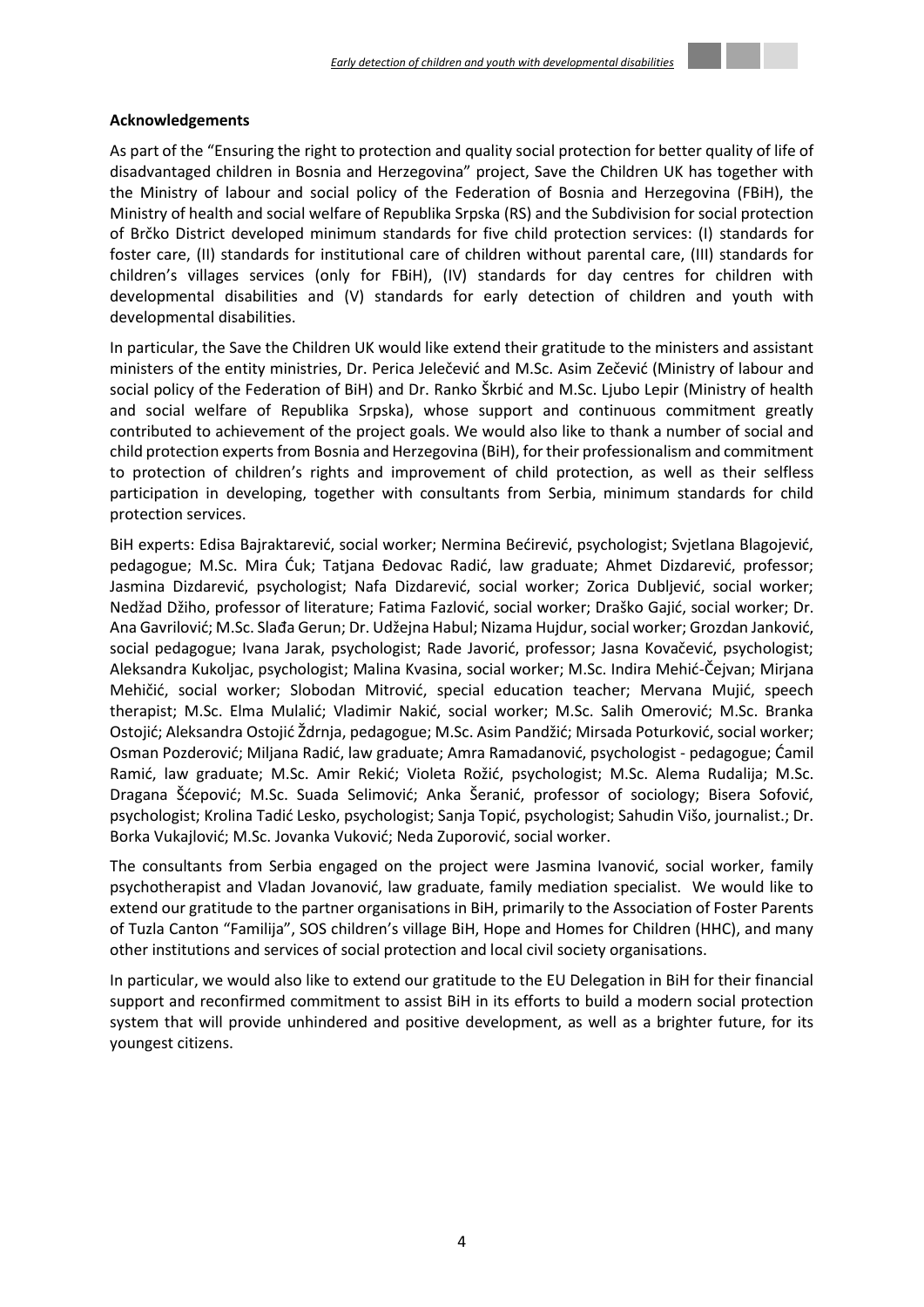# **Table of Contents**

|    |      | 2. Minimum standards for early detection of children and youth with developmental disabilities  11 |  |  |  |  |  |  |  |
|----|------|----------------------------------------------------------------------------------------------------|--|--|--|--|--|--|--|
|    |      |                                                                                                    |  |  |  |  |  |  |  |
|    | 2.2. |                                                                                                    |  |  |  |  |  |  |  |
|    | 2.3. | Guidelines for use of minimum standards for early detection of children and youth with             |  |  |  |  |  |  |  |
|    |      |                                                                                                    |  |  |  |  |  |  |  |
|    |      |                                                                                                    |  |  |  |  |  |  |  |
| 3. |      |                                                                                                    |  |  |  |  |  |  |  |
| 4. |      |                                                                                                    |  |  |  |  |  |  |  |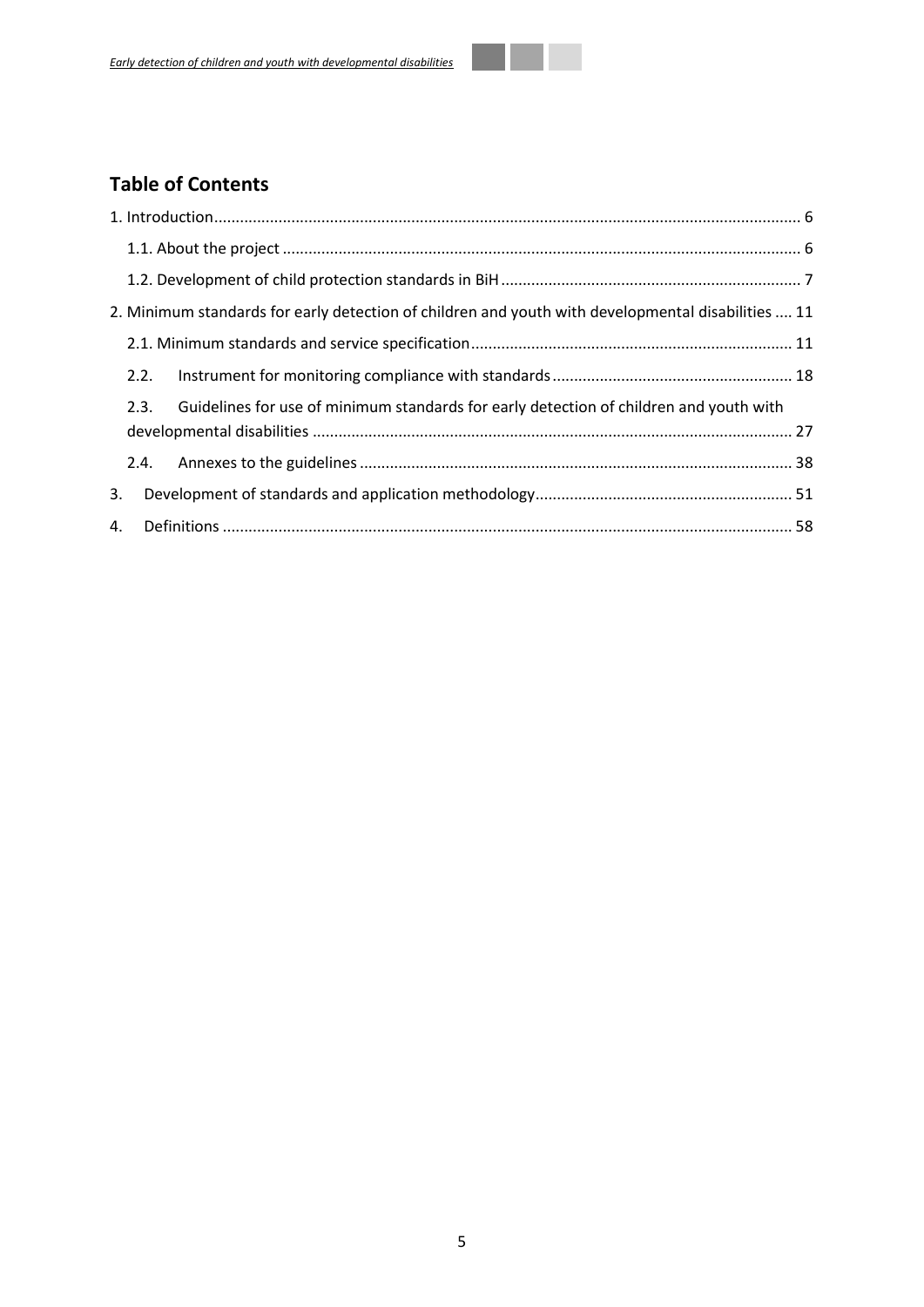## <span id="page-5-0"></span>**1. Introduction**

## <span id="page-5-1"></span>**1.1. About the project**

Save the Children UK implemented the "Quality protection and social protection for better quality of life of disadvantaged children project in BiH" project in the period from December 2007 to August 2010, together with the FBiH Ministry of labour and social policy, RS Ministry of health and social welfare, Subdivision for social protection of Brčko District of BiH and the Association of Foster Parents of Tuzla canton "Familija". The project was co-financed by the European Commission and Save the Children UK. The project supported relevant institutions in BiH in their efforts to reform the social protection system and to change the social protection policies. The reforms are focused on organising child protection in line with the UN Convention on the rights of the child and relevant standards set forth in the EU countries and strategic documents of BiH. In particular, the project provided support to the competent authorities at all levels in BiH in protecting children and families in their home environments through development of service standards in this area as an integral part of the reform of social protection system. The project gave preference to protection based on the key principles of the UN Convention on the rights of the child, preservation of biological family, and promotion and development of the family-type of care in the communities where children live. The project activities sought to improve child protection policies through promotion of child participation, building of partnerships and cooperation among the competent stakeholders, and development of an inclusive model of planning, providing and monitoring of services.

The objective of promotion of the model of joint planning, providing and monitoring of services for the children at the level of two municipalities, Doboj and Mostar, was to ensure coordination of efforts of all competent stakeholders, develop services that will respond to the identified needs of children and their families and maximise use of available resources. The Project interventions supported identification and strengthening of the current, as well as piloting of new practices in service provision. This will be used for improvement of further development of service standards.

General objective of the Project was to reduce vulnerability and poverty of children in the social protection systems in BiH (in RS, FBiH and Brčko District).

Specific objective of the Project was to improve the quality of child protection systems in BiH (in RS, FBiH and Brčko District).

The "Ensuring quality protection and social protection for better quality of life of disadvantaged children in BiH" project drew on the past experience and current activities of Save the Children UK, in addition to relying significantly on the 14 years of experience of Save the Children in the area of child protection in BiH, from 1996 to 2010.

The Project also built upon the work of Save the Children UK on development of Policy for protection of children without parental care and families at risk, done in cooperation with the competent entity ministries and UNICEF, and contributed to its implementation. The Policy represents a framework of activities for protection of children without parental care in BiH, and the Project continued activities related to development of service standards for foster care placement.

<span id="page-5-2"></span>The Project focused on establishing coordination and cooperation with other relevant initiatives during the implementation period, in order to avoid overlaps and maximize impact. In particular, this included cooperation with experienced organisations that implement projects in the area of social and child protection in BiH, such as UNICEF, IBHI, and HHC.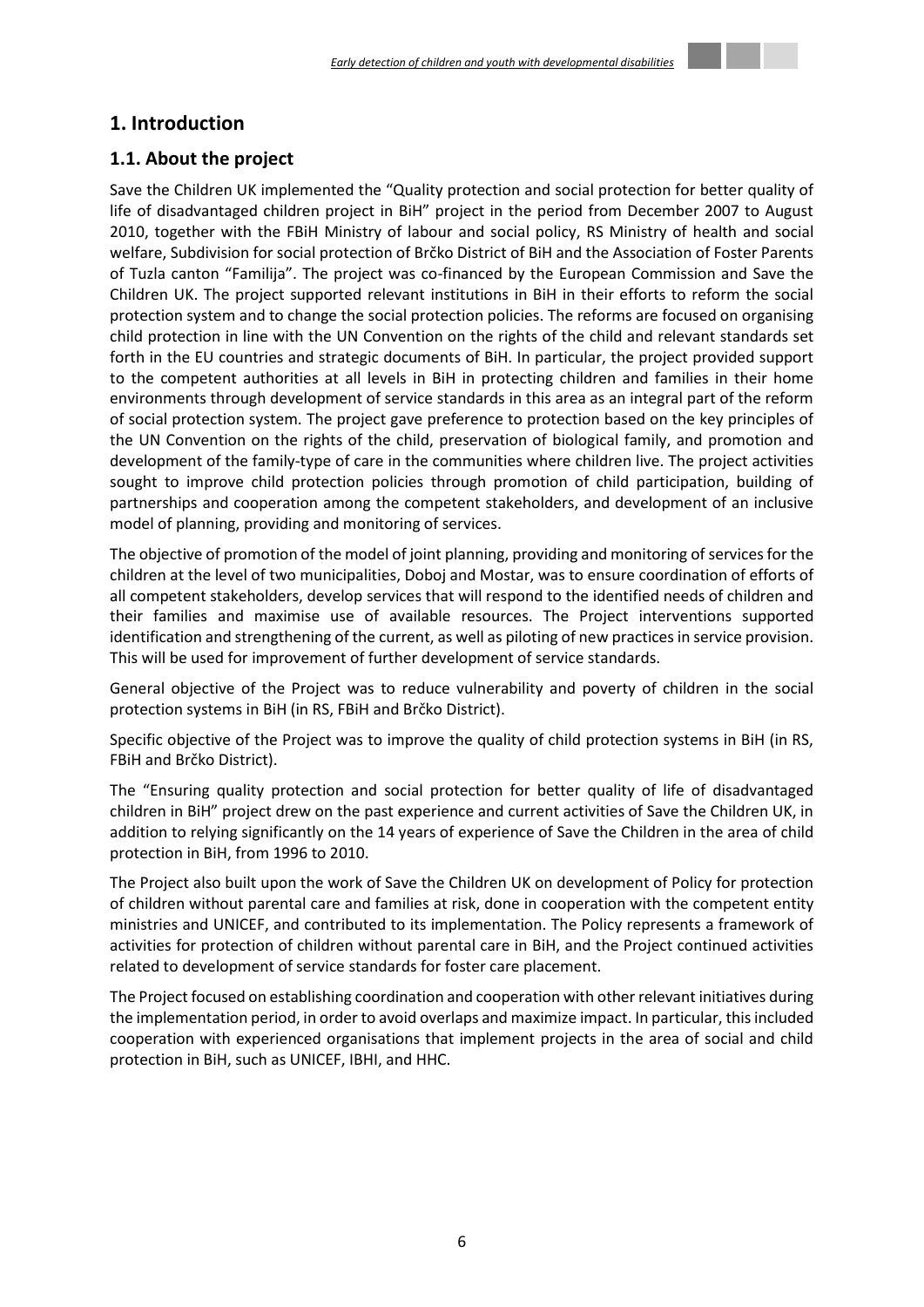## **1.2. Development of child protection standards in BiH**

**Assessment of the situation and needs in the centres for social work** was the first activity carried out under the project. The objective of this activity was to assess the situation and needs in terms of the centres for social work, to serve as a baseline for development of the standards. The assessment was based on two assumptions: (1) identification of problems and needs in practice on one side and good and successful solutions on the other (In addition, good practice examples, that will require further support and improvement through this Project and future social protection reforms, were also reviewed.); (2) active participation of practitioners in development of standards (identified earlier as one of the basic principles of the project). In order to access the situation and the needs of the centres for social work, it was necessary to engage the practitioners who work directly with beneficiaries and have knowledge about the issues in practice, as well as a clear picture as to how to overcome the latter. In most cases, the practitioners were responsible for development of standards and their piloting. The obtained results represented only preliminary research data that provided input for further project implementation. Therefore, direct responses and their qualitative analysis were more important than analysis of statistical data, regardless of the fact that they were provided by a number of respondents that is small relative to size of professional population in BiH. The results of the situation and needs assessment overall were as expected and are not at all encouraging, which further reinforced the view that the project was implemented at the right time and in line with the real needs in BiH at the moment. The assessment results are presented in a separate report, which is electronically available to all interested parties.

**Establishment of the Project Coordination Body** was the second important activity that was done under the project. A multi-sectoral coordination body for development of standards was established at the state level and consisted of eight (8) members: representatives of competent ministries of social policy/protection (both entities and BD), practitioners from social protection institutions, as well as representatives of civil society sector, and other agencies such as UNICEF. Since its establishment the coordination body was assigned to direct the entire process of standards development, plan the framework for the work on standards development, coordinate and monitor work of the working groups for standards development, monitor the piloting of standards, and harmonise the contents and form of the standards, as well as their verification. The terms of reference (ToR) were developed for the coordination body, environment up a framework for its work during implementation of the activities for which this body was competent in the period 2008-2010. The coordination body held periodical meetings, every three months on average, including also at times representatives of academic community and partner organisation Association of Foster Parents of Tuzla Canton "Familija". The meetings and their conclusions were documented.

**Establishment of the working groups for standards development.** Two working groups at the entity level (22 members) were established in December 2008 for the purpose of standards development. The task of the working groups was to identify priority services for which the standards have to be developed. In line with the conducted research and consultations with the competent ministries, the working groups identified five child social protection services that were subject of the standardisation process. Four services: institutional placement, day centres, foster care and early detection of children and youth with developmental disabilities were identified as requiring standardisation across BiH, while the service of placement in the so-called children's villages was standardised for the territory of FBiH only. The working groups worked directly on development of minimum service standards in line with existing legislation and guidelines received from international experts in this area. During the process of development of standards in the period from April to September 2009, members of the working groups and practitioners-professionals implemented the following activities: consultations with relevant stakeholders in their communities, provision of feedback to the coordination body, mutual cooperation and exchange of information and experiences, cooperation with international experts, presentation of standards at joint meetings and public discussions, advocacy to promote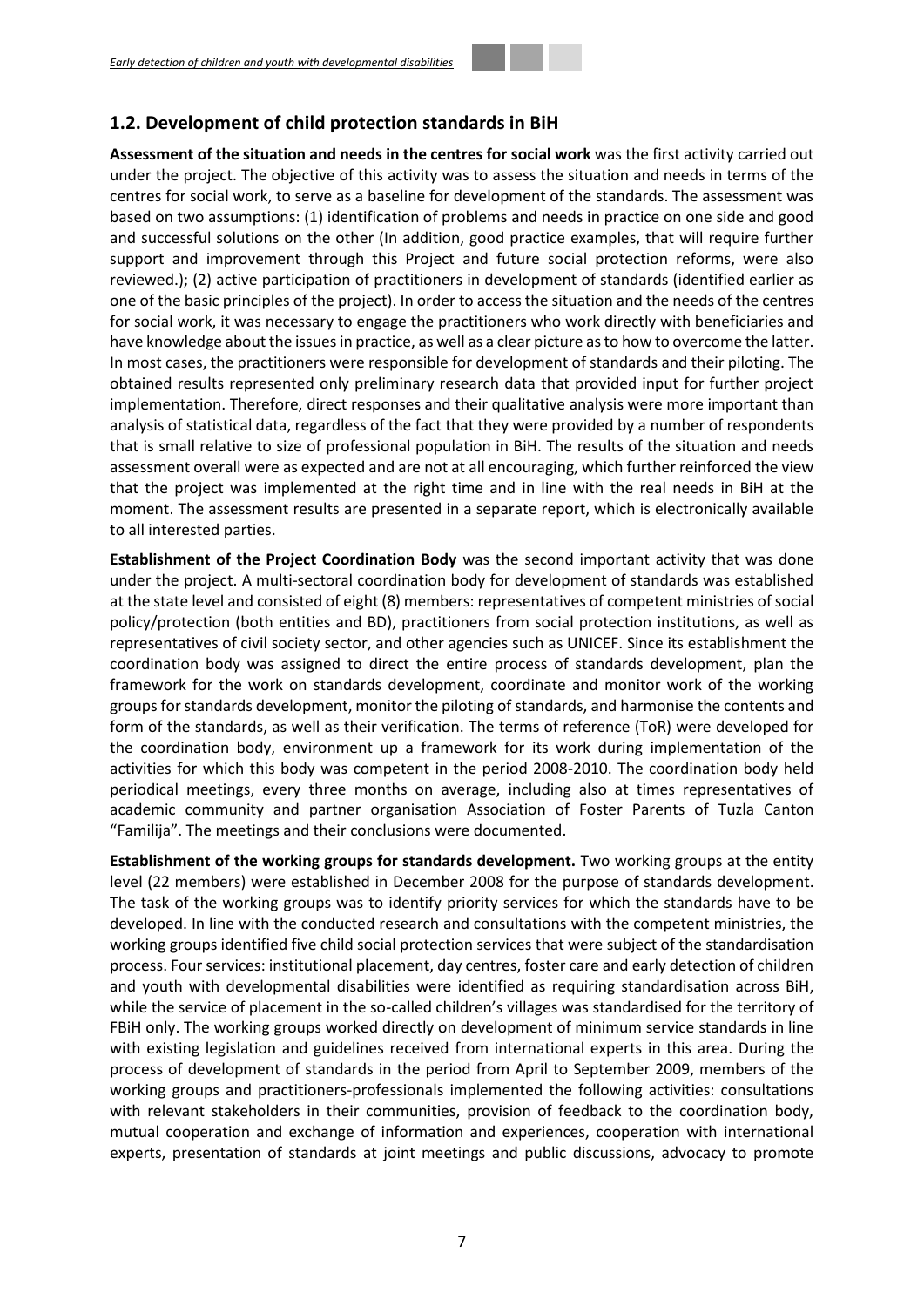

importance and the need for standardisation in the area of social protection of children in BiH, both amongst the practitioners and government representatives at all levels.

Some members of the working groups, who participated in standards development, were also engaged in the process of standards piloting, monitoring, and evaluation, as well as modification for the purpose of preparing their final version under this project. The working group also had terms of reference and a work plan developed, subject to supervision of the coordination body.

**Development of minimum service standards**. After identifying priority needs in terms of the system and implementation in the field, development of the following standards was agreed:

- (i) Foster care services for children without parental care,
- (ii) Institutional care services for children without parental care,
- (iii) Services of children's villages (only for the territory of FBiH),
- (iv) Day centres' services for children and youth with developmental disabilities, and
- (v) Standards for early detection of children with developmental disabilities.

The standards were developed in the period from April to September 2009, with two public discussions held in that period (June and September 2009) to open up discussion about this issue and collect proposals for improvement of standards in line with the needs in the field, of professionals and beneficiaries, in view of traditional and modern values of the local culture and society, as well as experiences of other countries that have already developed standards. The consultations and engagement of stakeholders in the development process ensured full commitment to future implementation of standards, which were harmonised at the State level. The standards were developed in a way that provides for their application by service providers in the government and nongovernment sector, and makes them achievable and measurable. The standards identify what are the minimum and achievable requirements for high quality social protection services. Parallel to development of standards, a system for monitoring of standards implementation (excel table) was developed, together with guidelines and annexes for every service, for the purpose of assisting service providers to improve the quality of services and to establish a system for monitoring compliance with standards.

**Piloting of the minimum service standards**. Development of minimum standards for five services in BiH was followed by standards piloting activities. In cooperation with directors of institutions and organisations that expressed interest for testing the standards, the coordination body adopted the decision to test all five developed standards in FBiH, four in RS and one standard in Brčko District. The standards were tested in 11 institutions/organisations in BiH (5 in FBiH, 5 in RS and 1 in BD) in the period from January to May 2010. More than 200 participants took part in the piloting effort. A total of 21 representatives of institutions/organisations piloting the standards were directly responsible for them (directors and one practitioner per each organisation/institution). Furthermore, all employees of the organisations/institutions piloting the standards were also involved in this process, as well as 20 members of the teams in charge of the evaluation process, representatives of entity ministries, assistant ministers and other professionals, two international experts from Serbia, representatives of the Save the Children UK, children, youth, parents, and guardians.

## **Overview of the piloting of service standards in BiH**

- o Foster care: Cantonal centre for social work Sarajevo Novo Sarajevo department, Centre for social work Doboj and Brčko District
- o Institutional care: Home for children without parental care Mostar and Banja Luka
- o Children's village: Selo Mira Turija
- o Day centres: Centre for children and youth with developmental disabilities Trebinje and Novi Travnik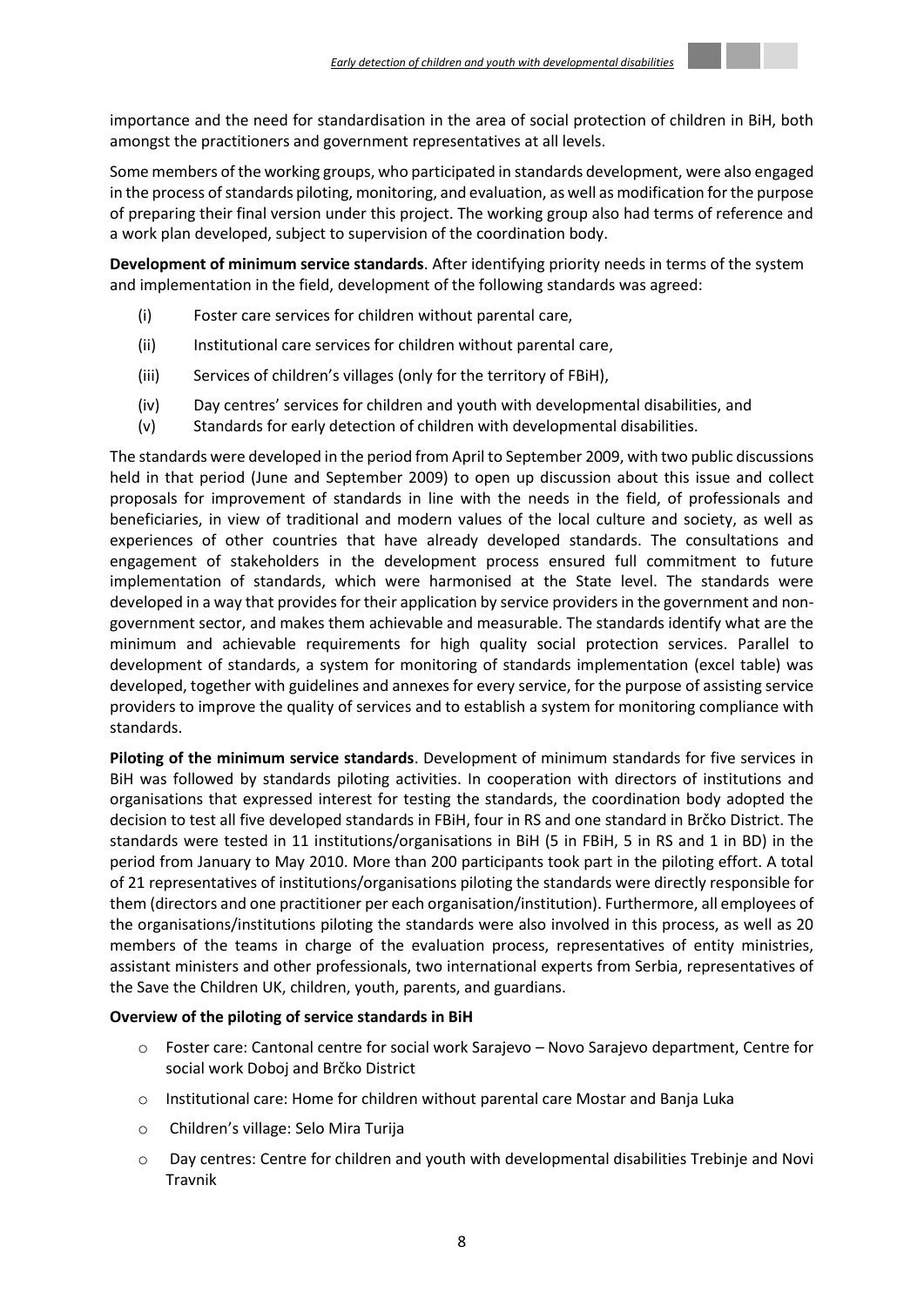o Early detection: Centre for social work Prijedor, Trebinje and Novi Travnik

A joint preparatory meeting of all participants and experts from Serbia was held ahead of the standards piloting process (48 participants). The following was agreed at the meeting: (I) piloting plan, (II) guidelines for piloting of standards, (III) initial meetings of the piloting teams (members agreed about initial visits to organisations, presentation of standards to the employees, organisation of the focus group with parents, guardians, children, etc.).

Piloting process was divided into two stages: first stage took place in the period from January to March 2010 and second from April to May 2010. Two evaluation meetings of all participants in piloting process were held: in March, after completion of stage one of piloting, and in May, after completion of the second stage of piloting. At both meetings, members of the piloting monitoring team presented the piloting process, observations, difficulties and challenges, and proposals for modification of standards. The standards were modified two times before being finalised, with participation of all professionals from BiH and professional support of the experts from Serbia. The standards were published under this project. The developed documents were primarily prepared to indicate a more efficient service provision in social protection and minimum requirements that current service providers have to meet. The table for monitoring compliance with standard provides each service provider with a specific tool for self-assessment of its organisation of work and positioning in the system of social protection services. Adherence to minimum service standards will be one of most important basis for negotiations and agreements between service providers and clients in the local community. It is very important to note that participants involved in standards development demonstrated showed tremendous professionalism and commitment to these activities, which is the result of their awareness regarding significance and benefits of standardisation in child protection services in BiH. This is also a strong indicator of the future sustainability of the standards and a good precondition for continuation of the standardisation process.

In parallel, standards tailored to children's needs were developed and tested in project locations, Mostar and Doboj, with groups of children engaged in empowerment and participation activities during the project implementation. The children's version of the standards was printed in 3,000 copies that will be distributed to all centres for social work, as well as to other service providers in BiH. Standards tailored to children's needs will be used for the purpose of exchange of relevant information with children regarding standards of quality for services provided to them, so they are able to recognise whether the standard was met or not and communicate any such problem. The publication will also provide children with guidelines as to how they can engage in the process of responding to their needs and who can help them in that respect.

**Development of professional capacities**. One of the key project objectives was development of professional capacities of professionals in BiH working in government and non-government organisations, and universities: social work study programs/ departments. Development of professional capacities was ensured through: (I) training; (II) experience-based learning – exchange of experience through establishment of coordination/cooperation between the professionals across BiH, (III) provision of relevant professional literature. The training covered several topics, such as: standardisation in the areas of social and child protection, children's rights, best interests and children participation, ethical principles in the area of child protection, assessment, planning and monitoring of service provision, evaluation, family at risk, assessment of parental capacities and support. The trainers included experts from the United Kingdom, Croatia and Serbia. The general objective of the training was to improve expert competencies of the professionals, and the specific objectives focused on acquisition of knowledge and the use of practical tools for implementation of quality services in the area of child protection, in particular the standardisation. Results of the evaluation indicate that selection of trainers and training content was done well. The training quality got high scores by participants, commending the organiser for selection of trainers, organisation of the event, and donors who made it possible.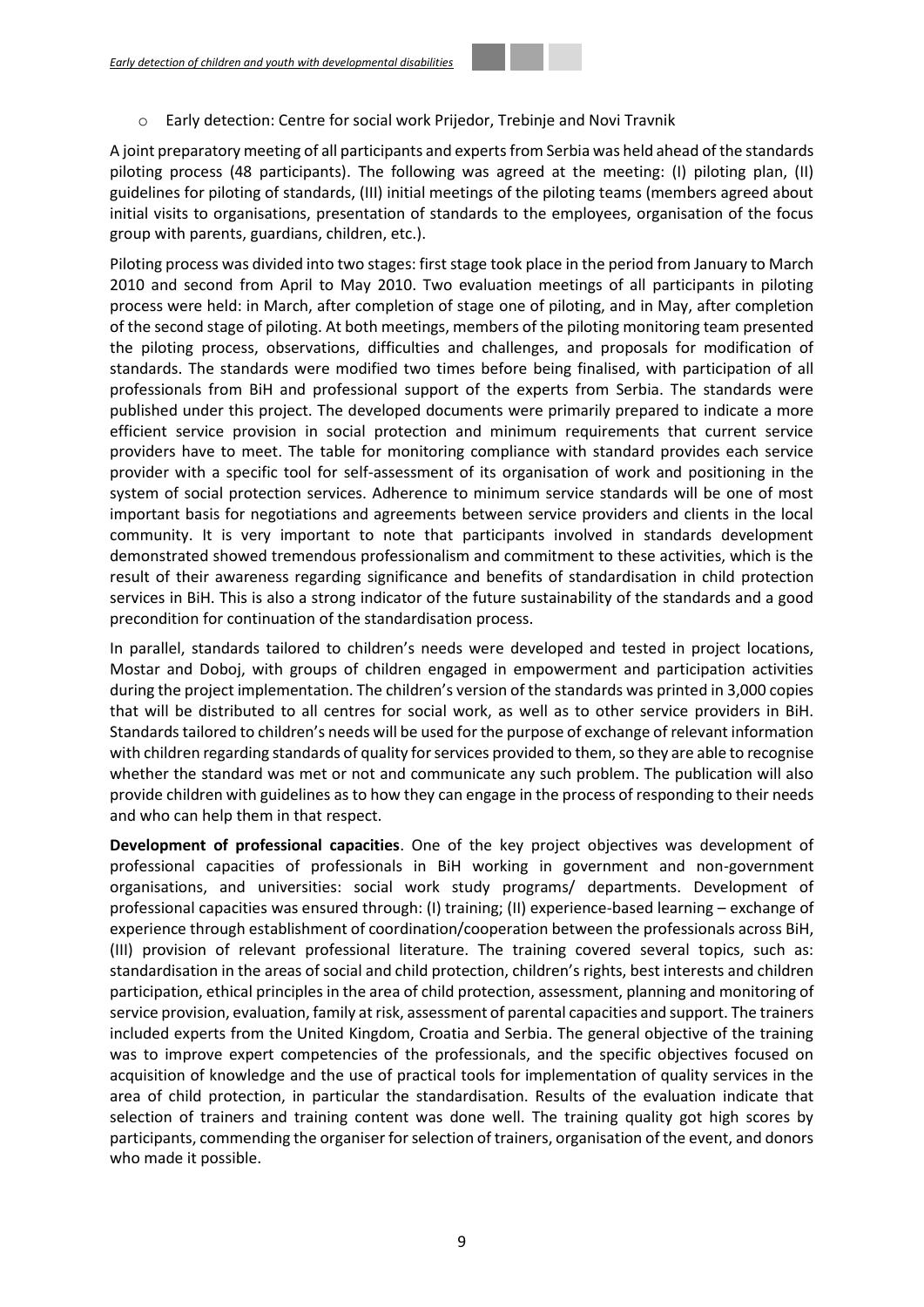**International experts engaged on the project** were engaged in the process of standards development from onset and supported working groups in planning, identifying and developing standards and all other documents to serve as professional resources in the area of standardisation (drafting, modification and final version of the standards). Experts also provided their support in the process of piloting the standards, which greatly helped management of the piloting process and drafting of the final version of standards. In addition to periodic visits of the experts and their direct participation in the project activities, they also provided support through emails, over phone and references to other useful resources related to the project focus.

Standards developed so far in BiH point to the need to institutionalise, i.e. to integrate into the social protection system in BiH, all knowledge, experience and skills acquired in the process of standardisation of five services for the children and their piloting. Further strategic development of standards in BiH needs to support this commitment by taking into account this methodology for establishment of standards that has already been set up. At the same time, it is important to note that processes that have already been launched need to continue supporting developmental approaches, whilst seeking to introduce structural and systematic changes for the purpose of more successful establishment of service quality in the overall area of social protection, in particular the area of child protection.

**Institutionalisation of standards** and further development of good practices are some of the activities that lay ahead. Policy and decision makers, as well as professionals and service providers in the area of child social protection in BiH have to continue promoting minimum standards, through adopting them and making them formal as a first step. Thus minimum standards will become compulsory and useful tool for development of services in the social and child protection, with great potential to boost the quality of services for children and youth.

Minimum standards for five services for children and youth were developed as part of this Project. The social and child protection in BiH still has to develop minimum standards for all other social services provided to children and youth.

The saying goes that even the journey around the world starts with a first step. Under this Project we have made first five steps. There are still many carefully deliberated steps ahead of us.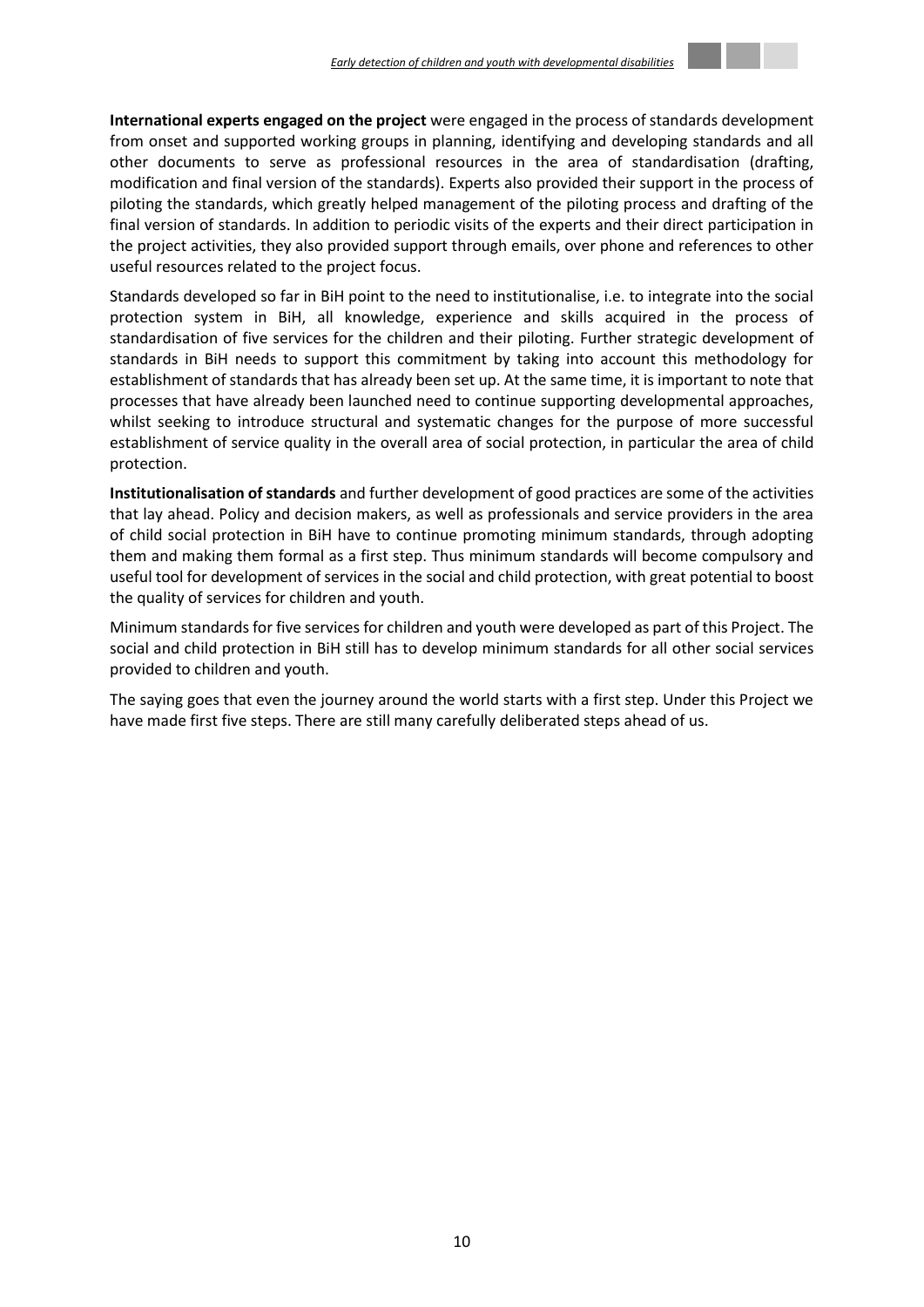# <span id="page-10-0"></span>**2. Minimum standards for early detection of children and youth with developmental disabilities**

## <span id="page-10-1"></span>**2.1. Minimum standards and service specification**

## **Purpose of the service**

Purpose of the early detection of children and youth with developmental disabilities is timely detection of children and youth who certainly have developmental disabilities, as well as children with indications of developmental disabilities and enabling them to remain in the family environment (biological family, foster or adoptive family), by making it possible for the child/young person and his/her parents or guardians/caretakers to use the resources (services) in the community, in the best interest of the child.

Early detection of children/youth with developmental disabilities enables adequate early intervention and quality treatment and rehabilitation, as well as care, support and preparation of the child/young person for independent life with good quality of living. This service ensures support for person's overall development and development of practical life skills, for the purpose of establishment of self-respect and trust in relations with others, as a precondition for inclusion.

## **Early detection includes:**

**1. Children and youth with developmental disabilities** up to 19 years of age that are not included in the social protection system, not covered by any other service in the community, nor using the rights provided for by the law, as well as children and youth that underwent the classification process in line with positive regulations and do exercise some right or use some services, but have the need for additional or more purposeful support.

Four groups of developmental disorders and disabilities are referred to:

- 1. Physical development disorders and disabilities
- 2. Mental developmental disorders and disabilities
- 3. Sensory functions disorders and disabilities, and
- 4. Chronic illnesses disorders and disabilities. Chronic illnesses are identified as illness that have strong negative impacts on the children's quality of life (e.g. severe forms of EPI, heart diseases, diabetes, malignant diseases, celiac disease, etc.).

## **2. Families with children and youth with developmental disabilities**

*Service specification:* Service of early detection of children and youth with developmental disabilities provides conditions for adequate and planned activities that involve family or persons significant to the child, during the child´s stay in the family.

Centre for social work, under the service of early detection of children and youth with developmental disabilities, coordinates activities of the other institutions and services in the community and provides the following:

## **Identification of needs, strengths, risks for the child and young person, his/her family, as well as the resources and capacities of the community to respond to those needs:**

 $\circ$  Informing the child/young person and family on available services in the community and at the level of canton/entity, to motivate for their use,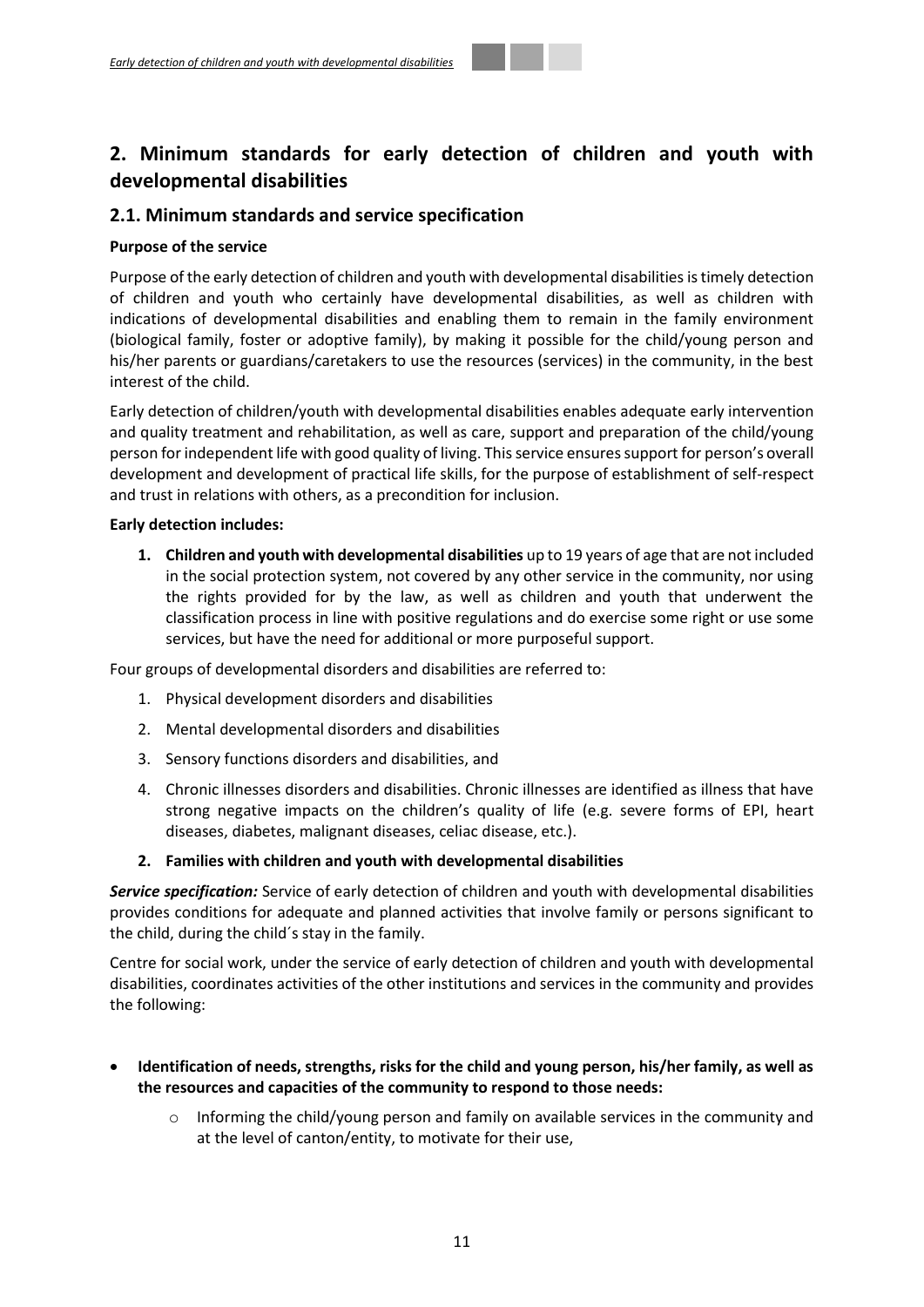

- $\circ$  Assessment of needs, capacities and potentials of the child/young person and family,
- $\circ$  Assessment of the capacity of services in the community to respond to identified individual needs of the child/young person and family,
- o Informing the child/young person, family and other significant persons on contents of the community services, which could respond to the needs of the child/young person,
- $\circ$  Assessment activities are focused on identifying the facts needed for planning,
- $\circ$  Initial assessment, in situations of urgent reception, is done immediately upon the reception.

#### **Prioritising responses of the centre for social work as:**

- o Immediate, and
- o Regular response.

**Immediate** – if received notifications indicate that meeting the needs of a child/young person, is at high risk and that the child/young person needs immediate support;

**Regular** – if received notifications indicate that meeting the needs of a child/young person is not at risk.

## **Planning of the activities of the Centre for social work as part of the service provision is focused on:**

- $\circ$  Identifying specific interventions, activities and services that will be provided to child/young person and family,
- o Periodical review and revision of the plan,
- o Referral to relevant institution and service in the community,
- $\circ$  Partner work between the centre for social work and relevant institution and service in the community,
- o Support to family and child/young person,
- o Making resources of the centre for social work available to the institution or service in the community in provision of services under its competence,
- o Sensitisation of the community and relevant institutions, decision makers and policy creators and providing information to them,
- o Record keeping, creating and updating databases,
- $\circ$  On children and youth diagnosed with developmental disabilities, who received support in the form of activities under competence of the centre for social work,
- $\circ$  On children and youth diagnosed with developmental disabilities, who were referred to other institution or service by the centre for social work,
- o On activities undertaken by other institutions and services to which the children and youth with discovered developmental activities were referred to by the centres for social work,
- $\circ$  Collection and processing of reports from institutions and other services, which cooperate with the centre for social work on the early detection of children and youth with developmental disabilities,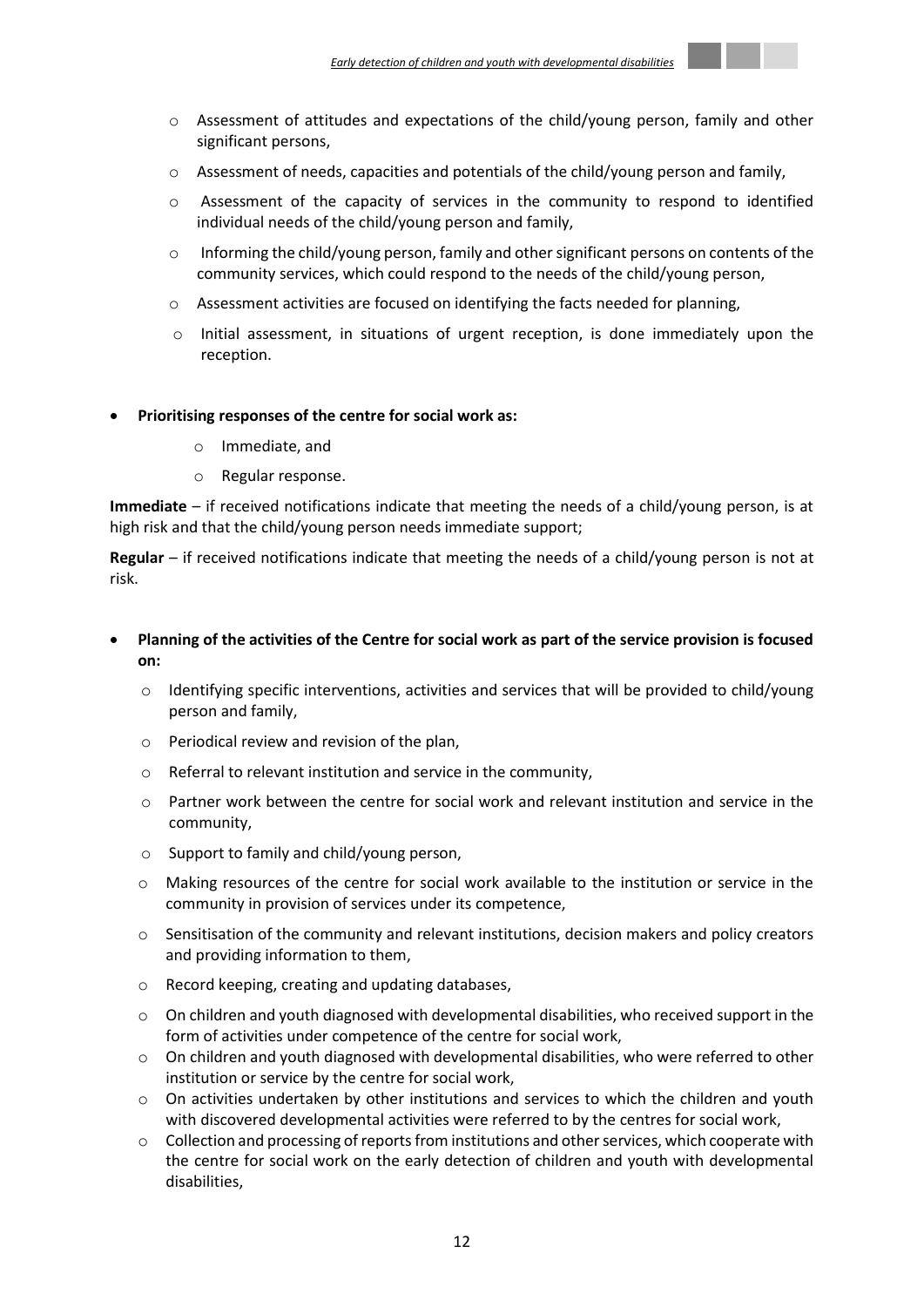o Reporting to decision and policy makers on the operations of the centre for social work and other services in the community provided as part of the early detection of children and youth with developmental disabilities.

Through early detection, centre for social work, in partnership with other actors in the community, enables maximisation of relevant service (social, health, education, etc.) from under the scope of work of institutions and services in the community, in line with identified needs of the child and young person. In line with that, the service of early detection of children and youth with developmental disabilities is a part of the joint portfolio of the centre for social work and other institutions and services from the community, thus making relevant services in the community accessible and available to the child/young person. Early detection and use of relevant services in the community provides for permanent or long-term stay in family environment, i.e. integration into the community, whenever capacities are available and whenever it is in the best interest of the child/young person.

| <b>Minimum</b><br>structural                                                                                                                                                                                                             | <b>Standard</b><br>compliance | <b>Minimum functional</b><br>standards                                                                                                                                                                                             | <b>Standard compliance</b><br>indicator                                                                                                                                                                            |  |  |  |  |  |
|------------------------------------------------------------------------------------------------------------------------------------------------------------------------------------------------------------------------------------------|-------------------------------|------------------------------------------------------------------------------------------------------------------------------------------------------------------------------------------------------------------------------------|--------------------------------------------------------------------------------------------------------------------------------------------------------------------------------------------------------------------|--|--|--|--|--|
| standards                                                                                                                                                                                                                                | indicator                     |                                                                                                                                                                                                                                    |                                                                                                                                                                                                                    |  |  |  |  |  |
| Location, space and equipment                                                                                                                                                                                                            |                               | <b>Early detection and assessment</b>                                                                                                                                                                                              |                                                                                                                                                                                                                    |  |  |  |  |  |
| 5.1.1. Entrance to<br>the<br>centre<br>for<br>work<br>social<br>is<br>accessible also to<br>children and youth<br>with<br>developmental<br>disabilities<br>and<br>with<br>persons<br>disabilities, with no<br>architectural<br>barriers. |                               | <b>5.2.1.</b> Centre for social<br>work evaluates all<br>notifications<br>about<br>child/young<br>the<br>with<br>person<br>developmental<br>disabilities from the<br>perspective<br>οf<br>priority of response,<br>within one day. | Number<br>of<br>assessed<br>notifications<br>in<br>one<br>day/number of received<br>notifications                                                                                                                  |  |  |  |  |  |
| 5.1.2. Centre for<br>work<br>social<br>door<br>entrance<br>dimension and<br>least<br>one<br>at<br>office door is<br>adapted<br>for<br>wheelchair<br>access.                                                                              |                               | 5.2.2. Initial assessment of the<br>child/young person, who was<br>prioritised for "immediate"<br>starts within 2<br>response,<br>business days from receiving<br>the notification at the latest.                                  | Number of children/youth<br>with whom the work<br>commenced within two<br>business<br>days<br>from<br>receiving notification and<br>who were prioritised as<br>"immediate"/number<br>of<br>newly discovered cases  |  |  |  |  |  |
|                                                                                                                                                                                                                                          |                               | 5.2.3. Initial assessment of<br>the child/young person,<br>who was prioritised for<br>"regular" response, starts<br>within 7 business days from<br>receiving the notification at<br>the latest.                                    | Number of children/youth<br>with whom the work<br>commenced within seven<br>business<br>days<br>from<br>receiving the notification<br>and who were prioritised<br>as "regular"/number of<br>newly discovered cases |  |  |  |  |  |
|                                                                                                                                                                                                                                          |                               | 5.2.4. Initial assessment of the<br>child/young person with<br>established level of priority<br>takes a maximum of 7                                                                                                               | Number<br>of<br>initial<br>assessments completed<br>within seven business                                                                                                                                          |  |  |  |  |  |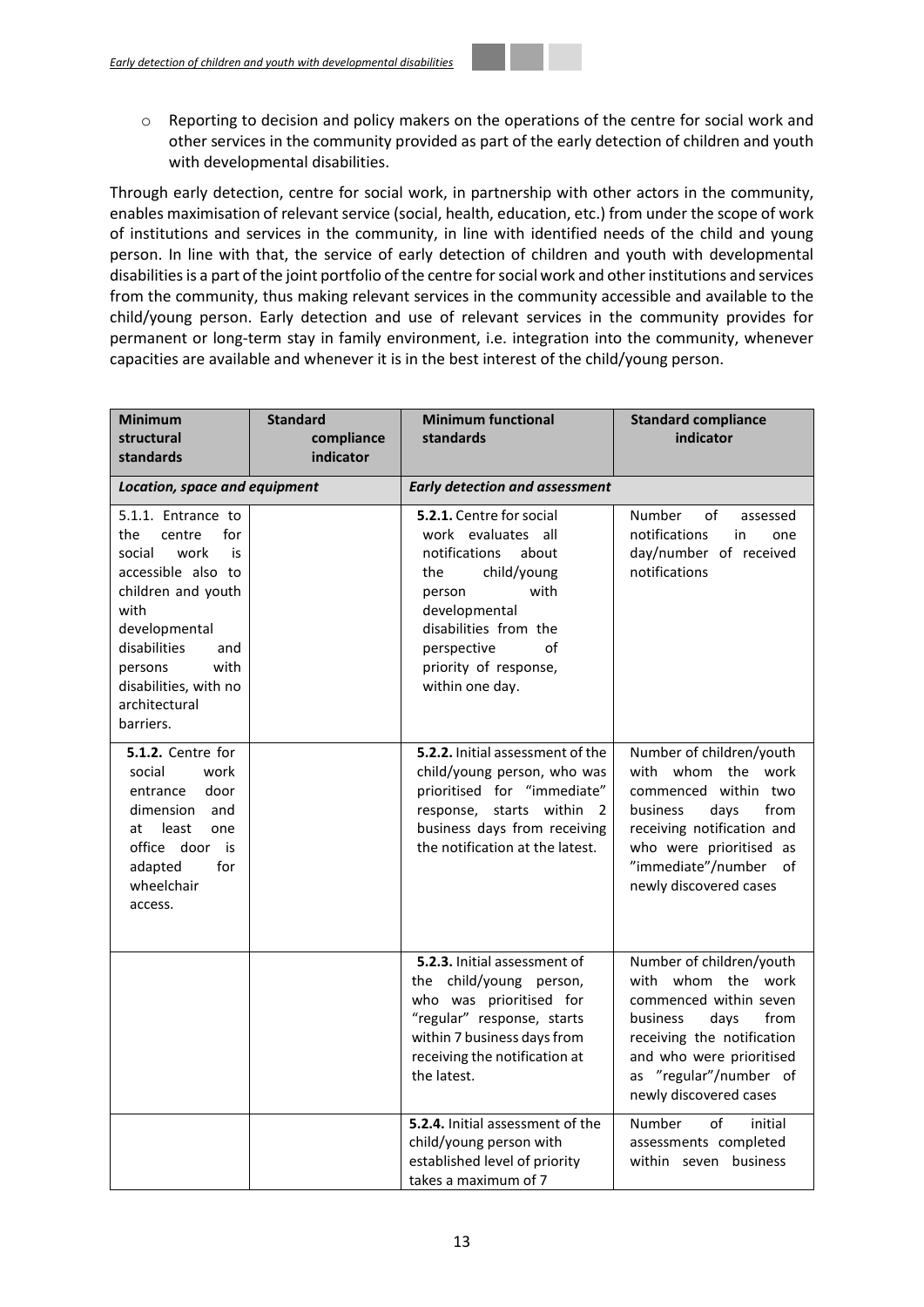|                                                                                                                                                                                                                                                    |  | business days from the last<br>day of deadline for launching<br>the initial assessment in line<br>with the level of priority.                                                                                                                  | days/number of newly<br>discovered cases                                                                                                                        |  |  |  |  |
|----------------------------------------------------------------------------------------------------------------------------------------------------------------------------------------------------------------------------------------------------|--|------------------------------------------------------------------------------------------------------------------------------------------------------------------------------------------------------------------------------------------------|-----------------------------------------------------------------------------------------------------------------------------------------------------------------|--|--|--|--|
| Organisation                                                                                                                                                                                                                                       |  |                                                                                                                                                                                                                                                |                                                                                                                                                                 |  |  |  |  |
| 5.1.3. Centre for social<br>work has space for work<br>and<br>provided<br>infrastructure<br>that<br>enables<br>undisturbed<br>access to provision of<br>service of early detection<br>of children and youth with<br>developmental<br>disabilities. |  | 5.2.5. During the initial<br>assessment,<br>the<br>centre for social<br>work carries out<br>at least one visit<br>to the family.                                                                                                               | Number of families which<br>were visited at least once<br>the<br>initial<br>during<br>assessment/number<br>οf<br>families included in the<br>initial assessment |  |  |  |  |
| 5.1.4.<br>Annual<br>work<br>programme of the centre<br>for social work includes<br>activities<br>on<br>early<br>detection and work with<br>children and youth with<br>developmental<br>disabilities.                                               |  | 5.2.6.<br>Detailed<br>assessment is based<br>on the results of the<br>initial<br>assessment<br>and lasts maximum<br>30 days from the day<br>of completion of the<br>initial assessment.                                                        | Number of detailed<br>assessments<br>completed within 30<br>days/number<br>of<br>detailed<br>assessments                                                        |  |  |  |  |
|                                                                                                                                                                                                                                                    |  | <b>5.2.7.</b> Detailed assessment<br>includes in depth<br>review of personal,<br>family<br>and<br>environment factors<br>of the child/young<br>strengths<br>person,<br>and<br>opportunities,<br>in order to select the<br>appropriate service. |                                                                                                                                                                 |  |  |  |  |
|                                                                                                                                                                                                                                                    |  | 5.2.8. Assessment is done with<br>active participation of the<br>child/young person and family<br>and/or person of significance<br>to the child/young person.                                                                                  |                                                                                                                                                                 |  |  |  |  |
|                                                                                                                                                                                                                                                    |  | <b>Planning and review</b>                                                                                                                                                                                                                     |                                                                                                                                                                 |  |  |  |  |
| 5.1.5. At least once a<br>year, centre for social<br>work reports on service<br>provision, and more<br>frequently if requested by<br>the competent ministry<br>or its founders.                                                                    |  | <b>5.2.9.</b> Each child<br>and<br>young<br>person,<br>and/or<br>parent<br>significant person,<br>is involved in the<br>development<br>of<br>individual plan of<br>services<br>and<br>measures, which<br>will<br>focus<br>on<br>capacities,    |                                                                                                                                                                 |  |  |  |  |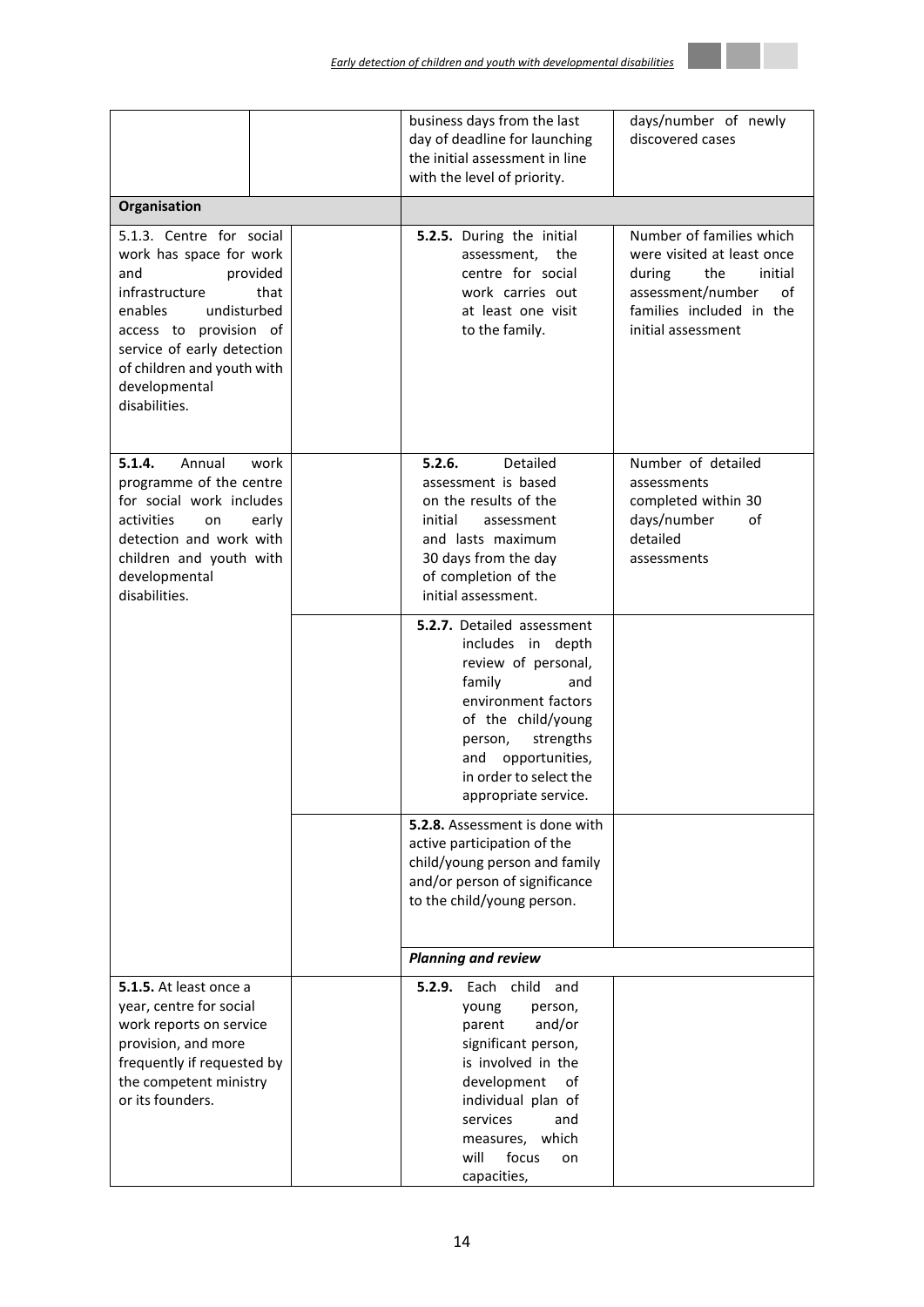

|                                                                                                                                                                                                                                                                                                                                 | capacities<br>and<br>motivation.                                                                                                                                                                                                                                                |                                                                                                                                                                                                               |
|---------------------------------------------------------------------------------------------------------------------------------------------------------------------------------------------------------------------------------------------------------------------------------------------------------------------------------|---------------------------------------------------------------------------------------------------------------------------------------------------------------------------------------------------------------------------------------------------------------------------------|---------------------------------------------------------------------------------------------------------------------------------------------------------------------------------------------------------------|
| 5.1.6. Centre for social<br>work has a plan to inform<br>professional and wider<br>public, as well as<br>potential beneficiaries,<br>on activities of early<br>detection of children with<br>developmental<br>disabilities.                                                                                                     | 5.2.10. Individual plan of<br>measures<br>and<br>services, including<br>those that have to<br>be prioritised, is<br>developed for each<br>child/young person.                                                                                                                   | Number of children/youth<br>who got the plan<br>with<br>required<br>services<br>and<br>of<br>measures/number<br>children/youth                                                                                |
| 5.1.7.<br>order<br>ln<br>to<br>improve the position of<br>this<br>population<br>of<br>children and youth,<br>centre for social work<br>with all<br>cooperates<br>interested<br>and<br>competent<br>organisations-<br>institutions<br>and<br>individuals that work<br>children<br>with<br>with<br>developmental<br>disabilities. | 5.2.11 Individual<br>plan of<br>services<br>and<br>is<br>measures<br>developed within 10<br>from<br>the<br>days<br>completion<br>of<br>assessment.                                                                                                                              | Number of individual<br>plans completed within<br>days/number<br>10<br>of<br>children/youth                                                                                                                   |
|                                                                                                                                                                                                                                                                                                                                 | 5.2.12.<br>Each<br>child/<br>young person,<br>parent or other<br>person<br>for<br>significant<br>child/<br>the<br>young person,<br>receives a copy<br>of the individual<br>plan,<br>services<br>and measures,<br>as well as the<br>for<br>assistance<br>their<br>understanding. | Number<br>of<br>children/youth,<br>parents<br>other<br>significant<br>or<br>persons who received a<br>copy of individual plan of<br>service and assistance in<br>understanding it/number<br>of children/youth |
| <b>5.1.8.</b> Centre for<br>social work has a<br>professional<br>available to work<br>early<br>on<br>detection<br>of<br>children<br>and<br>with<br>youth<br>developmental<br>disabilities.                                                                                                                                      | <b>Staff</b>                                                                                                                                                                                                                                                                    |                                                                                                                                                                                                               |
| <b>5.1.9.</b> Engaged<br>staff is trained<br>to work with                                                                                                                                                                                                                                                                       |                                                                                                                                                                                                                                                                                 |                                                                                                                                                                                                               |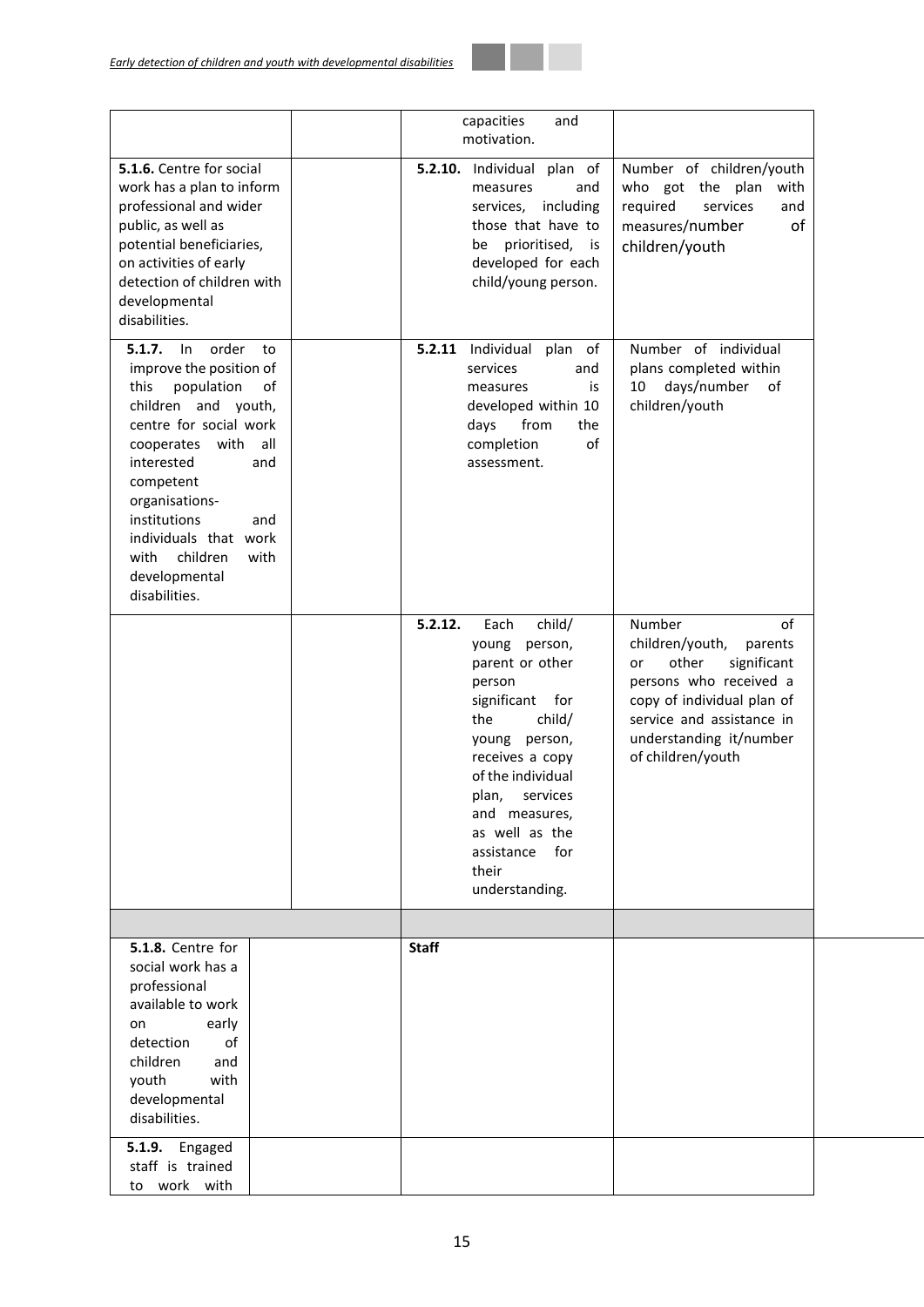| children<br>and<br>with<br>youth<br>developmental<br>disabilities.                                                                                                                                                                                                                                                                                                                                                    |                                                                                                                                                             |                                                                                                                                                                                                                                                                                                               |                                                                                                                                                                                                            |
|-----------------------------------------------------------------------------------------------------------------------------------------------------------------------------------------------------------------------------------------------------------------------------------------------------------------------------------------------------------------------------------------------------------------------|-------------------------------------------------------------------------------------------------------------------------------------------------------------|---------------------------------------------------------------------------------------------------------------------------------------------------------------------------------------------------------------------------------------------------------------------------------------------------------------|------------------------------------------------------------------------------------------------------------------------------------------------------------------------------------------------------------|
| 5.1.10<br>Centre<br>for social work<br>available<br>has<br>from<br>experts<br>other<br>organisations in<br>the community<br>to provide the<br>service, based<br>on the signed<br>cooperation<br>protocols.<br><b>5.1.11.</b> Centre for<br>social work<br>provides a person<br>with knowledge of<br>sign language, for<br>the purpose of<br>communication<br>with persons with<br>hearing and<br>speech disabilities. | Number of centres<br>social work<br>for<br>that provided a<br>with<br>person<br>knowledge of sign<br>language/number<br>centres<br>of<br>for<br>social work |                                                                                                                                                                                                                                                                                                               |                                                                                                                                                                                                            |
|                                                                                                                                                                                                                                                                                                                                                                                                                       |                                                                                                                                                             |                                                                                                                                                                                                                                                                                                               |                                                                                                                                                                                                            |
|                                                                                                                                                                                                                                                                                                                                                                                                                       |                                                                                                                                                             | <b>Activities</b>                                                                                                                                                                                                                                                                                             |                                                                                                                                                                                                            |
|                                                                                                                                                                                                                                                                                                                                                                                                                       |                                                                                                                                                             | 5.2.14. Work with children<br>young<br>persons<br>and<br>$\sqrt{2}$<br>parents<br>is<br>done<br>continuously<br>through<br>selection<br>and provision<br>and/or<br>of<br>monitoring<br>provision of the most<br>relevant service in line<br>with identified needs of<br>the child/young person<br>and family. |                                                                                                                                                                                                            |
|                                                                                                                                                                                                                                                                                                                                                                                                                       |                                                                                                                                                             | 5.2.15. Professional from<br>the centre for social work,<br>over the first two months<br>of implementation of the<br>developed individual plan<br>of services and measures,<br>visits the family at least<br>once in 20 days.                                                                                 | families<br>of<br>Number<br>the<br>visited<br>by<br>professional<br>staff<br>member of the centre<br>for social work at least<br>once in 20 days during<br>first<br>two<br>months/number<br>of<br>families |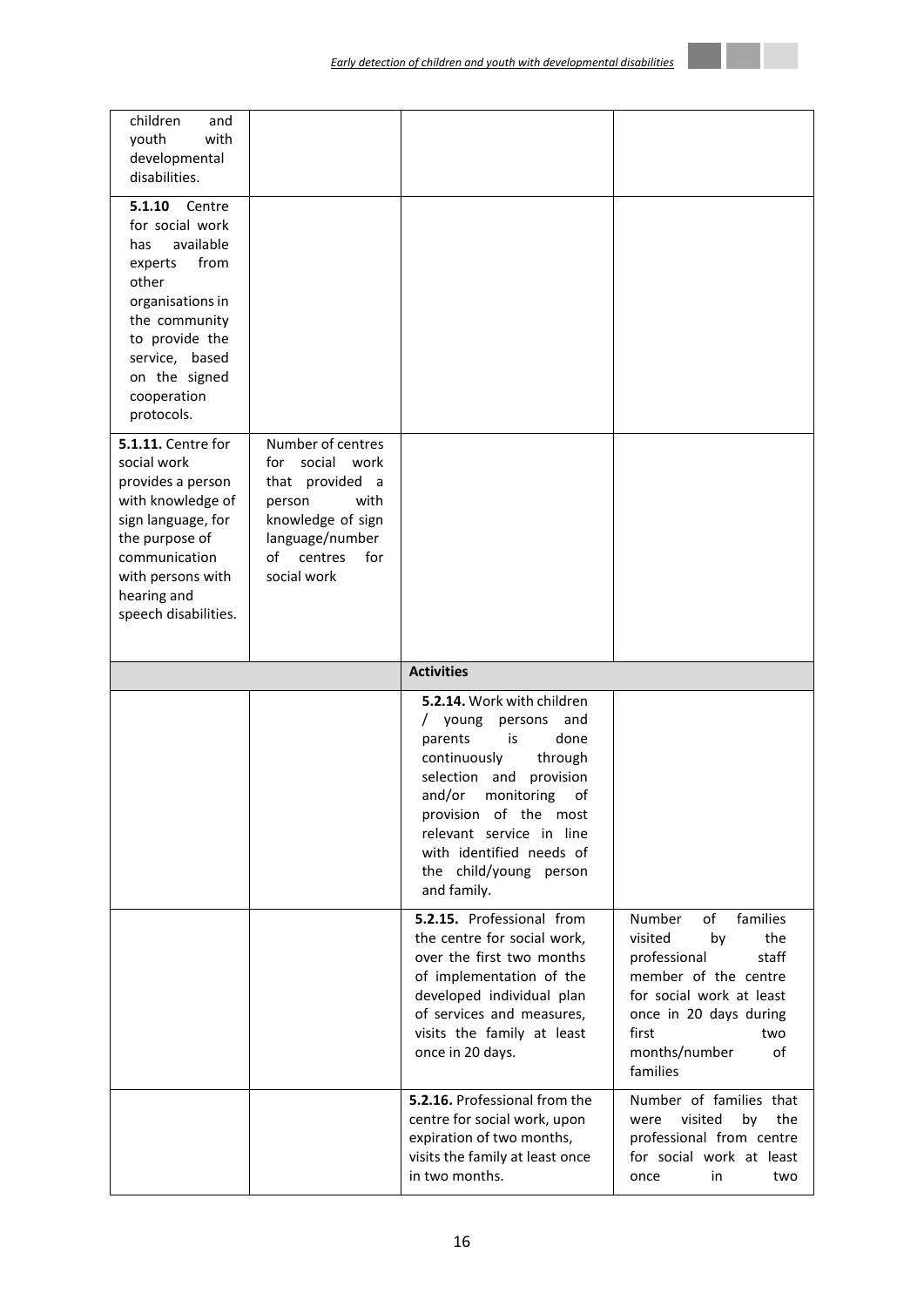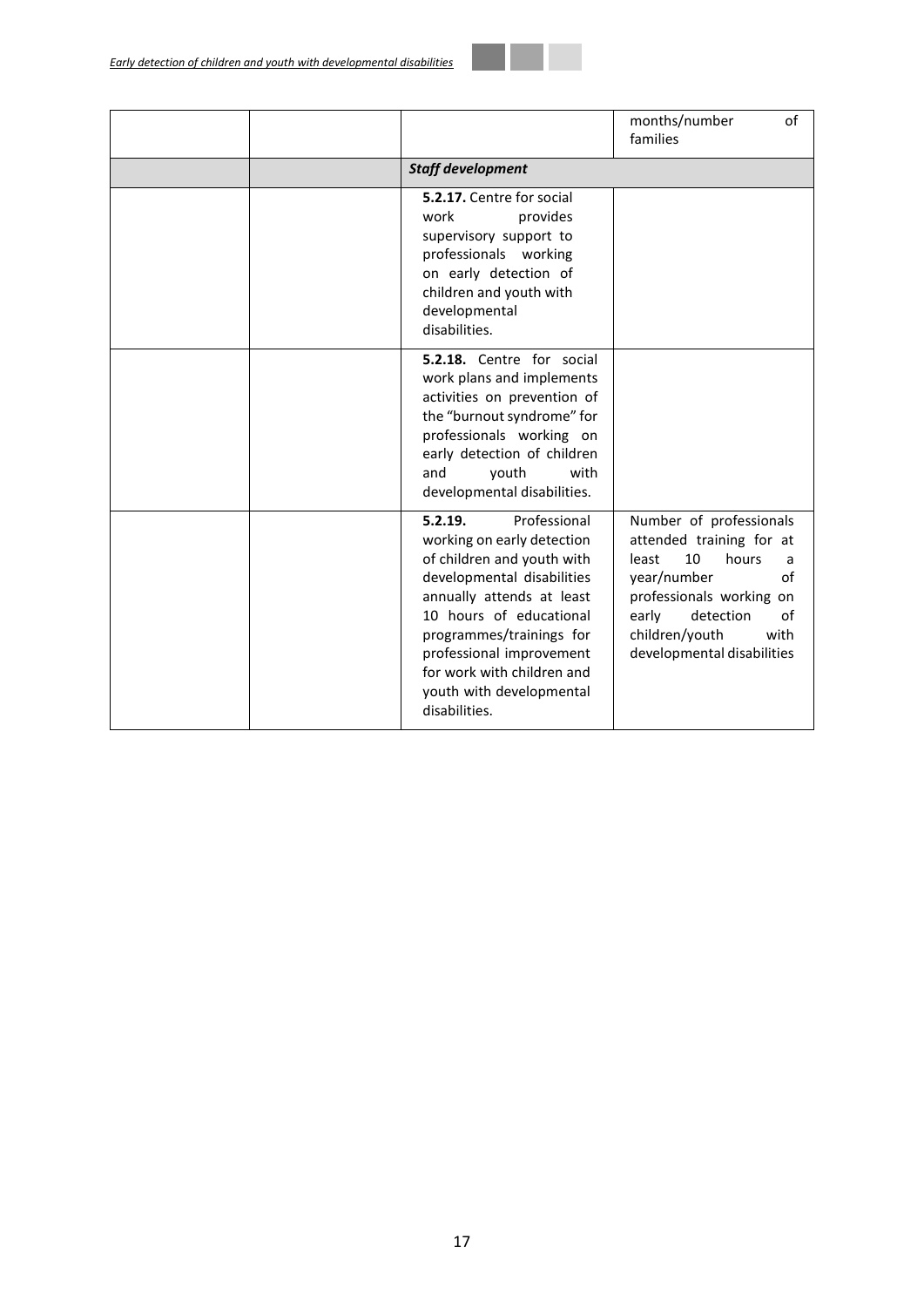# <span id="page-17-0"></span>**2.2. Instrument for monitoring compliance with standards**

| No.    | <b>Minimum structural</b><br>standards                                                                                                                                                                                                                  | Performance<br>indicator | <b>Current</b><br>number | <b>Number</b><br>required<br>by<br>standard | <b>Standard</b><br>complianc<br>e in % | <b>Monitoring</b><br>method |       | YES/<br><b>NO</b> | <b>Reasons for</b><br>standard<br>non-<br>compliance |                  |
|--------|---------------------------------------------------------------------------------------------------------------------------------------------------------------------------------------------------------------------------------------------------------|--------------------------|--------------------------|---------------------------------------------|----------------------------------------|-----------------------------|-------|-------------------|------------------------------------------------------|------------------|
|        |                                                                                                                                                                                                                                                         |                          |                          |                                             |                                        | $DC^*$                      | $S^*$ | $O^*$             |                                                      | the<br>(by code) |
|        | Location, space, equipment                                                                                                                                                                                                                              |                          |                          |                                             |                                        |                             |       |                   |                                                      |                  |
| 5.1.1. | Entrance to the<br>centre for social<br>work is accessible<br>also to children and<br>youth with<br>developmental<br>disabilities and<br>persons with<br>disabilities, with no<br>architectural<br>barriers.                                            |                          |                          |                                             |                                        |                             |       |                   |                                                      |                  |
| 5.1.2. | Centre for social<br>work entrance door<br>dimension and at<br>least one office door<br>is adapted for<br>wheelchair access.                                                                                                                            |                          |                          |                                             |                                        |                             |       |                   |                                                      |                  |
|        | Organisation                                                                                                                                                                                                                                            |                          |                          |                                             |                                        |                             |       |                   |                                                      |                  |
| 5.1.3. | Centre for social work<br>has space for work<br>and<br>provided<br>infrastructure<br>that<br>enables undisturbed<br>access to provision of<br>of<br>service<br>early<br>detection of children<br>with<br>and<br>youth<br>developmental<br>disabilities. |                          |                          |                                             |                                        |                             |       |                   |                                                      |                  |
| 5.1.4. | Annual<br>work<br>programme of the<br>centre for social work<br>includes activities on<br>early detection and<br>work with children<br>youth<br>with<br>and<br>developmental<br>disabilities.                                                           |                          |                          |                                             |                                        |                             |       |                   |                                                      |                  |
| 5.1.5. | At least once a year,<br>centre for social<br>work reports on<br>service provision,<br>and more frequently<br>if requested by the                                                                                                                       |                          |                          |                                             |                                        |                             |       |                   |                                                      |                  |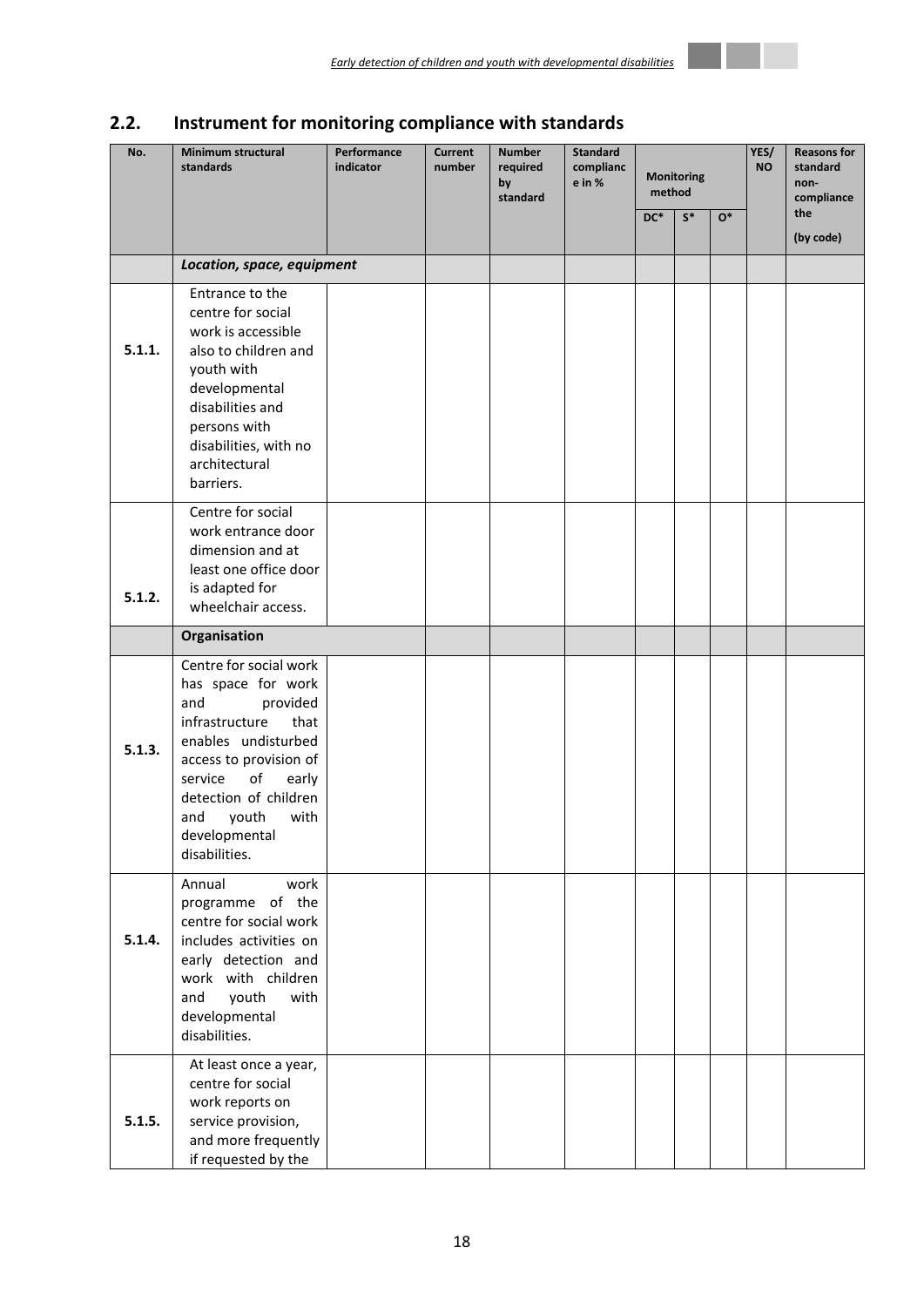|         | competent ministry<br>or its founders.                                                                                                                                                                                                                                                        |  |  |  |  |  |
|---------|-----------------------------------------------------------------------------------------------------------------------------------------------------------------------------------------------------------------------------------------------------------------------------------------------|--|--|--|--|--|
| 5.1.6.  | Centre for social<br>work has a plan<br>to inform<br>professional and<br>wider public, as<br>well as potential<br>beneficiaries, on<br>activities of early<br>detection of<br>children with<br>developmental<br>disabilities.                                                                 |  |  |  |  |  |
| 5.1.7.  | In order to improve<br>the position of this<br>population of<br>children and youth,<br>centre for social<br>work cooperates<br>with all interested<br>and competent<br>organisations-<br>institutions and<br>individuals that<br>work with children<br>with<br>developmental<br>disabilities. |  |  |  |  |  |
|         | <b>Staff</b>                                                                                                                                                                                                                                                                                  |  |  |  |  |  |
| 5.1.8.  | Centre for social<br>work has a<br>professional<br>available to work<br>on early detection<br>of children and<br>youth with<br>developmental<br>disabilities.                                                                                                                                 |  |  |  |  |  |
| 5.1.9.  | Engaged staff is<br>trained to work<br>with children and<br>youth with<br>developmental<br>disabilities.                                                                                                                                                                                      |  |  |  |  |  |
| 5.1.10. | Centre for social<br>work has<br>available<br>experts from<br>other<br>organisations in<br>the community<br>to provide the<br>service, based                                                                                                                                                  |  |  |  |  |  |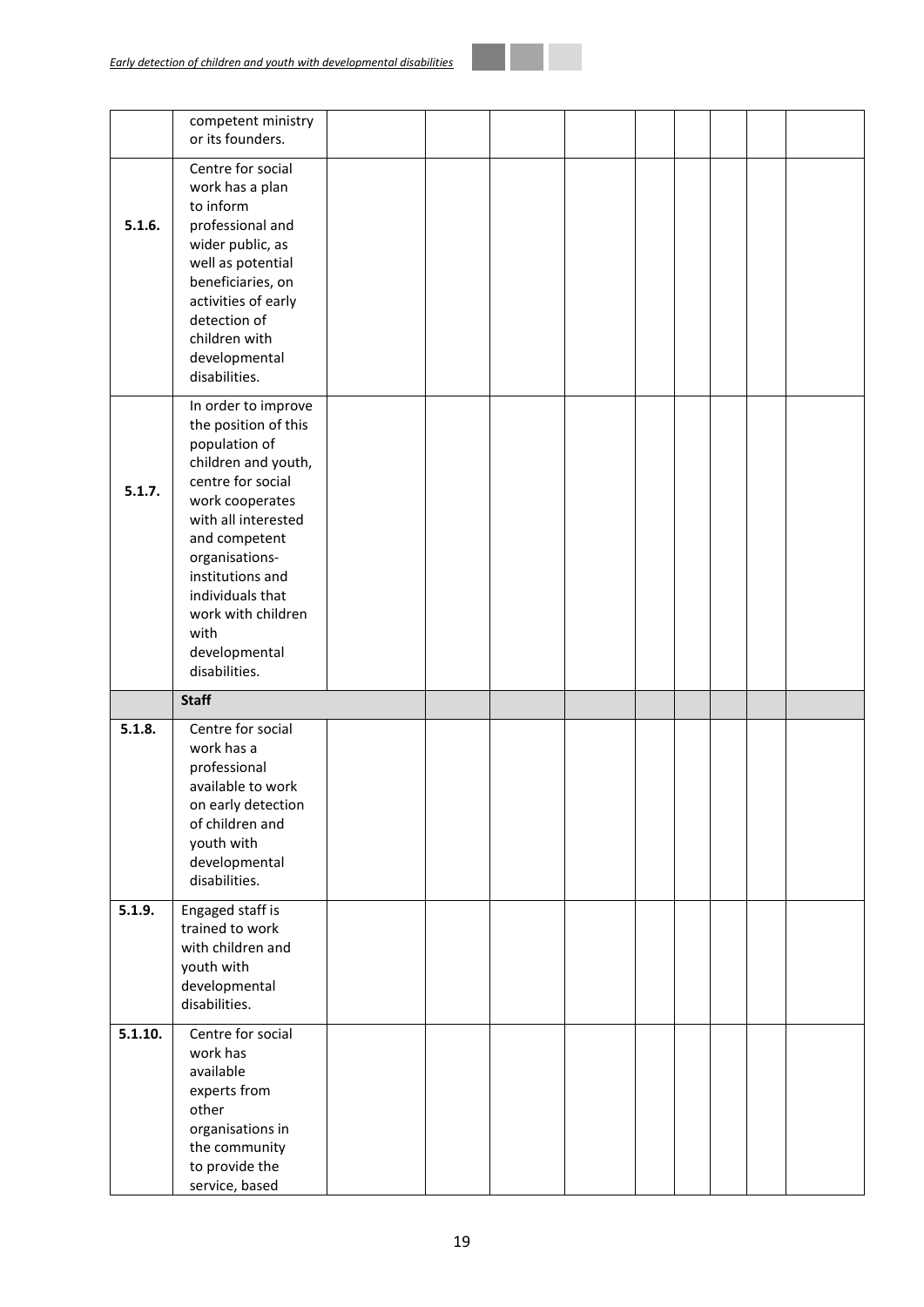|         | on the signed<br>cooperation<br>protocols.                                                                                                                                                                     |                                                                                                                                                                    |  |  |  |  |
|---------|----------------------------------------------------------------------------------------------------------------------------------------------------------------------------------------------------------------|--------------------------------------------------------------------------------------------------------------------------------------------------------------------|--|--|--|--|
| 5.1.11. | Centre for social<br>work provides a<br>person with<br>knowledge of sign<br>language, for the<br>purpose of<br>communication with<br>persons with hearing<br>and speech<br>disabilities.                       | Number of<br>centres for<br>social<br>work that<br>provided a<br>person<br>with<br>knowledge<br>of sign<br>language/<br>number of<br>centres for<br>social<br>work |  |  |  |  |
|         | <b>Early detection and assessment</b>                                                                                                                                                                          |                                                                                                                                                                    |  |  |  |  |
| 5.2.1.  | Centre for social<br>work evaluates<br>all notifications<br>about the<br>child/young<br>person with<br>developmental<br>disabilities from<br>the perspective<br>of priority of<br>response,<br>within one day. | Number of<br>assessed<br>notificatio<br>ns during 1<br>day/numb<br>er of<br>received<br>notificatio<br>ns                                                          |  |  |  |  |
| 5.2.2.  | Initial assessment<br>of the child/young<br>person, who was<br>prioritised for<br>"immediate"<br>response, starts<br>within 2 business<br>days from receiving<br>the notification at<br>the latest.            | Number of<br>children/y<br>outh with<br>whom the<br>work<br>commence<br>d within<br>two<br>business<br>days after<br>the                                           |  |  |  |  |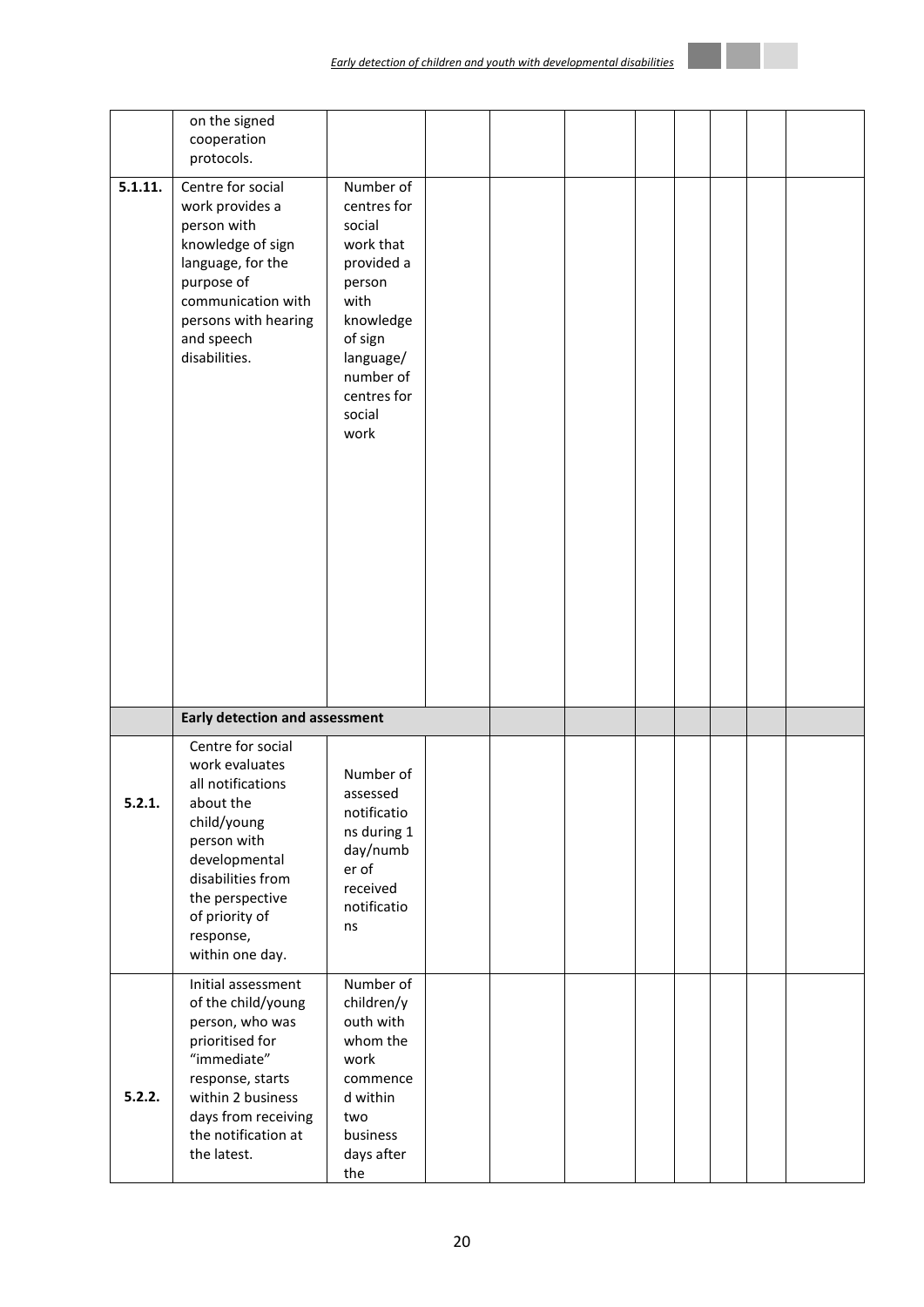|        |                                                                                                                                                                                                                                                                        | reception<br>of<br>notificatio<br>n and who<br>were<br>prioritised<br>as<br>"immediat<br>e"/number<br>of newly<br>discovered<br>cases                                                                                                                             |  |  |  |  |
|--------|------------------------------------------------------------------------------------------------------------------------------------------------------------------------------------------------------------------------------------------------------------------------|-------------------------------------------------------------------------------------------------------------------------------------------------------------------------------------------------------------------------------------------------------------------|--|--|--|--|
| 5.2.3. | Initial assessment of<br>the child/young<br>person, who was<br>prioritised for<br>"regular" response,<br>starts within 7<br>business days from<br>receiving the<br>notification at the<br>latest.                                                                      | Number of<br>children/y<br>outh with<br>whom the<br>work<br>commence<br>d within<br>seven<br>business<br>days after<br>the<br>reception<br>of<br>notificatio<br>n and who<br>were<br>prioritised<br>as<br>"regular"/n<br>umber of<br>newly<br>discovered<br>cases |  |  |  |  |
| 5.2.4. | Initial<br>assessment of<br>the child/young<br>person with<br>established<br>level of priority<br>takes a<br>maximum of 7<br>business days<br>from the last<br>day of deadline<br>for launching<br>the initial<br>assessment in<br>line with the<br>level of priority. | Number of<br>initial<br>assessment<br>S<br>completed<br>in seven<br>business<br>days/numb<br>er of newly<br>discovered<br>cases                                                                                                                                   |  |  |  |  |
|        | the<br>During<br>initial<br>assessment,<br>the centre for                                                                                                                                                                                                              | Number of<br>families<br>which<br>were                                                                                                                                                                                                                            |  |  |  |  |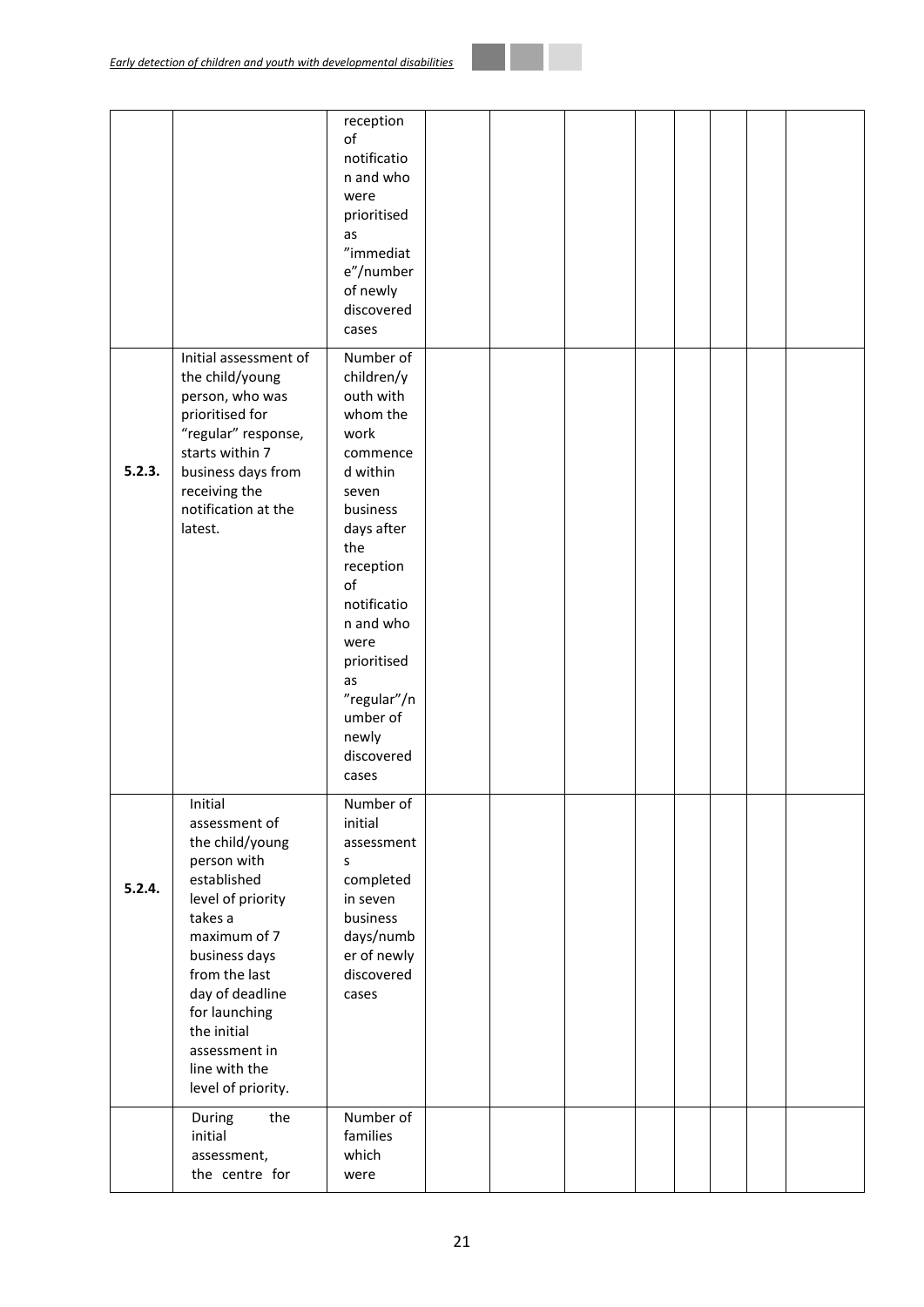| 5.2.5. | social<br>work<br>carries out at<br>least one visit                                                                                                                                                                                 | visited at<br>least once<br>during the                                                                                  |  |  |  |  |
|--------|-------------------------------------------------------------------------------------------------------------------------------------------------------------------------------------------------------------------------------------|-------------------------------------------------------------------------------------------------------------------------|--|--|--|--|
|        | to the family.                                                                                                                                                                                                                      | initial<br>assessmen<br>t/number<br>of families<br>included<br>in the<br>initial<br>assessmen<br>t                      |  |  |  |  |
| 5.2.6. | Detailed<br>assessment is<br>based on the<br>results of the<br>initial<br>assessment and<br>lasts maximum<br>30 days from<br>the day of<br>completion of<br>the initial<br>assessment.                                              | Number of<br>detailed<br>assessment<br>S<br>completed<br>within 30<br>days/numb<br>er of<br>detailed<br>assessment<br>S |  |  |  |  |
| 5.2.7. | Detailed assessment<br>includes in depth<br>review of personal,<br>family and<br>environment factors<br>of the child/young<br>person, strengths<br>and opportunities, in<br>order to select the<br>appropriate service.             |                                                                                                                         |  |  |  |  |
| 5.2.8. | Assessment is done<br>with active<br>participation of the<br>child/young person<br>and family and/or<br>person of significance<br>to the child/young<br>person.                                                                     |                                                                                                                         |  |  |  |  |
|        | <b>Planning and review</b>                                                                                                                                                                                                          |                                                                                                                         |  |  |  |  |
| 5.2.9. | Each child and young<br>person, parent<br>and/or significant<br>person, is involved in<br>the development of<br>individual plan of<br>services and<br>measures, which will<br>focus on capacities,<br>capacities and<br>motivation. |                                                                                                                         |  |  |  |  |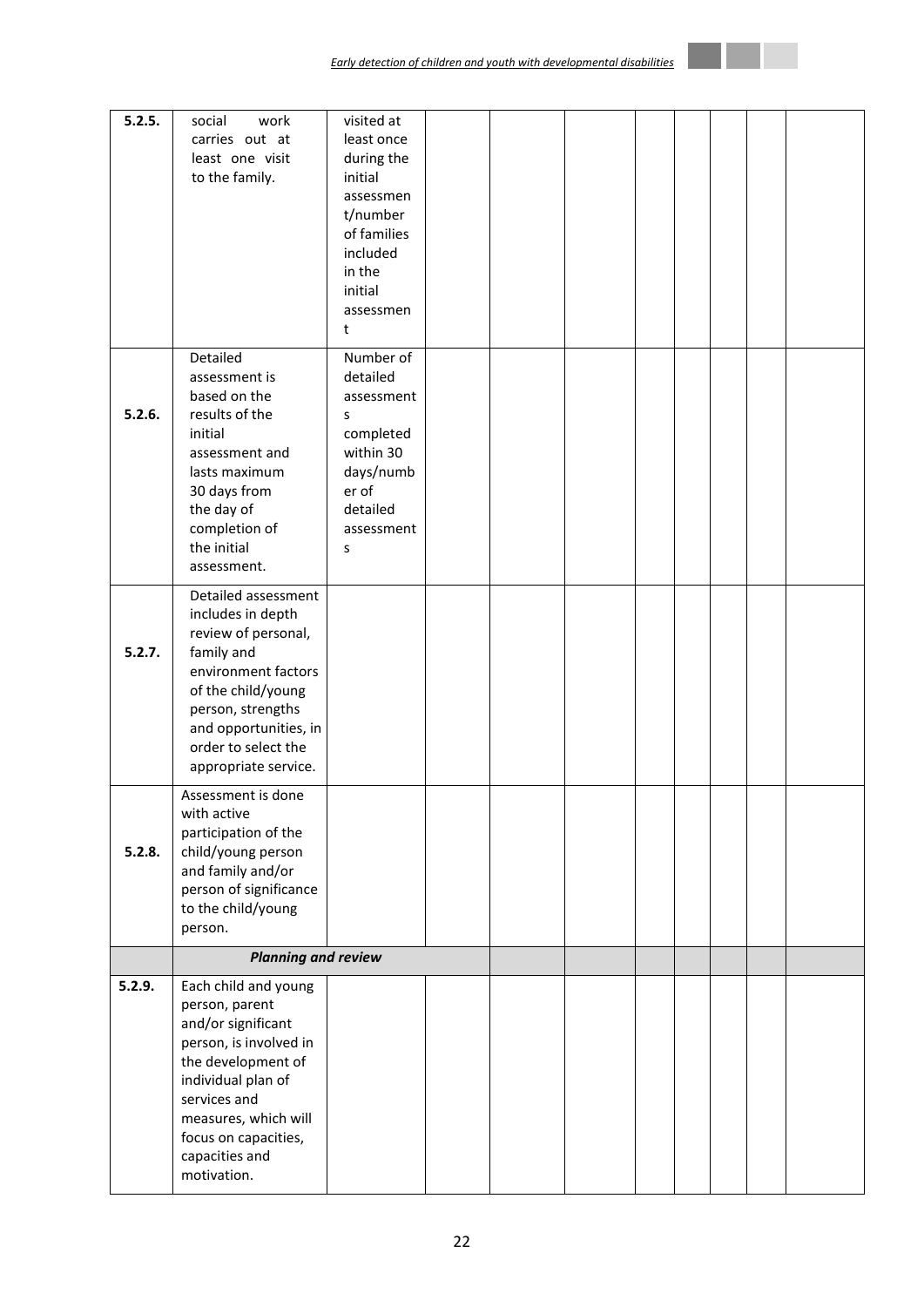| services,<br>uth who<br>including those<br>received<br>that have to be<br>the plan<br>prioritised, is<br>with<br>developed for<br>needed<br>each<br>services<br>child/young<br>and<br>person.<br>measures<br>5.2.11.<br>Individual plan<br>Number<br>of services and<br>of<br>measures is<br>individu<br>developed<br>al plans<br>within 10 days<br>complet<br>from the<br>ed<br>within<br>completion of<br>assessment.<br>10<br>days/nu<br>mber of<br>children<br>/youth<br>5.2.12.<br>Each child/ young<br>Number<br>of<br>person, parent or<br>other person<br>complete<br>significant for the<br>d reviews<br>child/ young<br>as<br>person, receives<br>planned<br>a copy of the<br>or at least<br>individual plan,<br>once in<br>services and<br>six<br>measures, as well<br>months/n<br>umber of<br>as the assistance<br>for their<br>children/y<br>understanding.<br>outh<br>Review of the<br>5.2.13.<br>Number<br>of<br>individual plan of<br>services and<br>complete<br>d reviews<br>measures is done<br>at intervals<br>as<br>identified in the<br>planned<br>or at least<br>plan, at least<br>once in<br>once every six<br>months.<br>six | 5.2.10. | Individual plan | Number of   |  |  |  |  |
|-------------------------------------------------------------------------------------------------------------------------------------------------------------------------------------------------------------------------------------------------------------------------------------------------------------------------------------------------------------------------------------------------------------------------------------------------------------------------------------------------------------------------------------------------------------------------------------------------------------------------------------------------------------------------------------------------------------------------------------------------------------------------------------------------------------------------------------------------------------------------------------------------------------------------------------------------------------------------------------------------------------------------------------------------------------------------------------------------------------------------------------------------------|---------|-----------------|-------------|--|--|--|--|
|                                                                                                                                                                                                                                                                                                                                                                                                                                                                                                                                                                                                                                                                                                                                                                                                                                                                                                                                                                                                                                                                                                                                                       |         | of measures and | children/yo |  |  |  |  |
|                                                                                                                                                                                                                                                                                                                                                                                                                                                                                                                                                                                                                                                                                                                                                                                                                                                                                                                                                                                                                                                                                                                                                       |         |                 |             |  |  |  |  |
|                                                                                                                                                                                                                                                                                                                                                                                                                                                                                                                                                                                                                                                                                                                                                                                                                                                                                                                                                                                                                                                                                                                                                       |         |                 |             |  |  |  |  |
|                                                                                                                                                                                                                                                                                                                                                                                                                                                                                                                                                                                                                                                                                                                                                                                                                                                                                                                                                                                                                                                                                                                                                       |         |                 |             |  |  |  |  |
|                                                                                                                                                                                                                                                                                                                                                                                                                                                                                                                                                                                                                                                                                                                                                                                                                                                                                                                                                                                                                                                                                                                                                       |         |                 |             |  |  |  |  |
|                                                                                                                                                                                                                                                                                                                                                                                                                                                                                                                                                                                                                                                                                                                                                                                                                                                                                                                                                                                                                                                                                                                                                       |         |                 |             |  |  |  |  |
|                                                                                                                                                                                                                                                                                                                                                                                                                                                                                                                                                                                                                                                                                                                                                                                                                                                                                                                                                                                                                                                                                                                                                       |         |                 |             |  |  |  |  |
|                                                                                                                                                                                                                                                                                                                                                                                                                                                                                                                                                                                                                                                                                                                                                                                                                                                                                                                                                                                                                                                                                                                                                       |         |                 |             |  |  |  |  |
|                                                                                                                                                                                                                                                                                                                                                                                                                                                                                                                                                                                                                                                                                                                                                                                                                                                                                                                                                                                                                                                                                                                                                       |         |                 |             |  |  |  |  |
|                                                                                                                                                                                                                                                                                                                                                                                                                                                                                                                                                                                                                                                                                                                                                                                                                                                                                                                                                                                                                                                                                                                                                       |         |                 |             |  |  |  |  |
|                                                                                                                                                                                                                                                                                                                                                                                                                                                                                                                                                                                                                                                                                                                                                                                                                                                                                                                                                                                                                                                                                                                                                       |         |                 |             |  |  |  |  |
|                                                                                                                                                                                                                                                                                                                                                                                                                                                                                                                                                                                                                                                                                                                                                                                                                                                                                                                                                                                                                                                                                                                                                       |         |                 |             |  |  |  |  |
|                                                                                                                                                                                                                                                                                                                                                                                                                                                                                                                                                                                                                                                                                                                                                                                                                                                                                                                                                                                                                                                                                                                                                       |         |                 |             |  |  |  |  |
|                                                                                                                                                                                                                                                                                                                                                                                                                                                                                                                                                                                                                                                                                                                                                                                                                                                                                                                                                                                                                                                                                                                                                       |         |                 |             |  |  |  |  |
|                                                                                                                                                                                                                                                                                                                                                                                                                                                                                                                                                                                                                                                                                                                                                                                                                                                                                                                                                                                                                                                                                                                                                       |         |                 |             |  |  |  |  |
|                                                                                                                                                                                                                                                                                                                                                                                                                                                                                                                                                                                                                                                                                                                                                                                                                                                                                                                                                                                                                                                                                                                                                       |         |                 |             |  |  |  |  |
|                                                                                                                                                                                                                                                                                                                                                                                                                                                                                                                                                                                                                                                                                                                                                                                                                                                                                                                                                                                                                                                                                                                                                       |         |                 |             |  |  |  |  |
|                                                                                                                                                                                                                                                                                                                                                                                                                                                                                                                                                                                                                                                                                                                                                                                                                                                                                                                                                                                                                                                                                                                                                       |         |                 |             |  |  |  |  |
|                                                                                                                                                                                                                                                                                                                                                                                                                                                                                                                                                                                                                                                                                                                                                                                                                                                                                                                                                                                                                                                                                                                                                       |         |                 |             |  |  |  |  |
|                                                                                                                                                                                                                                                                                                                                                                                                                                                                                                                                                                                                                                                                                                                                                                                                                                                                                                                                                                                                                                                                                                                                                       |         |                 |             |  |  |  |  |
|                                                                                                                                                                                                                                                                                                                                                                                                                                                                                                                                                                                                                                                                                                                                                                                                                                                                                                                                                                                                                                                                                                                                                       |         |                 |             |  |  |  |  |
|                                                                                                                                                                                                                                                                                                                                                                                                                                                                                                                                                                                                                                                                                                                                                                                                                                                                                                                                                                                                                                                                                                                                                       |         |                 |             |  |  |  |  |
|                                                                                                                                                                                                                                                                                                                                                                                                                                                                                                                                                                                                                                                                                                                                                                                                                                                                                                                                                                                                                                                                                                                                                       |         |                 |             |  |  |  |  |
|                                                                                                                                                                                                                                                                                                                                                                                                                                                                                                                                                                                                                                                                                                                                                                                                                                                                                                                                                                                                                                                                                                                                                       |         |                 |             |  |  |  |  |
|                                                                                                                                                                                                                                                                                                                                                                                                                                                                                                                                                                                                                                                                                                                                                                                                                                                                                                                                                                                                                                                                                                                                                       |         |                 |             |  |  |  |  |
|                                                                                                                                                                                                                                                                                                                                                                                                                                                                                                                                                                                                                                                                                                                                                                                                                                                                                                                                                                                                                                                                                                                                                       |         |                 |             |  |  |  |  |
|                                                                                                                                                                                                                                                                                                                                                                                                                                                                                                                                                                                                                                                                                                                                                                                                                                                                                                                                                                                                                                                                                                                                                       |         |                 |             |  |  |  |  |
|                                                                                                                                                                                                                                                                                                                                                                                                                                                                                                                                                                                                                                                                                                                                                                                                                                                                                                                                                                                                                                                                                                                                                       |         |                 |             |  |  |  |  |
|                                                                                                                                                                                                                                                                                                                                                                                                                                                                                                                                                                                                                                                                                                                                                                                                                                                                                                                                                                                                                                                                                                                                                       |         |                 |             |  |  |  |  |
|                                                                                                                                                                                                                                                                                                                                                                                                                                                                                                                                                                                                                                                                                                                                                                                                                                                                                                                                                                                                                                                                                                                                                       |         |                 |             |  |  |  |  |
|                                                                                                                                                                                                                                                                                                                                                                                                                                                                                                                                                                                                                                                                                                                                                                                                                                                                                                                                                                                                                                                                                                                                                       |         |                 |             |  |  |  |  |
|                                                                                                                                                                                                                                                                                                                                                                                                                                                                                                                                                                                                                                                                                                                                                                                                                                                                                                                                                                                                                                                                                                                                                       |         |                 |             |  |  |  |  |
|                                                                                                                                                                                                                                                                                                                                                                                                                                                                                                                                                                                                                                                                                                                                                                                                                                                                                                                                                                                                                                                                                                                                                       |         |                 |             |  |  |  |  |
|                                                                                                                                                                                                                                                                                                                                                                                                                                                                                                                                                                                                                                                                                                                                                                                                                                                                                                                                                                                                                                                                                                                                                       |         |                 |             |  |  |  |  |
|                                                                                                                                                                                                                                                                                                                                                                                                                                                                                                                                                                                                                                                                                                                                                                                                                                                                                                                                                                                                                                                                                                                                                       |         |                 |             |  |  |  |  |
|                                                                                                                                                                                                                                                                                                                                                                                                                                                                                                                                                                                                                                                                                                                                                                                                                                                                                                                                                                                                                                                                                                                                                       |         |                 |             |  |  |  |  |
|                                                                                                                                                                                                                                                                                                                                                                                                                                                                                                                                                                                                                                                                                                                                                                                                                                                                                                                                                                                                                                                                                                                                                       |         |                 |             |  |  |  |  |
|                                                                                                                                                                                                                                                                                                                                                                                                                                                                                                                                                                                                                                                                                                                                                                                                                                                                                                                                                                                                                                                                                                                                                       |         |                 |             |  |  |  |  |
|                                                                                                                                                                                                                                                                                                                                                                                                                                                                                                                                                                                                                                                                                                                                                                                                                                                                                                                                                                                                                                                                                                                                                       |         |                 |             |  |  |  |  |
|                                                                                                                                                                                                                                                                                                                                                                                                                                                                                                                                                                                                                                                                                                                                                                                                                                                                                                                                                                                                                                                                                                                                                       |         |                 |             |  |  |  |  |
|                                                                                                                                                                                                                                                                                                                                                                                                                                                                                                                                                                                                                                                                                                                                                                                                                                                                                                                                                                                                                                                                                                                                                       |         |                 |             |  |  |  |  |
| months/n                                                                                                                                                                                                                                                                                                                                                                                                                                                                                                                                                                                                                                                                                                                                                                                                                                                                                                                                                                                                                                                                                                                                              |         |                 |             |  |  |  |  |
| umber of                                                                                                                                                                                                                                                                                                                                                                                                                                                                                                                                                                                                                                                                                                                                                                                                                                                                                                                                                                                                                                                                                                                                              |         |                 |             |  |  |  |  |
| children/y                                                                                                                                                                                                                                                                                                                                                                                                                                                                                                                                                                                                                                                                                                                                                                                                                                                                                                                                                                                                                                                                                                                                            |         |                 |             |  |  |  |  |
| outh                                                                                                                                                                                                                                                                                                                                                                                                                                                                                                                                                                                                                                                                                                                                                                                                                                                                                                                                                                                                                                                                                                                                                  |         |                 |             |  |  |  |  |
| <b>Activities</b>                                                                                                                                                                                                                                                                                                                                                                                                                                                                                                                                                                                                                                                                                                                                                                                                                                                                                                                                                                                                                                                                                                                                     |         |                 |             |  |  |  |  |
| Work with children /                                                                                                                                                                                                                                                                                                                                                                                                                                                                                                                                                                                                                                                                                                                                                                                                                                                                                                                                                                                                                                                                                                                                  |         |                 |             |  |  |  |  |
| young persons and                                                                                                                                                                                                                                                                                                                                                                                                                                                                                                                                                                                                                                                                                                                                                                                                                                                                                                                                                                                                                                                                                                                                     |         |                 |             |  |  |  |  |
| parents is done                                                                                                                                                                                                                                                                                                                                                                                                                                                                                                                                                                                                                                                                                                                                                                                                                                                                                                                                                                                                                                                                                                                                       |         |                 |             |  |  |  |  |
| continuously through                                                                                                                                                                                                                                                                                                                                                                                                                                                                                                                                                                                                                                                                                                                                                                                                                                                                                                                                                                                                                                                                                                                                  |         |                 |             |  |  |  |  |
| selection and                                                                                                                                                                                                                                                                                                                                                                                                                                                                                                                                                                                                                                                                                                                                                                                                                                                                                                                                                                                                                                                                                                                                         |         |                 |             |  |  |  |  |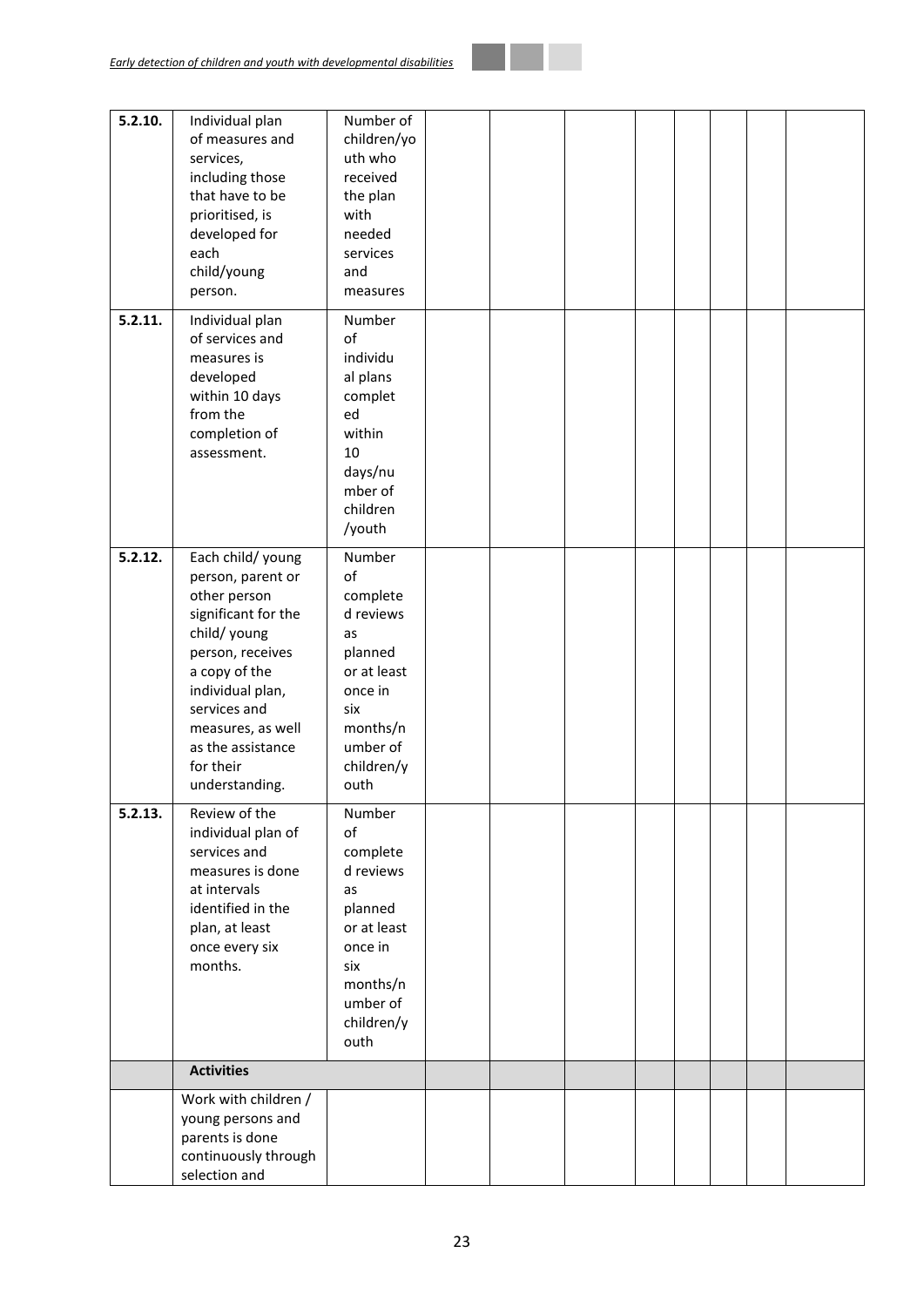| 5.2.14. | provision and/or<br>monitoring of<br>provision of the most<br>relevant service in<br>line with identified<br>needs of the<br>child/young person                                                                                                  |                                                                                                                                                                                                                   |  |  |  |  |
|---------|--------------------------------------------------------------------------------------------------------------------------------------------------------------------------------------------------------------------------------------------------|-------------------------------------------------------------------------------------------------------------------------------------------------------------------------------------------------------------------|--|--|--|--|
| 5.2.15. | and family.<br>Professional from<br>the centre for<br>social work, over<br>the first two<br>months of<br>implementation of<br>the developed<br>individual plan of<br>services and<br>measures, visits<br>the family at least<br>once in 20 days. | Number<br>of<br>families<br>that<br>were<br>visited<br>by the<br>centre<br>for social<br>work<br>professio<br>nal at<br>least<br>once in<br>20 days<br>during<br>first two<br>months/<br>number<br>of<br>families |  |  |  |  |
| 5.2.16. | Professional from<br>the centre for<br>social work, upon<br>expiration of two<br>months, visits the<br>family at least<br>once in two<br>months.                                                                                                 | Number of<br>families<br>that were<br>visited by<br>the centre<br>for social<br>work<br>profession<br>al at least<br>once in<br>two<br>months/n<br>umber of<br>families                                           |  |  |  |  |
|         | <b>Staff development</b>                                                                                                                                                                                                                         |                                                                                                                                                                                                                   |  |  |  |  |
| 5.2.17. | Centre for social<br>work provides<br>supervisory support<br>to professionals<br>working on early<br>detection of children<br>and youth with<br>developmental<br>disabilities.                                                                   |                                                                                                                                                                                                                   |  |  |  |  |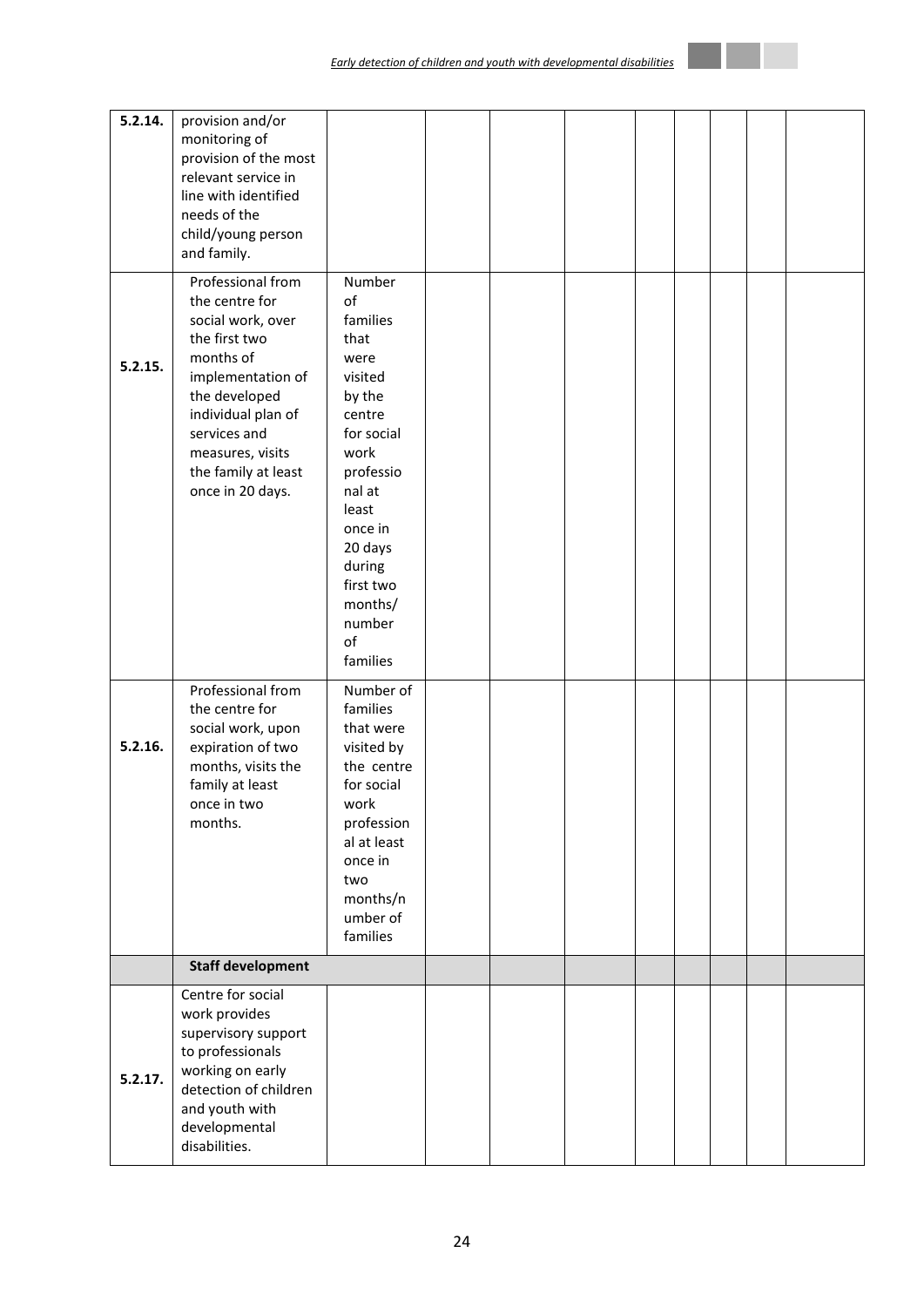| 5.2.18. | Centre for social<br>work plans and<br>implements<br>activities on<br>prevention of the<br>"burnout<br>syndrome" for<br>professionals<br>working on early<br>detection of<br>children and youth<br>with<br>developmental<br>disabilities.                                                                         |                                                                                                                                                                                                                              |  |  |  |  |
|---------|-------------------------------------------------------------------------------------------------------------------------------------------------------------------------------------------------------------------------------------------------------------------------------------------------------------------|------------------------------------------------------------------------------------------------------------------------------------------------------------------------------------------------------------------------------|--|--|--|--|
| 5.2.19. | Professional<br>working on early<br>detection of<br>children and youth<br>with developmental<br>disabilities annually<br>attends at least 10<br>hours of<br>educational<br>programmes/trainin<br>gs for professional<br>improvement for<br>work with children<br>and youth with<br>developmental<br>disabilities. | Number of<br>professiona<br>Is trained at<br>least 10<br>hours a<br>year/numb<br>er of<br>professiona<br>Is engaged<br>in work<br>with early<br>detection of<br>children/yo<br>uth with<br>developme<br>ntal<br>disabilities |  |  |  |  |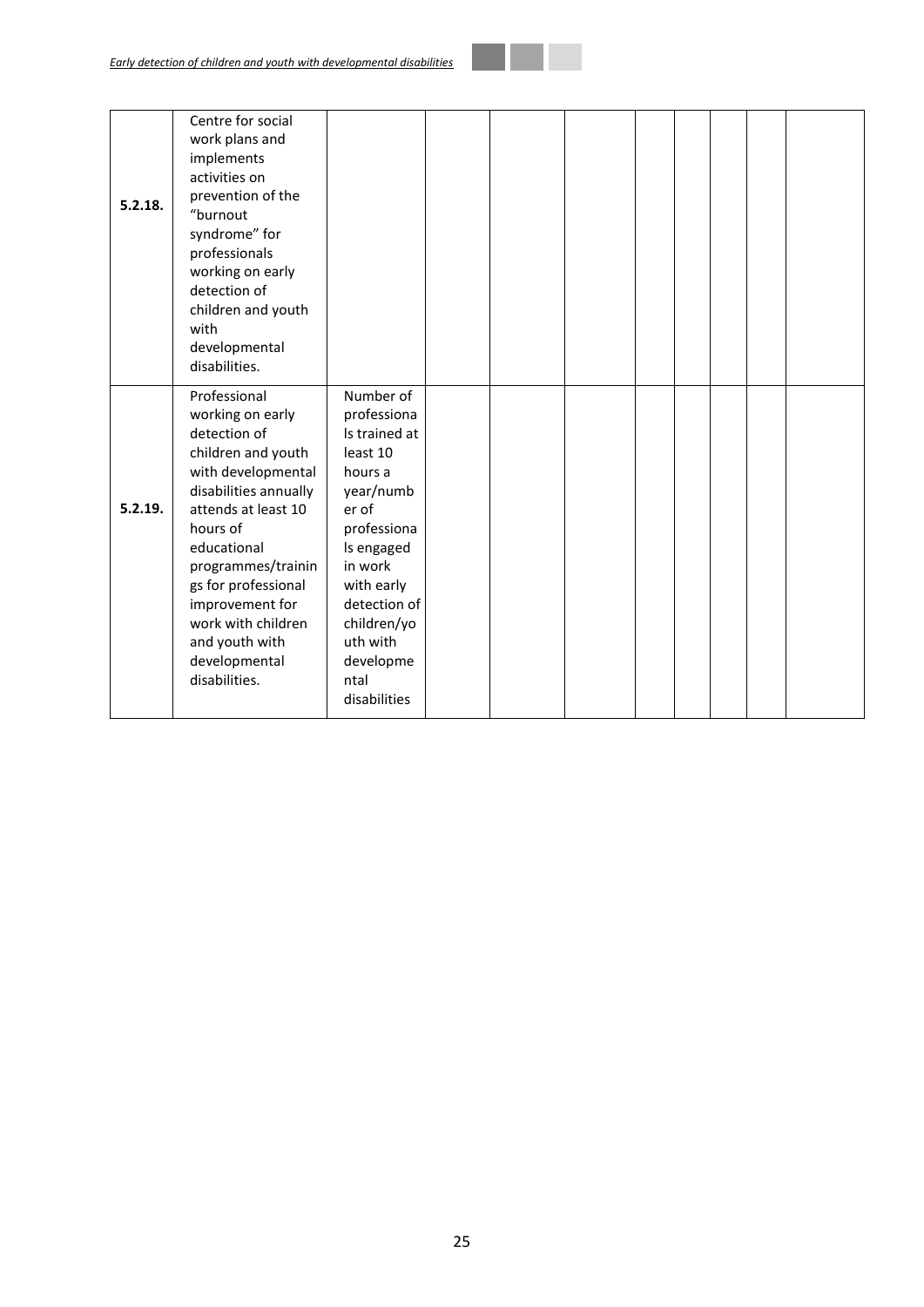

| ᆫᆫᇦᆫᇅ           |                                                                                          |
|-----------------|------------------------------------------------------------------------------------------|
| <b>DC</b>       | Data collection – method using records, i.e. data, in possession of the service provider |
| S               | Supervision – method using supervision to identify compliance                            |
| O               | Observation – review of documents and space, in effect this is an inspection             |
| R code          | Possible reasons for failure to meet standards (in full or partially)                    |
| <b>P1</b>       | Inadequate staff structure in terms of numbers and qualifications                        |
| P <sub>2</sub>  | The lack of up to date knowledge and skills by staff                                     |
| P <sub>3</sub>  | Inadequate availability of accredited training programs                                  |
| <b>P4</b>       | Insufficient or underdeveloped supervision                                               |
| <b>P5</b>       | Poor coordination with other services or offices                                         |
| <b>P6</b>       | Insufficient funds                                                                       |
| <b>P7</b>       | Inadequate physical capacities/rooms for provision of services                           |
| P <sub>8</sub>  | No internal procedures to measure compliance                                             |
| <b>P9</b>       | Planning of the services at an insufficient level                                        |
| P <sub>10</sub> | Irregular cooperation with clients or significant persons                                |

**P11** No changes in the reporting period

**P13** Unrealistic or unachievable standard

**P12** Client provides no support

**P14** Other- specify

## **LEGEND**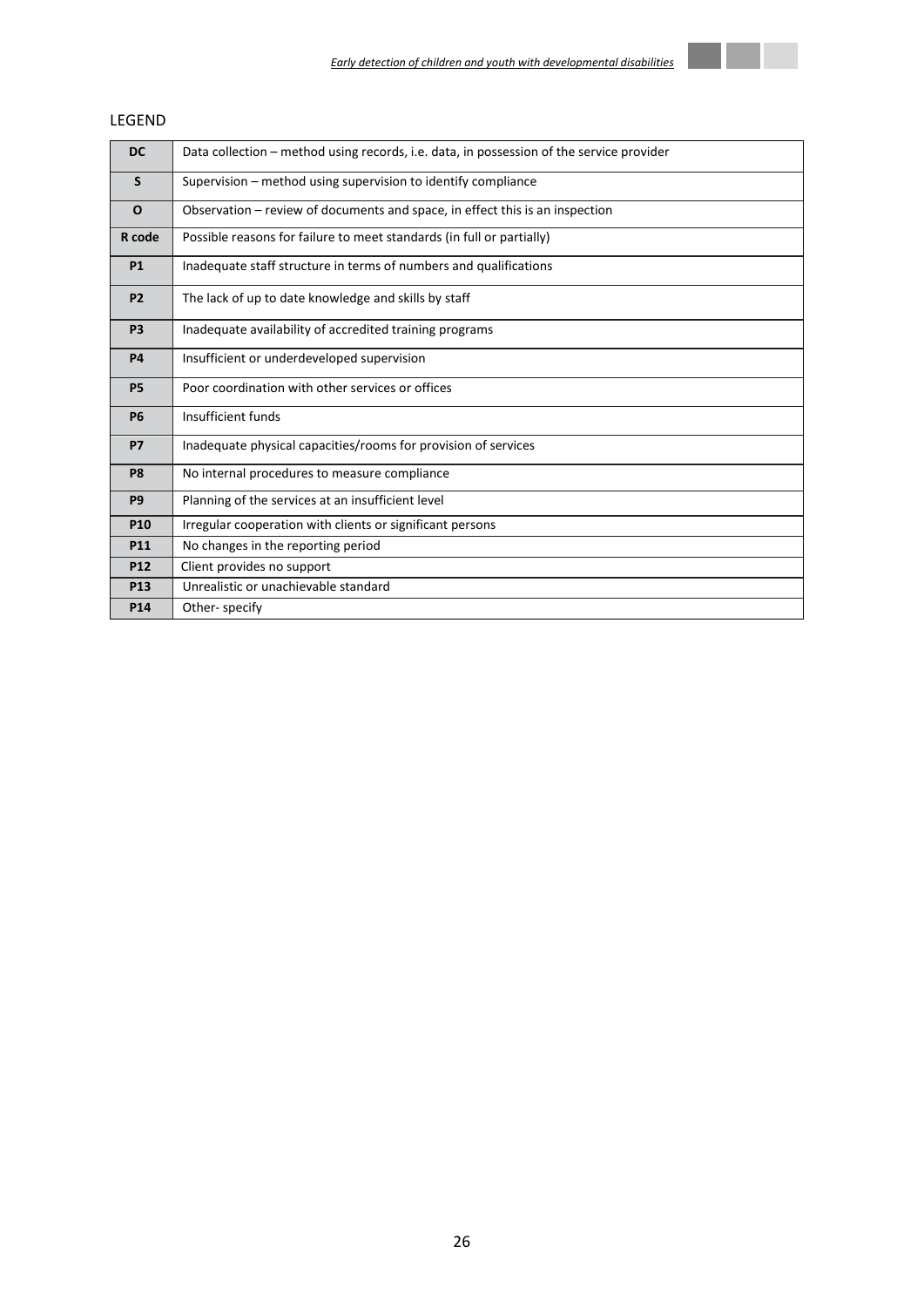## <span id="page-26-0"></span>**2.3. Guidelines for use of minimum standards for early detection of children and youth with developmental disabilities**

## *Introduction*

Minimum standards are one of the regulatory mechanisms in social protection. They are developed so as to be valid for the entire social protection system, i.e. for all service providers on the widest possible territory of application.

The purpose of the guidelines is to support implementation of minimum service standards in social protection and it is one of the additional documents, together with minimum standards, for each standardised service.

The guidelines provide explanations and instructions for the use of minimum standards for early detection of children with developmental disabilities.

In addition to guidelines, the regulatory system of organisation and work with early detection of children with developmental disabilities also includes:

- **Procedures and specific rules** Procedures and specific rules are developed separately for each service provider. These regulate specific issues in each organisation (service provider) that are important for early detection of children with developmental disabilities. These issues can relate to e.g. internal organisation and systematisation of posts, lines of communication and decision making in the course of service provision (in relation to every stage of service provision, e.g. assessment, planning, provision of service to specific child, etc.);
- **Annexes** Annexes are prepared for specific issues that are important for provision of all or some social protection services, e.g. regarding: client participation in planning and provision of service; beginning and the end of the service use; supervision; key persons in service provision; restrictive procedures and restriction measures in provisions of certain services; tailoring to client; concept of service accessibility and other issues. Number and type of issues for which annexes are prepared depend on the creator of the social protection system, but also on the needs of service provider and professionals engaged in provision of services. The number and type of the required annexes will be more clearly identified during piloting of the minimum service standards.

The guidelines should be read together with the document on minimum standards, together with service specification and Excel document intended for monitoring and measuring compliance with the minimum service standards. It provides support to service providers in establishing instruments, processes, documents and support system for application and measurement of minimum standards. Furthermore, it is an instrument of support for service providers to improve quality of service provision.

The guidelines contain clear instructions for measuring compliance with standards and reporting, which is done via Excel document on compliance with minimum standards.

The objective of the guidelines is to help service providers to:

- **e** establish service;
- improve quality of service provision, improve current and develop new procedures and specific rules of operations (service provision);
- Establish good service provision management; provide better feedback to those funding the services about compliance with the minimum standards.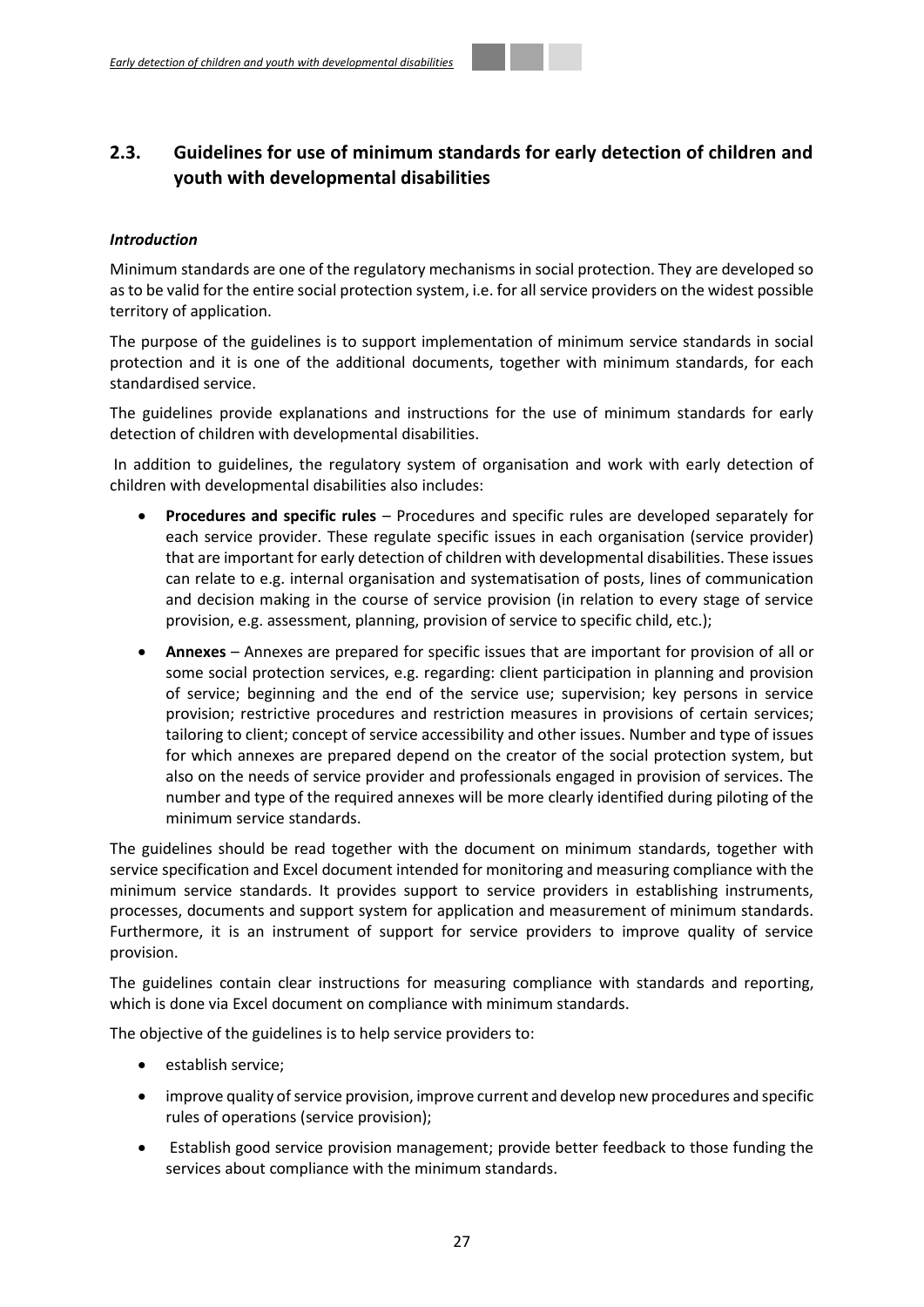#### *Service specification*

Service specification consists of following elements:

• purpose of service – identifies the purpose of early detection of children and youth with developmental disabilities,

- priority groups target population for which the service is created,
- service specification describes in detail activities included in the service provision:
	- $\circ$  Identification of needs, strengths, risks for the child and young person, his/her family, as well as the resources and capacities of the community to respond to those needs:
	- **Informing the child/young person and family on available services in the community and at the** level of canton/entity, to motivate for their use,
	- Assessment of attitudes and expectations of the child/young person, family and other significant persons,
	- Assessment of needs, capacities and potentials of the child/young person and family,
	- Assessment of the capacity of services in the community to respond to identified individual needs of the child/young person and family,
	- Informing the child/young person, family and other significant persons on contents of the community services, which could respond to the needs of the child/young person,
	- **Assessment activities are focused on identifying the facts needed for planning,**
	- Initial assessment, in situations of urgent reception, is done immediately upon the reception.
	- o Prioritising responses of the centre for social work as:
		- Immediate, and
		- Regular response.
	- $\circ$  Planning of the activities of the Centre for social work as part of the service provision is focused on:
	- Identifying specific interventions, activities and services that will be provided to child/young person and family,
	- **Periodical review and revision of the plan,**
	- Referral to relevant institution and service in the community,
	- Partner work between the centre for social work and relevant institution and service in the community,
	- Support to family and child/young person,
	- Making resources of the centre for social work available to the institution or service in the community in provision of services under its competence,
	- **Sensitisation of the community and relevant institutions, decision makers and policy creators** and providing information to them,
	- Record keeping, creating and updating databases,
	- On children and youth diagnosed with developmental disabilities, who received support in the form of activities under competence of the centre for social work,
	- On children and youth diagnosed with developmental disabilities, who were referred to other institution or service by the centre for social work,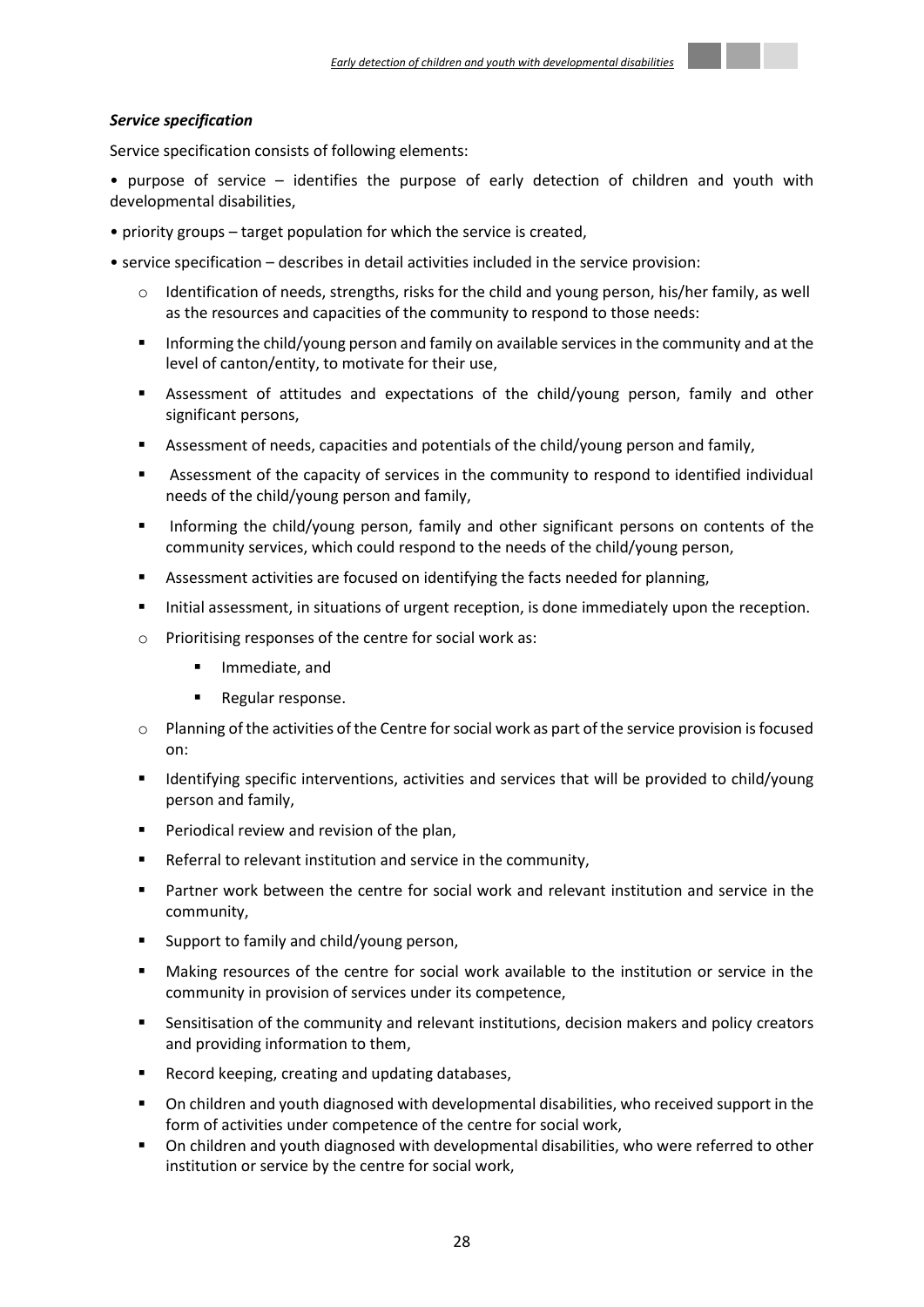- On activities undertaken by other institutions and services to which the children and youth with discovered developmental activities were referred to by the centres for social work,
- Collection and processing of reports from institutions and other services, which cooperate with the centre for social work on the early detection of children and youth with developmental disabilities,
- Reporting to decision and policy makers on the operations of the centre for social work and other services in the community provided as part of the early detection of children and youth with developmental disabilities.
- Ensuring functionally equipped facilities for everyday activities, personal hygiene, food, sleep, free time activities in line with minimum standards.

## *Minimum standards*

Structural standards are harmonised statements that cover structural requirements in terms of services i.e. financial and human resources, as well as management processes of the service provider. Structural standards are divided organised into standards that refer to location, space and equipment; organisation; and staff.

Functional standards identify criteria for measuring the service and activities conducted to achieve purpose of the service i.e. they standardise admission, assessment method, planning and review, service provision activities and termination of service use, as well as staff professional development.

Wherever possible, performance indicators were identified for standards.

Performance indicator is a simple formula (i.e. two data sets) that enables information system to simply process and monitor compliance with standards, expressed in percentages.

## *Excel document for monitoring compliance with minimum standards*

Each service provider monitors its service and uses this information to improve quality of service provision. Management of the service is responsible to provide timely and accurate information to those financing the service. Excel table for collection of data represents a simple electronic table which identifies in its upper left corner:

- service, service provider and the city in which service provider is located;
- contact person, namely a person responsible for accuracy and reliability of data presented in the table, and
- reference period for the table (i.e. one year):

Excel table has 11 columns:

Column 1: Number (defines every service and standard) i.e. 4.1.1 or 4.2.1. Number 1 – title of specific service. 1.1 – indicates that this is a structural standard No. 1, and 2.1 indicates functional standard no.2, and so on.

Column 2: Each individual structural and functional standard.

Column 3: Text of performance indicator formula, if identified.

Column 4: Current performance in relation to standards requirement (expressed in numbers)

Column 5: Performance required by standard (expressed in numbers).

Column 6: Standard compliance expressed in percentage (formula automatically indicates %).

Columns 7-9: If performance indicator is identified for the given standard, monitoring method used is data collection (DC). If performance indicator is not identified, compliance can be established using other monitoring methods: supervision (S) or observation (O). When completing the table for monitoring compliance with standards, please complete columns 7-9, depending on which monitoring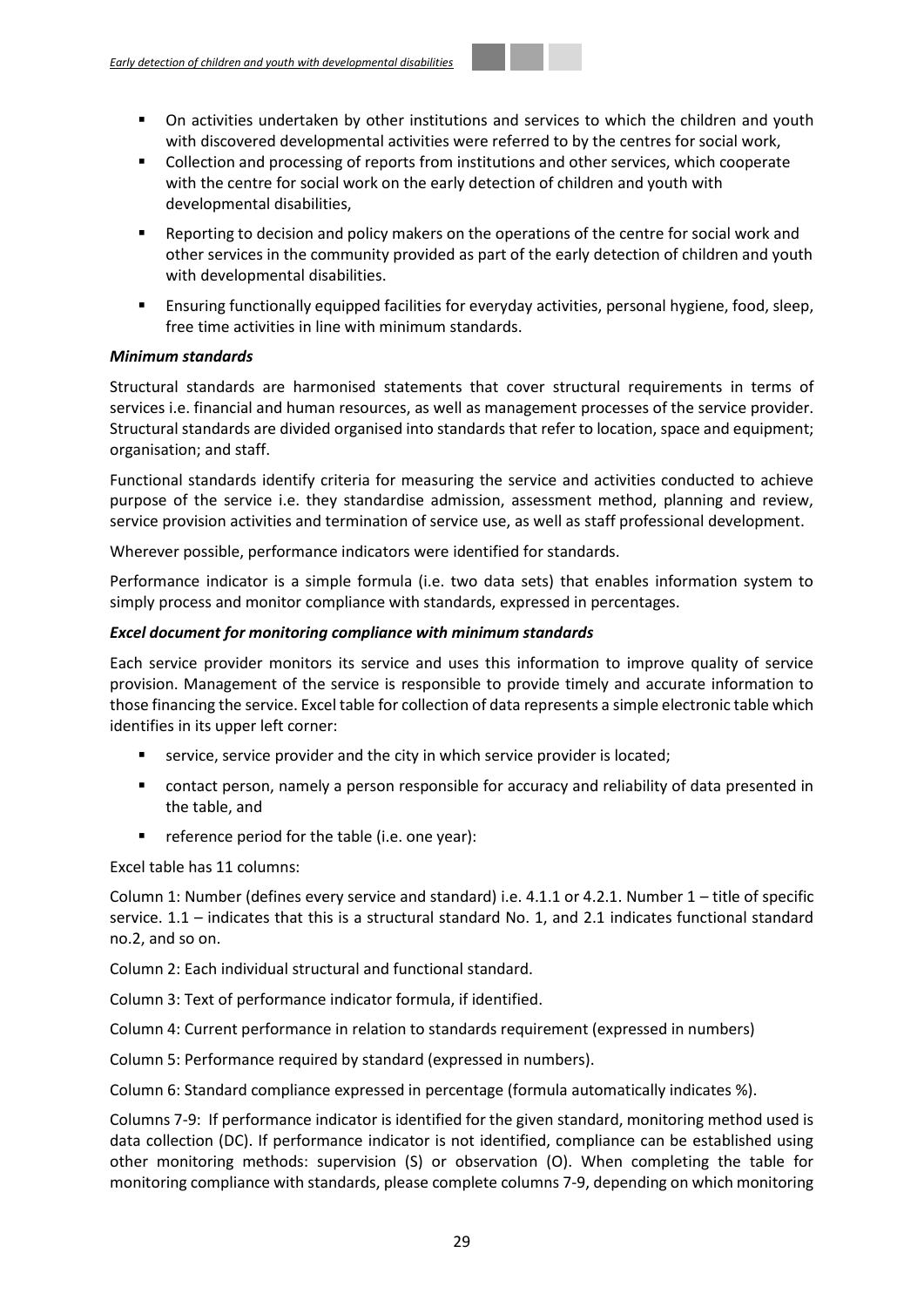

Column 10: Statement on compliance with standard (Yes/No). The final statement on compliance with standard YES or NO must be always provided in column 10. If the given standard is only partially met, "No" has to be entered.

Column 11: If the answer is "NO" please list reasons for non- compliance using R codes (R1, R2, etc.) or, if necessary, provide other reasons.

The table below provides codes for some of the most frequent reasons for non-compliance with standards:

| R code          | Possible reasons for failure to meet standards (in full or partially) |
|-----------------|-----------------------------------------------------------------------|
| <b>P1</b>       | Inadequate staff structure in terms of numbers and qualifications     |
| P <sub>2</sub>  | The lack of up to date knowledge and skills by staff                  |
| P <sub>3</sub>  | Inadequate availability of accredited training programs               |
| <b>P4</b>       | Insufficient or underdeveloped supervision                            |
| <b>P5</b>       | Poor coordination with other services or offices                      |
| <b>P6</b>       | Insufficient funds                                                    |
| <b>P7</b>       | Inadequate physical capacities/rooms for provision of services        |
| P8              | No internal procedures to measure compliance                          |
| P9              | Planning of the services at an insufficient level                     |
| <b>P10</b>      | Irregular cooperation with clients or significant persons             |
| P <sub>11</sub> | No changes in the reporting period                                    |
| P <sub>12</sub> | Client provides no support                                            |
| P <sub>13</sub> | Unrealistic or unachievable standard                                  |
| P14             | Other-specify                                                         |

## **Records regarding compliance with minimum standards**

## **1.** *Minimum structural standards*

## *Location, space, equipment*

**5.1.1. Entrance to the centre for social work is accessible also to children and youth with developmental disabilities and persons with disabilities, with no architectural barriers.** 

*Performance indicator is not identified, so the standard can be assessed by observation (column 9). If the standard is only partially met, "NO" has to be entered (column 10) and relevant code for noncompliance selected (column 11).* 

## **5.1.2. Centre for social work entrance door dimension and at least one office door is adapted for wheelchair access.**

*Performance indicator is not identified, so the standard can be assessed by observation (column 9).If the standard is only partially met, "NO" has to be entered (column 10) and relevant code for noncompliance selected (column 11).*

## **Organisation**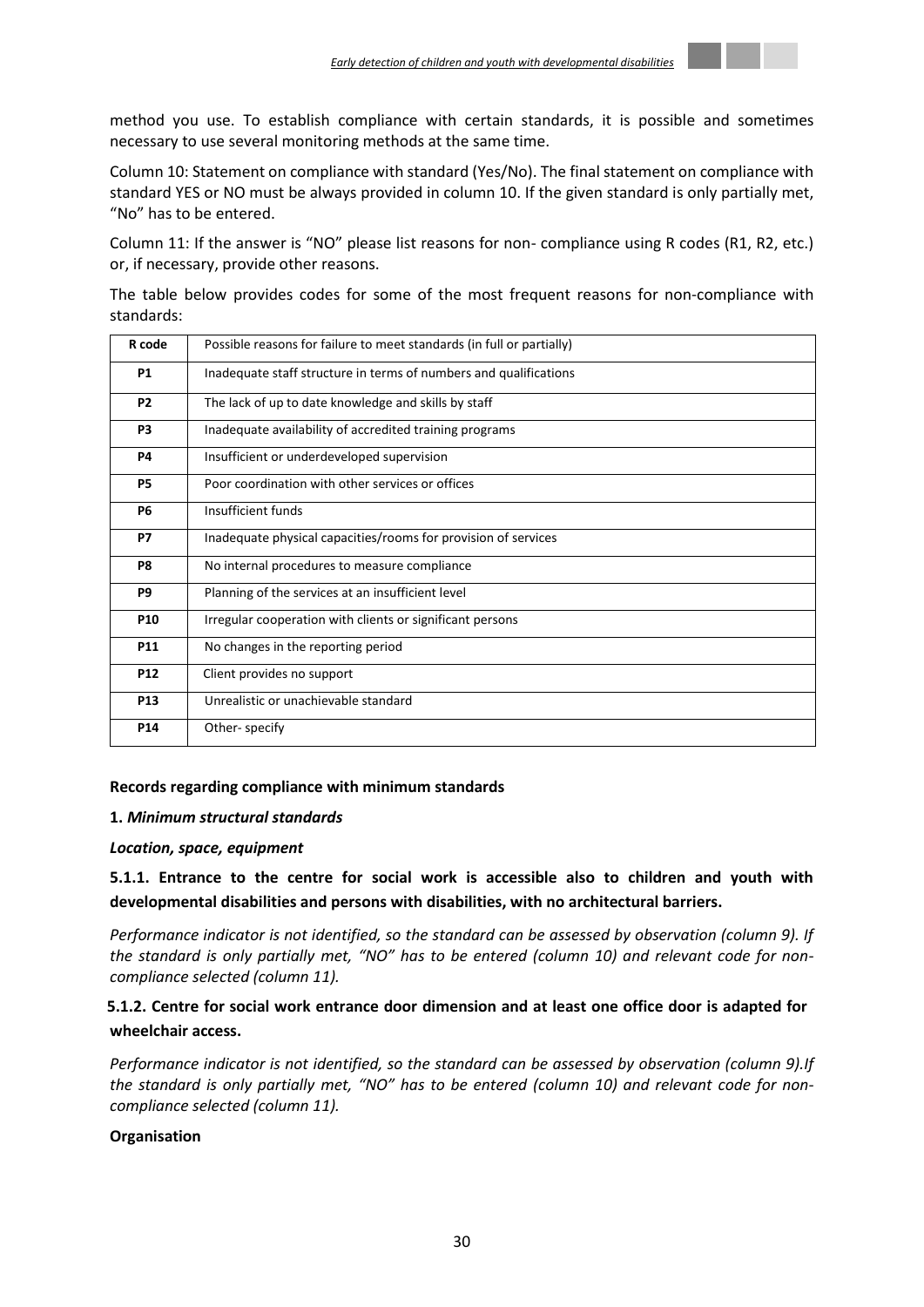**5.1.3. Centre for social work has space for work and provided infrastructure that enables undisturbed access to provision of service of early detection of children and youth with developmental disabilities.**

*Performance indicator is not identified, so the standard can be assessed by observation (column 9).If the standard is only partially met, "NO" has to be entered (column 10) and relevant code for noncompliance selected (column 11).*

**5.1.4. Annual work programme of the centre for social work includes activities on early detection and work with children and youth with developmental disabilities.** 

*Performance indicator is not identified, so the standard can be assessed by observation and document review. If the standard is only partially met, "NO" has to be entered (column 10) and relevant code for non-compliance selected (column 11).*

**5.1.5. At least once a year, centre for social work reports on service provision, and more frequently if requested by the competent ministry or its founders.**

*Performance indicator is not identified, so the standard can be assessed by observation and document review. If the standard is only partially met, "NO" has to be entered (column 10) and relevant code for non-compliance selected (column 11).*

**5.1.6. Centre for social work has a plan to inform professional and wider public, as well as potential beneficiaries, on activities of early detection of children with developmental disabilities.** 

*Performance indicator is not identified, so the standard can be assessed by observation and document review. If the standard is only partially met, "NO" has to be entered (column 10) and relevant code for non-compliance selected (column 11).*

**5.1.7. In order to improve the position of this population of children and youth, centre for social work cooperates with all interested and competent organisations-institutions and individuals that work with children with developmental disabilities.** 

*Performance indicator is not identified, so the standard can be assessed by observation (column 9).If the standard is only partially met, "NO" has to be entered (column 10) and relevant code for noncompliance selected (column 11).*

## **Staff**

**5.1.8. Centre for social work has a professional available to work on early detection of children and youth with developmental disabilities.**

*Performance indicator is not identified, so the standard can be assessed by observation, document review and supervision. If the standard is only partially met, "NO" has to be entered (column 10) and relevant code for non-compliance selected (column 11).* 

## **5.1.9. Engaged staff is trained to work with children and youth with developmental disabilities.**

*Performance indicator is not identified, so the standard can be assessed by observation and supervision.*  If the standard is only partially met, "NO" has to be entered (column 10) and relevant code for non*compliance selected (column 11).*

**5.1.10 Centre for social work has available experts from other organisations in the community to provide the service, based on the signed cooperation protocols.**

*Performance indicator is not identified, so the standard can be assessed by observation, data collection and supervision. If the standard is only partially met, "NO" has to be entered (column 10) and relevant code for non-compliance selected (column 11).*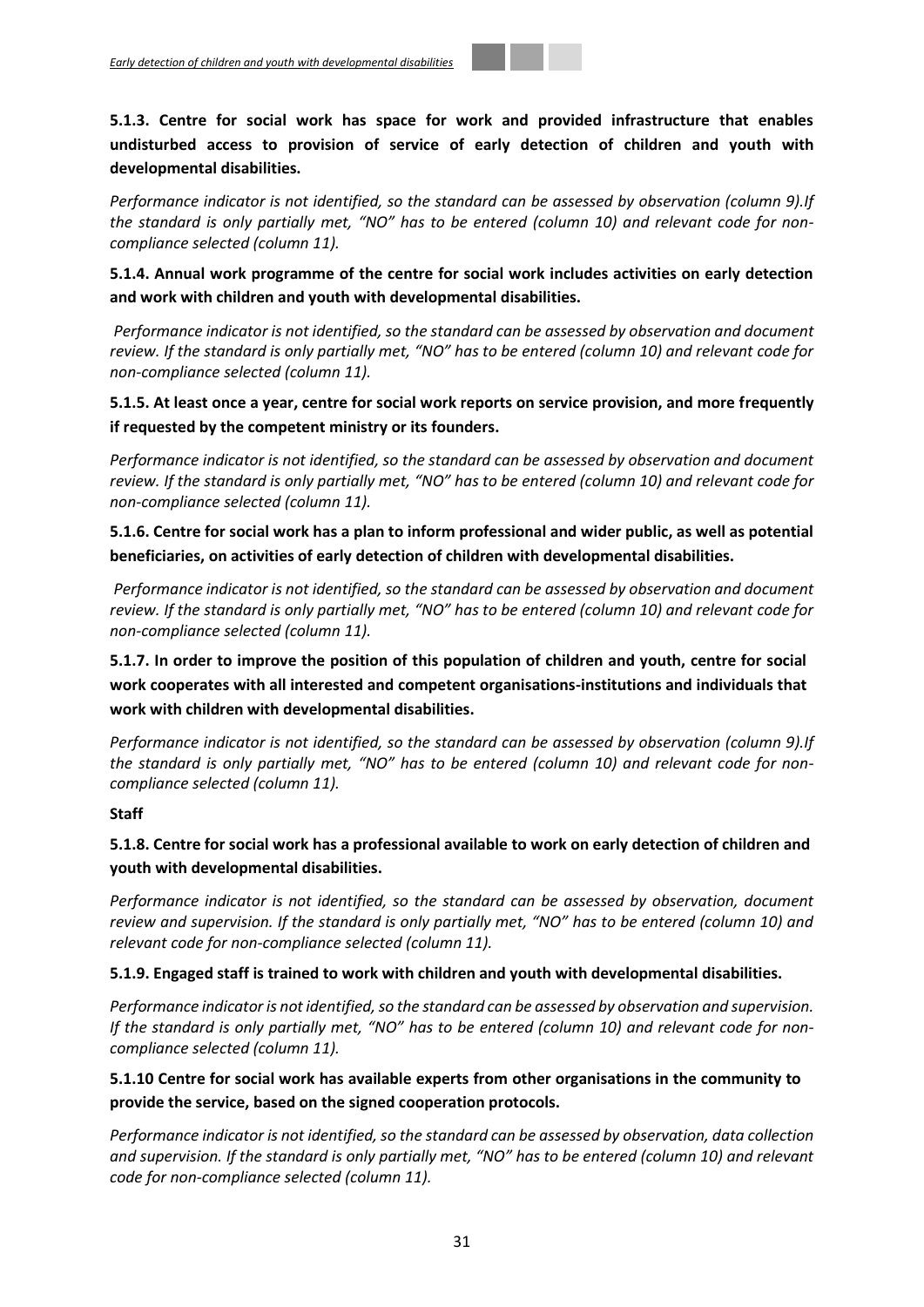

## **5.1.11. Centre for social work provides a person with knowledge of sign language, for the purpose of communication with persons with hearing and speech disabilities.**

## *Performance indicator has been identified for this standard. Two sets of data have to be collected:*

1) Number of centres for social work that provided a person with knowledge of sign language; divided by

2) Number of centres for social work

*These numbers are to be entered in columns 4 and 5. Level of compliance with standard is set automatically and expressed as percentage, indicating degree of compliance.*

*This standard can be assessed by data collection, document review and supervision.* 

## **2. Minimum functional standards**

## *Reception and assessment*

## **5.2.1. Centre for social work evaluates all notifications about the child/young person with developmental disabilities from the perspective of priority of response, within one day.**

*Performance indicator has been identified for this standard. Two sets of data have to be collected:*

1) Number of assessed notifications in one day; divided by

2) Number of received notifications

*These numbers are to be entered in columns 4 and 5. Level of compliance with standard is set automatically and it is expressed as percentage, indicating degree of compliance.*

*This standard can be assessed by document review and supervision.*

*See Annex \_\_" Participation of beneficiaries in the assessment of needs, service planning and service review" and Annex \_\_\_" Process of assessment, individual service planning, implementation of individual service plan and review of the individual plan of service"* 

## **5.2.2. Initial assessment of the child/young person, who was prioritised for "immediate" response, starts within 2 business days from receiving the notification at the latest.**

*Performance indicator has been identified for this standard. Two sets of data have to be collected:*

- 1) Number of children/youth with whom the work commenced within two business days from receiving notification and who were prioritised as" immediate"; divided by
- 2) Number of newly discovered cases

*These numbers are to be entered in columns 4 and 5. Level of compliance with standard is set automatically and it is expressed as percentage, indicating degree of compliance.*

*This standard can be assessed by document review and supervision.*

*See Annex \_\_" Participation of beneficiaries in the assessment of needs, service planning and service review" and Annex \_\_\_" Process of assessment, individual service planning, implementation of individual service plan and review of the individual plan of service"* 

## **5.2.3. Initial assessment of the child/young person, who was prioritised for "regular" response, starts within 7 business days from receiving the notification at the latest.**

*Performance indicator has been identified for this standard. Two sets of data have to be collected:*

1) Number of children/youth with whom the work commenced within seven business days from receiving notification and who were prioritised as" regular"/; divided by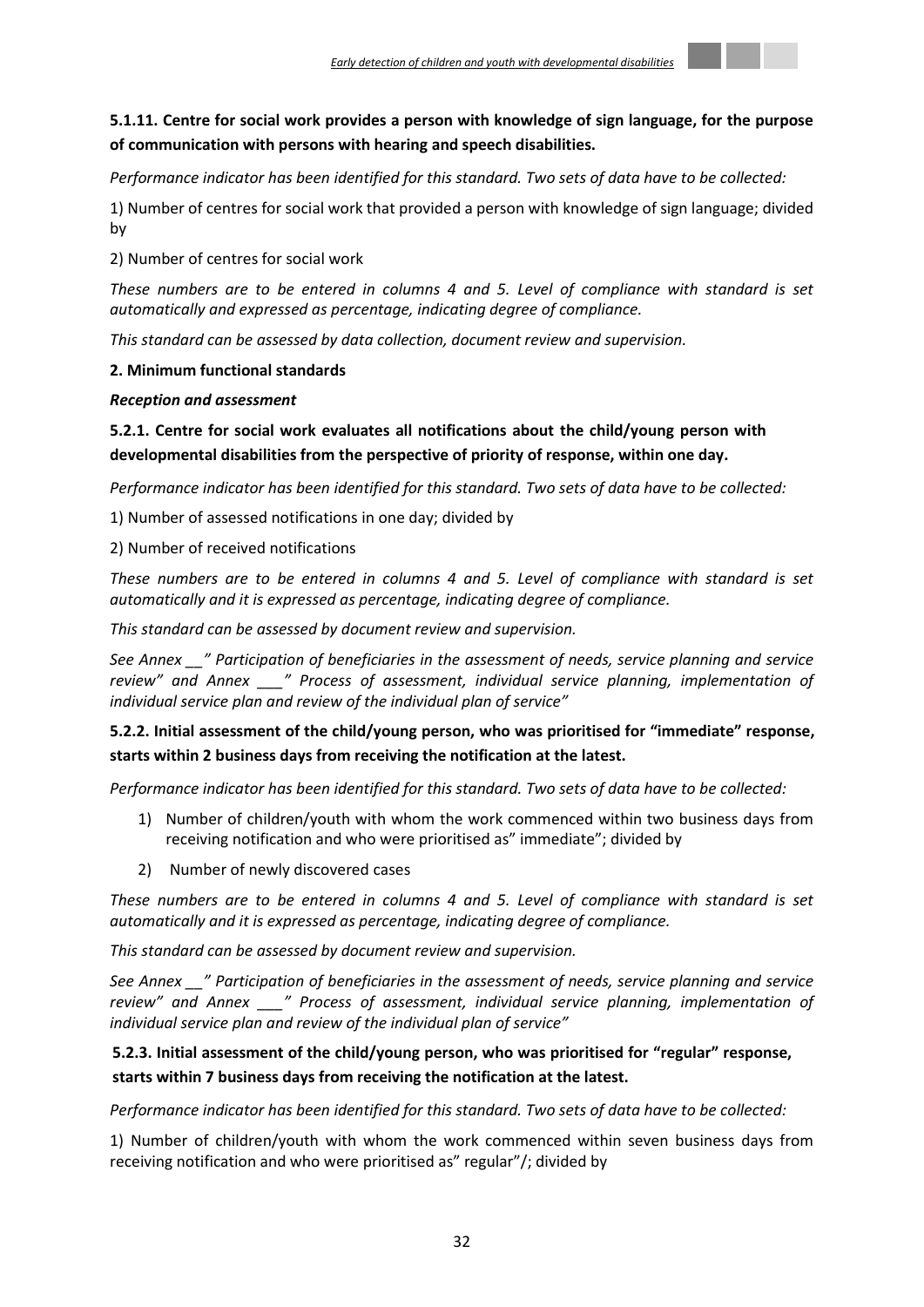#### 2) Number of newly discovered cases

*These numbers are to be entered in columns 4 and 5. Level of compliance with standard is set automatically and it is expressed as percentage, indicating degree of compliance.*

*This standard can be assessed by supervision.*

*See Annex \_\_" Participation of beneficiaries in the assessment of needs, service planning and service review" and Annex \_\_\_" Process of assessment, individual service planning, implementation of individual service plan and review of the individual plan of service"* 

**5.2.4. Initial assessment of the child/young person with established level of priority takes a maximum of 7 business days from the last day of deadline for launching the initial assessment in line with the level of priority.**

*Performance indicator has been identified for this standard. Two sets of data have to be collected:*

1) Number of initial assessments completed within seven business days; divided by

2) Number of newly discovered cases

*These numbers are to be entered in columns 4 and 5. Level of compliance with standard is set These numbers are to be entered in columns 4 and 5. Level of compliance with standard is set automatically and it is expressed as percentage, indicating degree of compliance.*

*This standard can be assessed by supervision.*

*See Annex \_\_" Participation of beneficiaries in the assessment of needs, service planning and service review" and Annex \_\_\_" Process of assessment, individual service planning, implementation of individual service plan and review of the individual plan of service"*

## **5.2.5. During the initial assessment, the centre for social work carries out at least one visit to the family.**

*Performance indicator has been identified for this standard. Two sets of data have to be collected:*

1) Number of families which were visited at least once during the initial assessment; divided by

2) Number of families included in the initial assessment

*These numbers are to be entered in columns 4 and 5. Level of compliance with standard is set automatically and it is expressed as percentage, indicating degree of compliance.*

*This standard can be assessed by supervision.*

*See Annex \_\_" Participation of beneficiaries in the assessment of needs, service planning and service review" and Annex \_\_\_" Process of assessment, individual service planning, implementation of individual service plan and review of the individual plan of service"* 

## **5.2.6. Detailed assessment is based on the results of the initial assessment and lasts maximum 30 days from the day of completion of the initial assessment.**

*Performance indicator has been identified for this standard. Two sets of data have to be collected:*

1) Number of detailed assessments completed within 30 days; divided by

2) number of detailed assessments

*These numbers are to be entered in columns 4 and 5. Level of compliance with standard is set automatically and it is expressed as percentage, indicating degree of compliance.*

*This standard can be assessed by supervision.*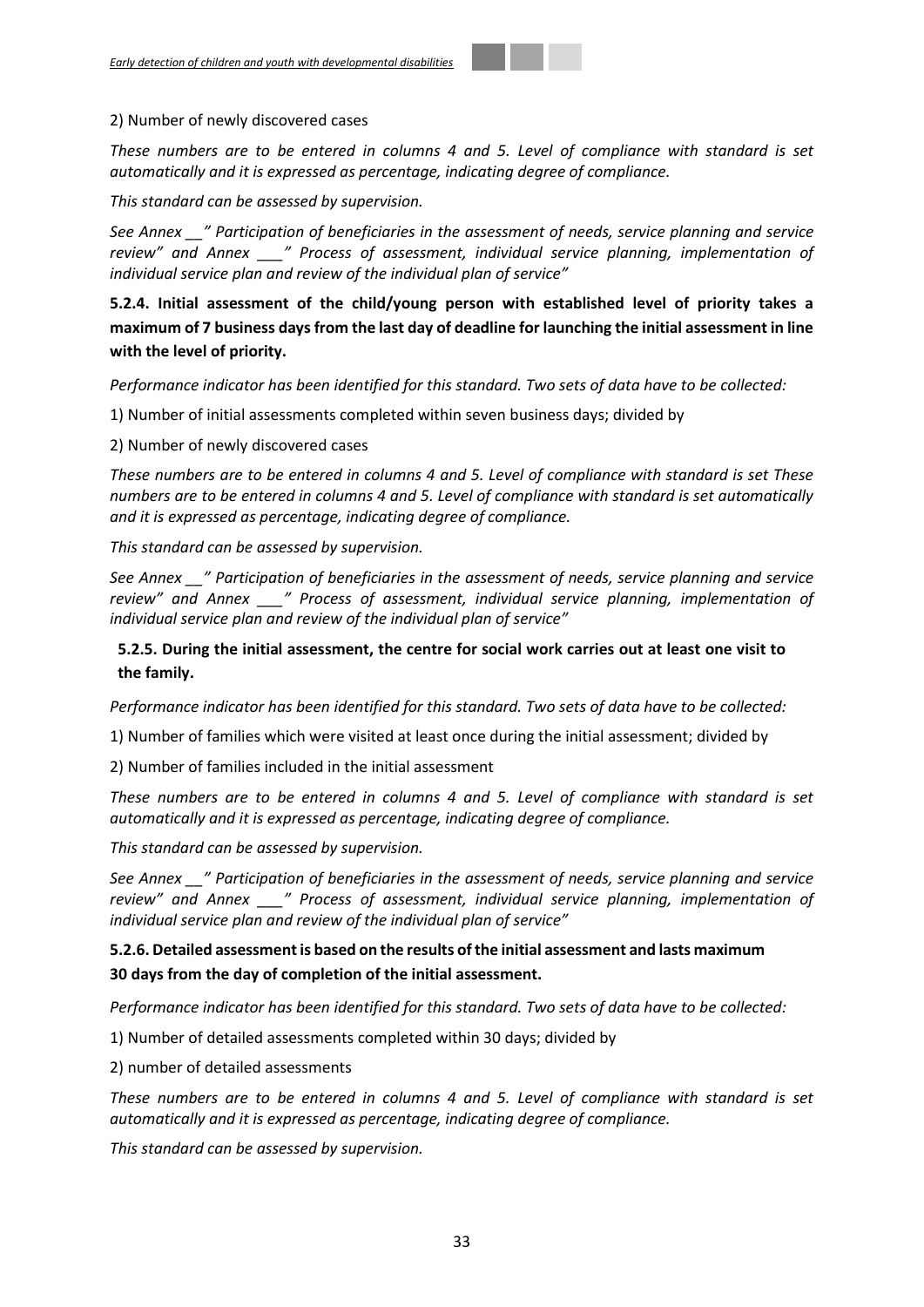

*See Annex \_\_" Participation of beneficiaries in the assessment of needs, service planning and service review" and Annex \_\_\_ "Process of assessment, individual service planning, implementation of individual service plan and review of the individual plan of service"* 

## **5.2.7. Detailed assessment includes in depth review of personal, family and environment factors of the child/young person, strengths and opportunities, in order to select the appropriate service.**

*Performance indicator is not identified, so the standard can be assessed by observation (column 9). If the standard is only partially met, "NO" has to be entered (column 10) and relevant code for noncompliance selected (column 11).* 

*Standard can be assessed by document review and supervision.*

*See Annex \_\_"Participation of beneficiaries in the assessment of needs, service planning and service review" and Annex \_\_\_ "Process of assessment, individual service planning, implementation of individual service plan and review of the individual plan of service"*

## **5.2.8. Assessment is done with active participation of the child/young person and family and/or person of significance to the child/young person.**

*Performance indicator is not identified, so the standard can be assessed by observation (column 9). If the standard is only partially met, "NO" has to be entered (column 10) and relevant code for noncompliance selected (column 11).* 

*Standard can be assessed by document review and supervision.*

*See Annex \_\_" Participation of beneficiaries in the assessment of needs, service planning and service review" and Annex \_\_\_" Process of assessment, individual service planning, implementation of individual service plan and review of the individual plan of service"*

## **Planning and review**

## **5.2.9. Each child and young person, parent and/or significant person, is involved in the development of individual plan of services and measures, which will focus on capacities, capacities and motivation.**

*Performance indicator is not identified, so the standard can be assessed by observation (column 9). If the standard is only partially met, "NO" has to be entered (column 10) and relevant code for noncompliance selected (column 11).* 

*Standard can be assessed by document review and supervision.*

*See Annex \_\_" Participation of beneficiaries in the assessment of needs, service planning and service review" and Annex \_\_\_" Process of assessment, individual service planning, implementation of individual service plan and review of the individual plan of service"*

## **5.2.10. Individual plan of measures and services, including those that have to be prioritised, is developed for each child/young person.**

*Performance indicator has been identified for this standard. Two sets of data have to be collected:*

1) Number of children/youth who got the plan with required services and measures; divided by

2) Number of children/youth

*These numbers are to be entered in columns 4 and 5. Level of compliance with standard is set automatically and it is expressed as percentage, indicating degree of compliance.*

*This standard can be assessed by supervision.*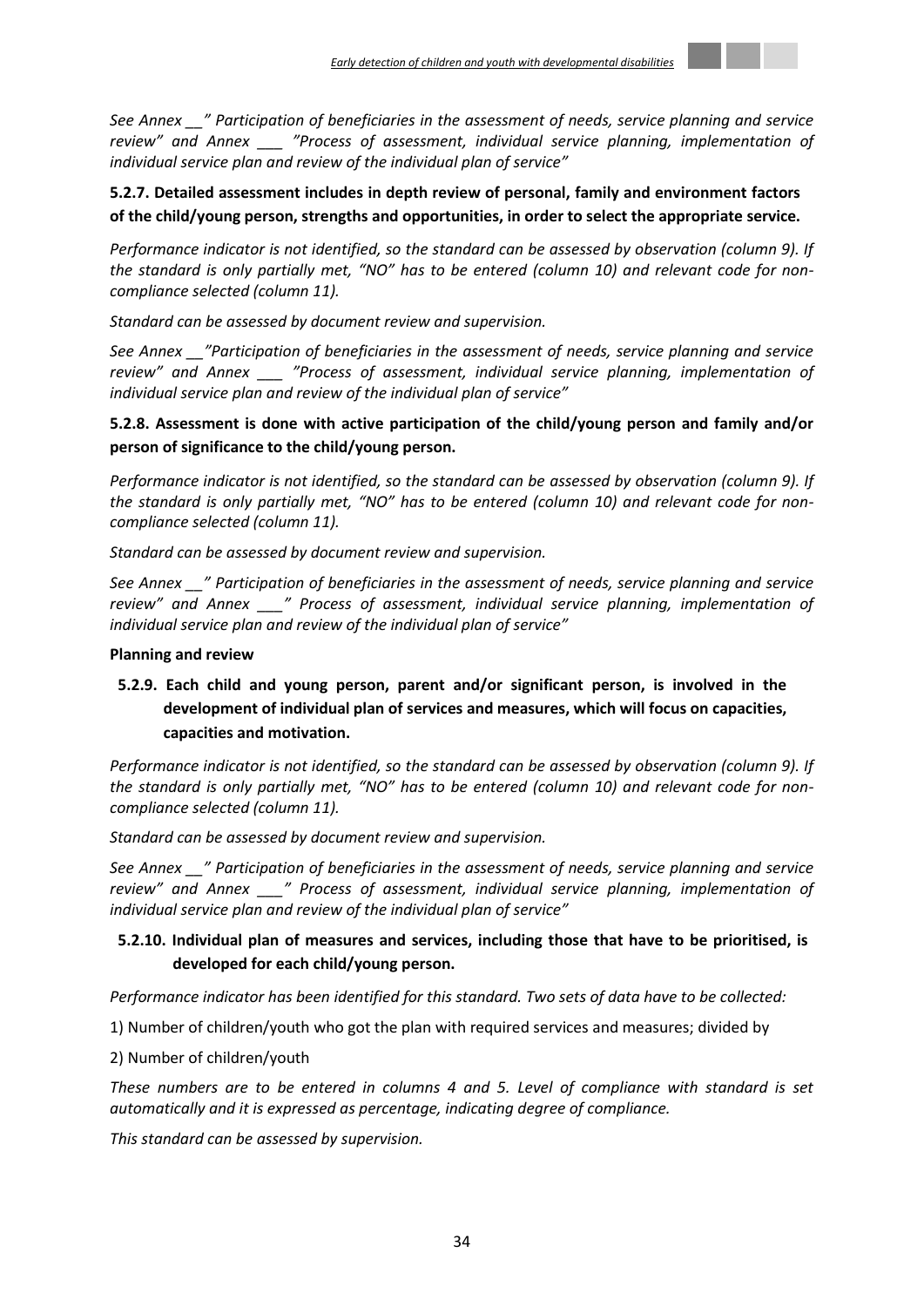## **5.2.11 Individual plan of services and measures is developed within 10 days from the completion of assessment.**

*Performance indicator has been identified for this standard. Two sets of data have to be collected:*

1) Number of individual plans completed within 10 days; divided by

2) number of children/youth

*These numbers are to be entered in columns 4 and 5. Level of compliance with standard is set automatically and it is expressed as percentage, indicating degree of compliance.*

*This standard can be assessed by supervision.*

**5.2.12. Each child/ young person, parent or other person significant for the child/ young person, receives a copy of the individual plan, services and measures, as well as the assistance for their understanding.**

*Performance indicator has been identified for this standard. Two sets of data have to be collected:*

1) Number of children/youth, parents or other significant persons who received a copy of individual plan of service and assistance in understanding it; divided by

2) number of children/youth

*These numbers are to be entered in columns 4 and 5. Level of compliance with standard is set automatically and it is expressed as percentage, indicating degree of compliance.*

*This standard can be assessed by supervision.*

## **5.2.13. Review of the individual plan of services and measures is done at intervals identified in the plan, at least once every six months.**

*Performance indicator has been identified for this standard. Two sets of data have to be collected:*

1) Number of completed reviews as planned or at least once in six months; divided by

2) number of children/youth

*These numbers are to be entered in columns 4 and 5. Level of compliance with standard is set automatically and it is expressed as percentage, indicating degree of compliance.*

*This standard can be assessed by supervision.*

*See Annex \_\_\_" Service monitoring and evaluation"*

## **Activities**

**5.2.14. Work with children / young persons and parents is done continuously through selection and provision and/or monitoring of provision of the most relevant service in line with identified needs of the child/young person and family.**

*Performance indicator is not identified, so the standard can be assessed by observation (column 9). If the standard is only partially met, "NO" has to be entered (column 10) and relevant code for noncompliance selected (column 11).* 

*Standard can be assessed by document review and supervision.*

**5.2.15. Professional from the centre for social work, over the first two months of implementation of the developed individual plan of services and measures, visits the family at least once in 20 days.**

*Performance indicator has been identified for this standard. Two sets of data have to be collected:*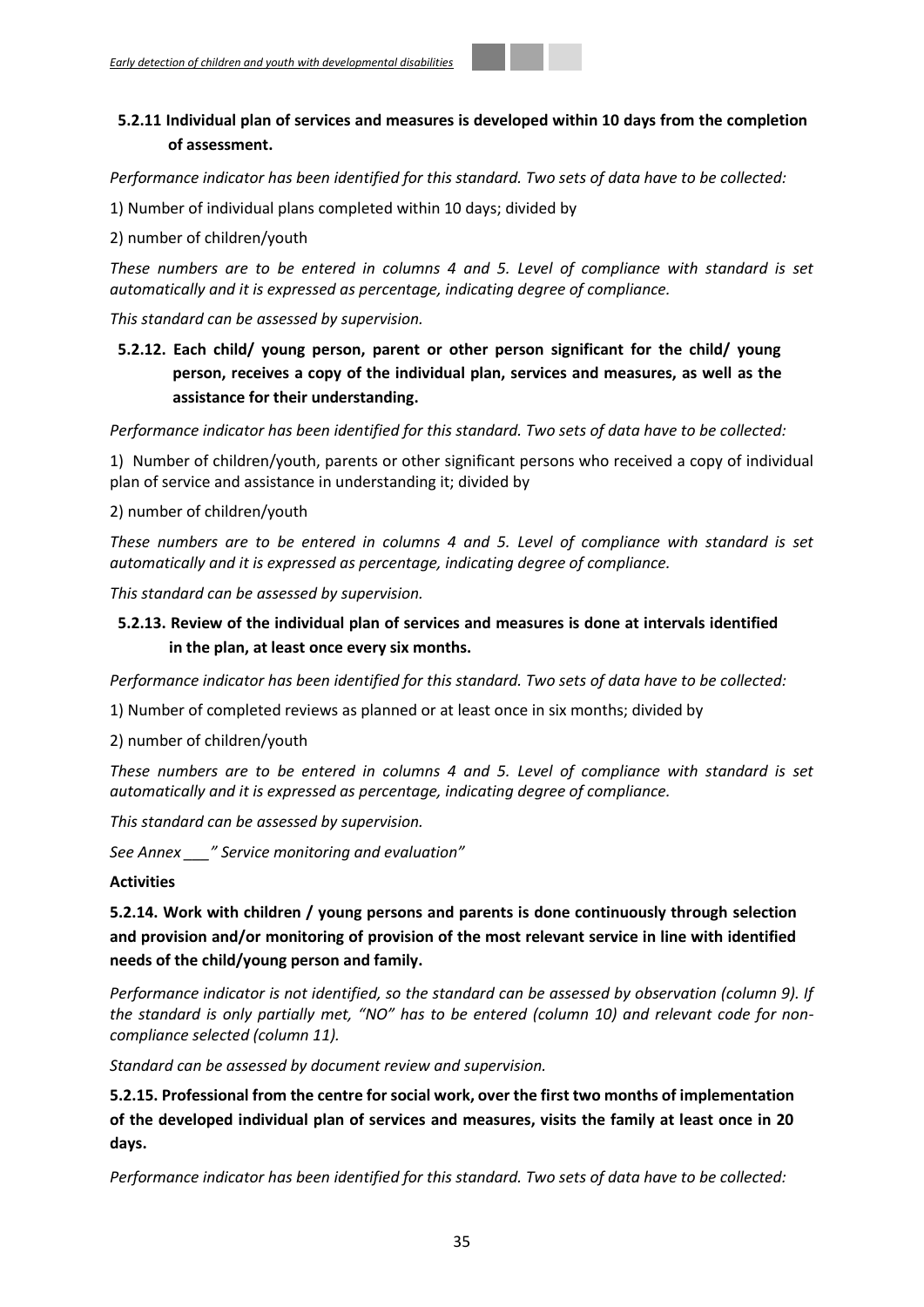

1) Number of families visited by the professional staff member of the centre for social work at least once in 20 days during first two months; divided by

## 2) Number of families

*These numbers are to be entered in columns 4 and 5. Level of compliance with standard is set automatically and it is expressed as percentage, indicating degree of compliance.*

*This standard can be assessed by supervision.*

## **5.2.16. Professional from the centre for social work, upon expiration of two months, visits the family at least once in two months.**

*Performance indicator has been identified for this standard. Two sets of data have to be collected:*

1) Number of families that were visited by the professional from the centre for social work at least once in two months, divided by

## 2) number of families

*These numbers are to be entered in columns 4 and 5. Level of compliance with standard is set automatically and it is expressed as percentage, indicating degree of compliance.*

*This standard can be assessed by document review and supervision.*

*See Annex \_\_\_" Service monitoring and evaluation"*

#### **Staff development**

**5.2.17. Centre for social work provides supervisory support to professionals working on early detection of children and youth with developmental disabilities.**

*Performance indicator is not identified, so the standard can be assessed by document review. (column 9). If the standard is only partially met, "NO" has to be entered (column 10) and relevant code for noncompliance selected (column 11).* 

*See Annex \_\_\_" Supervision in psychosocial work"*

**5.2.18. Centre for social work plans and implements activities on prevention of the "burnout syndrome" for professionals working on early detection of children and youth with developmental disabilities.**

*Performance indicator is not identified, so the standard can be assessed by observation, document review and supervision. If the standard is only partially met, "NO" has to be entered (column 10) and relevant code for non-compliance selected (column 11).*

*Standard can be assessed by document review and supervision.*

*See Annex \_\_\_" Supervision in psychosocial work"*

**5.2.19. Professional working on early detection of children and youth with developmental disabilities annually attends at least 10 hours of educational programmes/trainings for professional improvement for work with children and youth with developmental disabilities.**

*Performance indicator has been identified for this standard. Two sets of data have to be collected:*

1) Number of professionals who attended training for at least 10 hours a year; divided by

2) Number of professionals working on early detection of children/youth with developmental disabilities

*These numbers are to be entered in columns 4 and 5. Level of compliance with standard is set automatically and it is expressed as percentage, indicating degree of compliance.*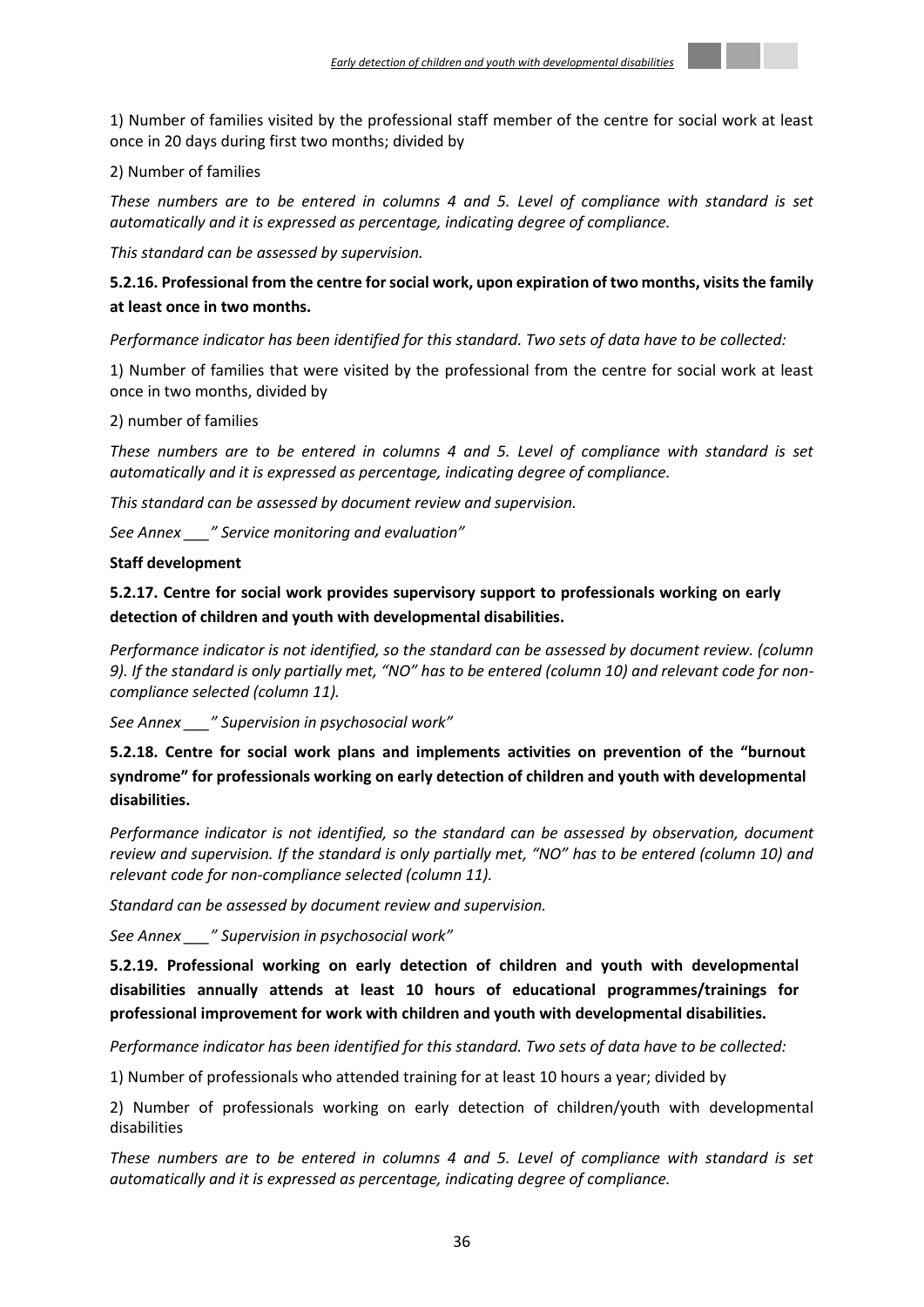

*This standard can be assessed by data collection, document review and supervision.* 

*See Annex \_\_\_" Supervision in psychosocial work" and Annex \_\_" Human resources management"*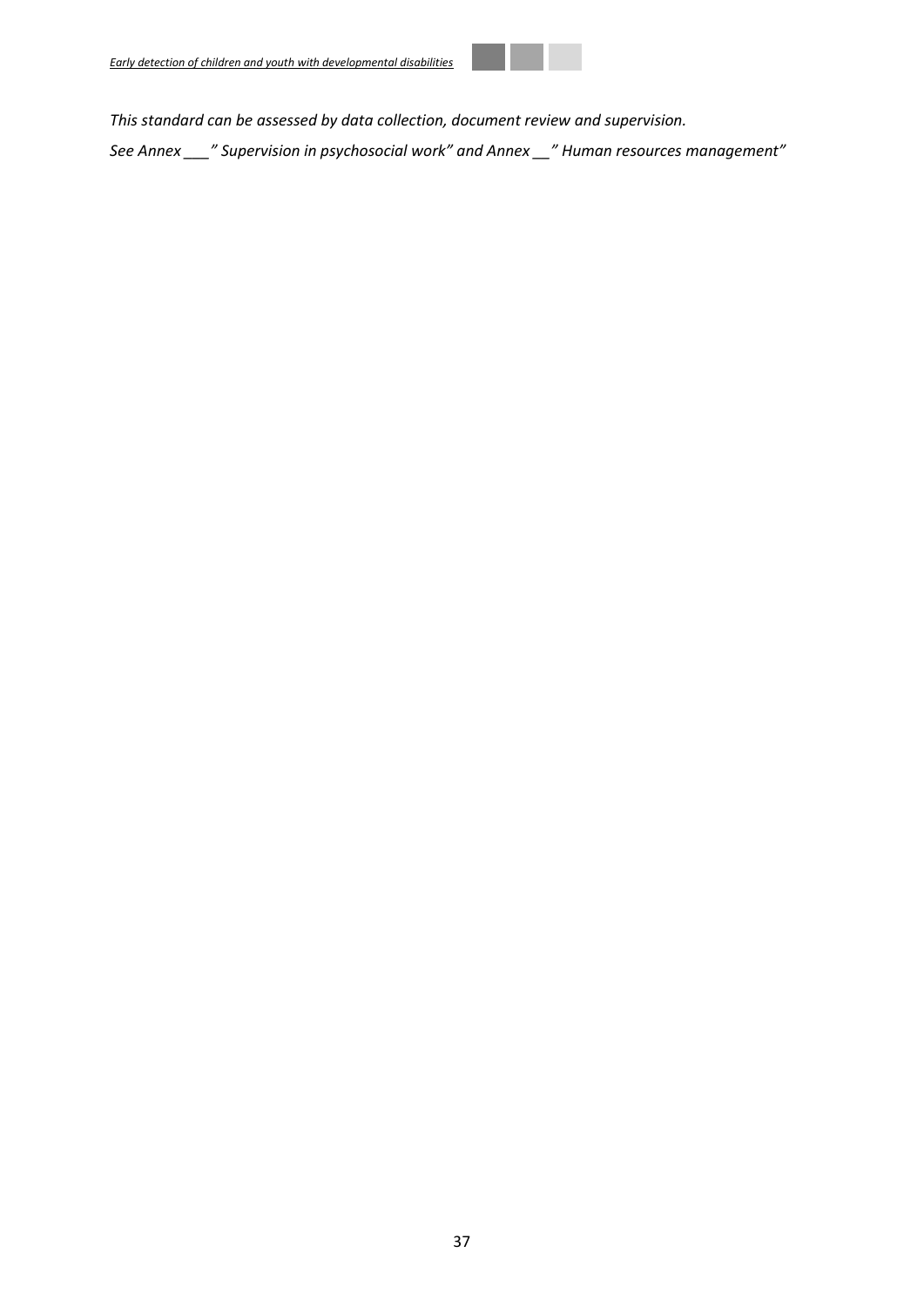## <span id="page-37-0"></span>**2.4. Annexes to the guidelines**

#### *Participation of beneficiaries in the assessment of needs, service planning and service review*

Social protection activities are focused on improvement of social status and all segments of beneficiaries' quality of life, so the social protection services should be tailored to beneficiary needs in line with his/her personal characteristics, life and environment. For services that are planned for and provided to beneficiaries based on their individual needs and wishes, with them not being a mere passive recipient of the services, it is necessary to do have them provided in partnership and through cooperation and coordination of activities among all stakeholders involved in service provision to beneficiaries up until the moment they are ready for an independent life. When considering beneficiaries' needs all service providers should apply holistic approach and provide services that are in line with the needs and capacities of beneficiaries.

Service providers should also encourage beneficiaries to engage in assessment of their own needs and articulate their needs and capacities.

Furthermore, service providers should allow beneficiaries or their representatives to take part in all decisions related to development of their individual service plans. Services that are tailored to beneficiaries engage clients in their planning, seek to meet individual beneficiaries' needs and focus on integrating them into the community, in line with their wishes and capacities.

Participation of beneficiaries in needs assessment, development of individual plans and evaluation of the impact of provided services includes the following:

- Service provider is responsible and obligated to invite beneficiary and initiate his/her participation or participation of his/her representative in assessment, planning and review of provided services.
- Service provider should carry out assessment and reassessment of the beneficiary's needs, with full participation of the beneficiary or their representatives. In view of the fact that assessment represents a very important process used to identify beneficiary's needs and his/her capacities, so that relevant services can be tailored to meet his/her specific needs, beneficiary's full participation is necessary since the process will be used to identify future activities and steps to be taken. Assessment in which beneficiaries participate is a process of assisting them to identify, explain and prioritise issues related to their capability for an independent live.
- Each beneficiary or his/her representative (if beneficiary is not able to effectively communicate) participates in development of beneficiary's individual plan.
- Services take into consideration beneficiaries' needs in line with their age, as well as ethnic and cultural origin and religious beliefs or moral principles.
- Service providers empower and encourage the beneficiaries to identify their needs and to communicate about them to everyone whose decision can affect the service provision.
- Beneficiary's representatives can be:
- 1. Beneficiary's parents, if beneficiary is a child. Both parents are legal representatives of a child, except in cases where one of the parents is deceased or when parents are divorced. In case of a child who only has one parent alive, that parent exercises parental rights. If the child's parents are divorced, child's representative is the parent who has the custody over him/her. Furthermore, the parent who does not have custody has the right and is obligated to take part in decisions about the issues important for the child's life, in cooperation with the parent who has the custody.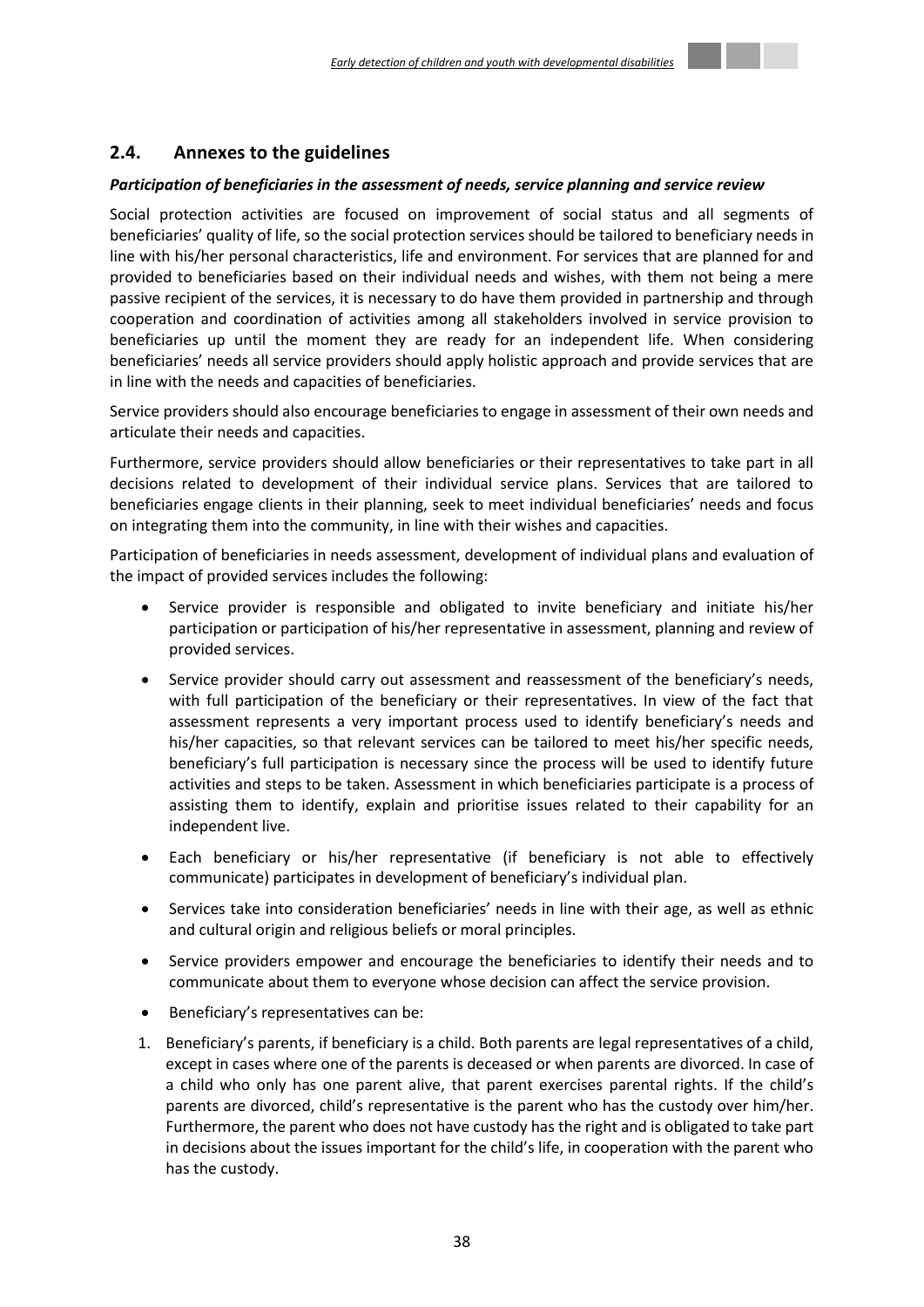- 2. Beneficiary's guardian, if the beneficiary is a child without parental care or an adult under guardianship. The competent centre for social work assigns beneficiary's guardian.
- 3. Beneficiary's temporary guardian, if appointed by the competent centre for social work.

Beneficiary is entitled to participate in the process of selecting his/her guardian as his/her representative, while the centre for social work can decide to appoint beneficiary's guardian without beneficiary's consent.

- Beneficiary's participation requires his/her active engagement or engagement of his/her representative in the assessment of service provision process, including:
	- o Needs and capacities assessment,
	- o Individual plan development,
	- o Service implementation (implementation of the plan),
	- o Monitoring service provision,
	- o Review of service provision (assessing service provision impact),
	- $\circ$  Modification of individual plan (review of individual plan continuing with it or changing it in as required), and
	- o Termination of service use.

How to react in situations when beneficiary is not able to approve or consent to the service?

The service provider should have access to adequately trained experts, who can help understand the needs and requirements of every beneficiary, in case specialised assistance is required to communicate with the beneficiary receiving the service.

Individual plan can be rejected or disagreed with in the following situations:

- Potential beneficiary of the service can understand the service, but refuses to accept it, which does entail the risk to his/her integrity – in such cases service provider should withdraw proposal for service provision.
- Potential beneficiary of the service can understand the service, but refuses to accept it, which does entail the risk to his/her integrity – in such cases risk assessment has to be conducted.
- Beneficiary of the service is able to understand the service, but cannot give consent due to impairment or disability – in such cases a trained communication experts, guardian or close relative should assist the service provider communicate with the beneficiary.
- Beneficiary of the service is not able to understand the service and cannot give consent due to impairment or disability – in such cases service provider should consult with the guardian or the closest relative.

## *Documenting beneficiary's consent to and approval of individual plan*

Individual service plan should represent a harmonised document that was drafted in the agreed form and in cooperation between the beneficiary (or his/her representative) and service providers that are involved in service provision. In fact, individual service plan represents an agreement for cooperation between the beneficiary and the service provider. Usually the consent is verified by beneficiary's signature on the individual plan or other documents. If the beneficiary does not agree, but accepts the service, he/she can note his/her disagreement as well as consent in the same document. The representative will sign the document on behalf of beneficiary if the beneficiary is not able to understand the plan and agree to it or if the beneficiary is not able sign the documents. If the beneficiary who is at risk to his/her integrity or does not understand the service, or beneficiary who is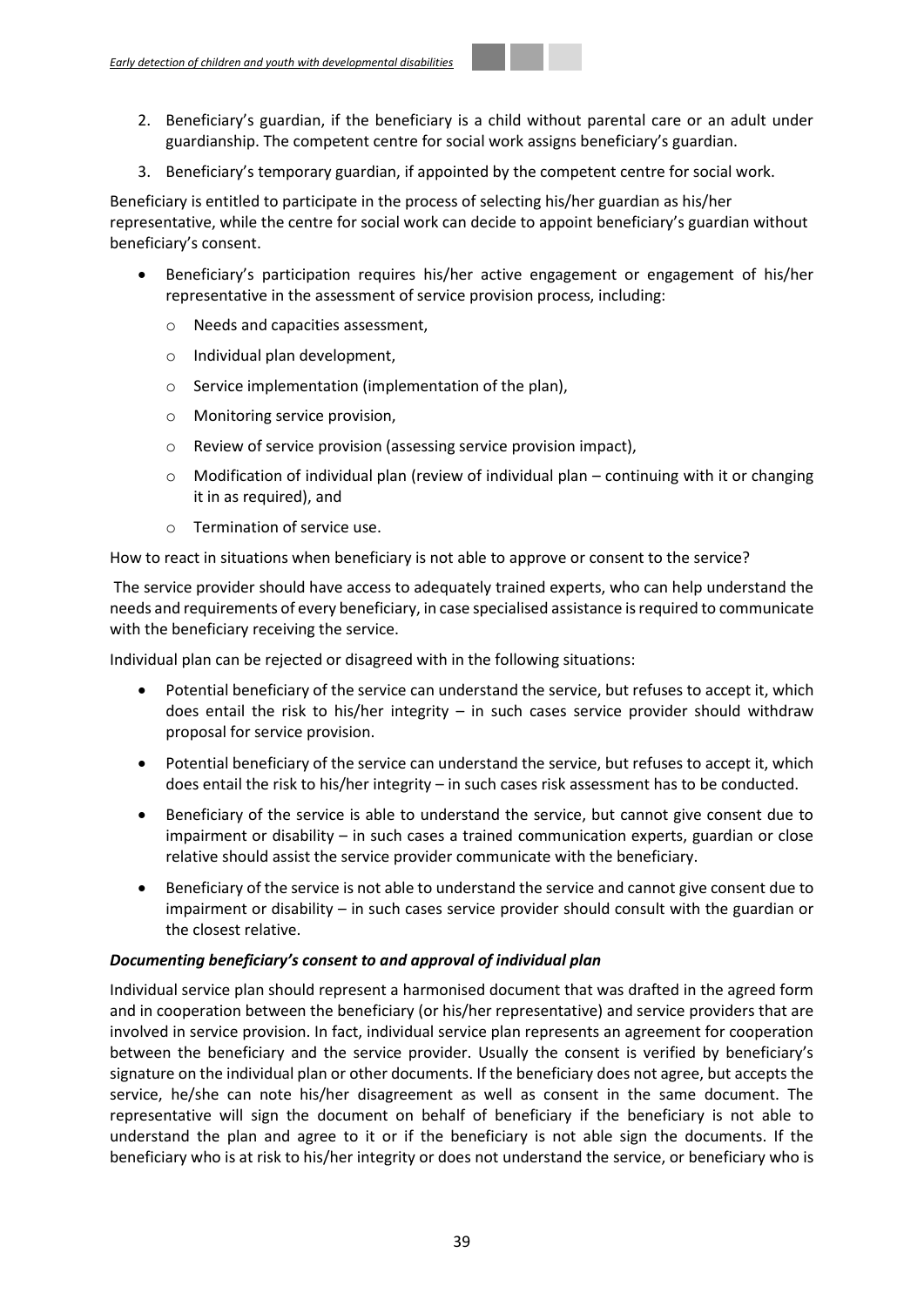

## **Assessment of an individual service plan and monitoring the impact of provided service**

The process of social protection service provision is aimed at responding to beneficiary needs in line with his/her personal characteristics, life and environment. Prior to service provision, as well as during service provision, it is important to get to know the beneficiary and to collect all important information about him/her, so that the service is relevant to his/her needs and that beneficiary is satisfied with it. The process of service provision is a continuous process tailored to changes in beneficiary's situation in the course of service provision. The process is conducted through a series of activities that can be divided into four groups:

- Assessing the beneficiary needs and capacities.
- Planning services for each individual beneficiary (individual service plan).
- Implementation of activities and services identified in the individual service plan.
- Reviewing the individual service plan aimed at continuously meeting the beneficiary's needs.

Provision of services is a cyclic process. It starts with an assessment that marks an organised process of data collection, identification and assessment of problems, needs, strengths and risks, situation and persons engaged. The process develops gradually in order to identify objectives for the work with beneficiary, as well as necessary services and measures. The assessment is conducted by the service provider, beneficiary and persons who play a significant role in beneficiary's life. It is possible to discontinue service provision by agreement between beneficiary and service provider, or the beneficiary may decide on his own that he/she no longer needs the service.

## *Assessment*

The centre for social work starts to plan assessment process after opening the case and deciding on the level of priority. The assessment is planned based on available information and knowledge about the case obtained from the application and accompanying documents, centre's documents and consultations with other employees in the centre. The competent centre's employee prepares a list of contacts, and plans where and from whom he/she will collect information, whom he/she will interview, who will be involved in the process (team members, other public services, organisations, individuals). The employee also defines the data collection method (interviews, documents, home visits, surveys, tests, questionnaires, visits to other institutions, etc.) and plans the timeframe for implementation of certain activities. When planning the assessment process the professional takes into consideration deadlines and compatibility of his/her activities with the activities of other employees and the centre.

The following procedures are conducted in the assessment process:

- Observation and interviews with the applicant and all members of his/her household or family, in line with the age and communication capacities;
- Observation and interviews with members of extended family and other significant persons from the beneficiary's environment;
- Direct observation of living conditions of the beneficiary and his/her family;
- Collection and analysis of information available from different sources;
- Collection of relevant data from experts in other services, institutions and from other persons who are in contact with the beneficiary, his family members or significant persons from his life.

There are three levels of assessment in social protection: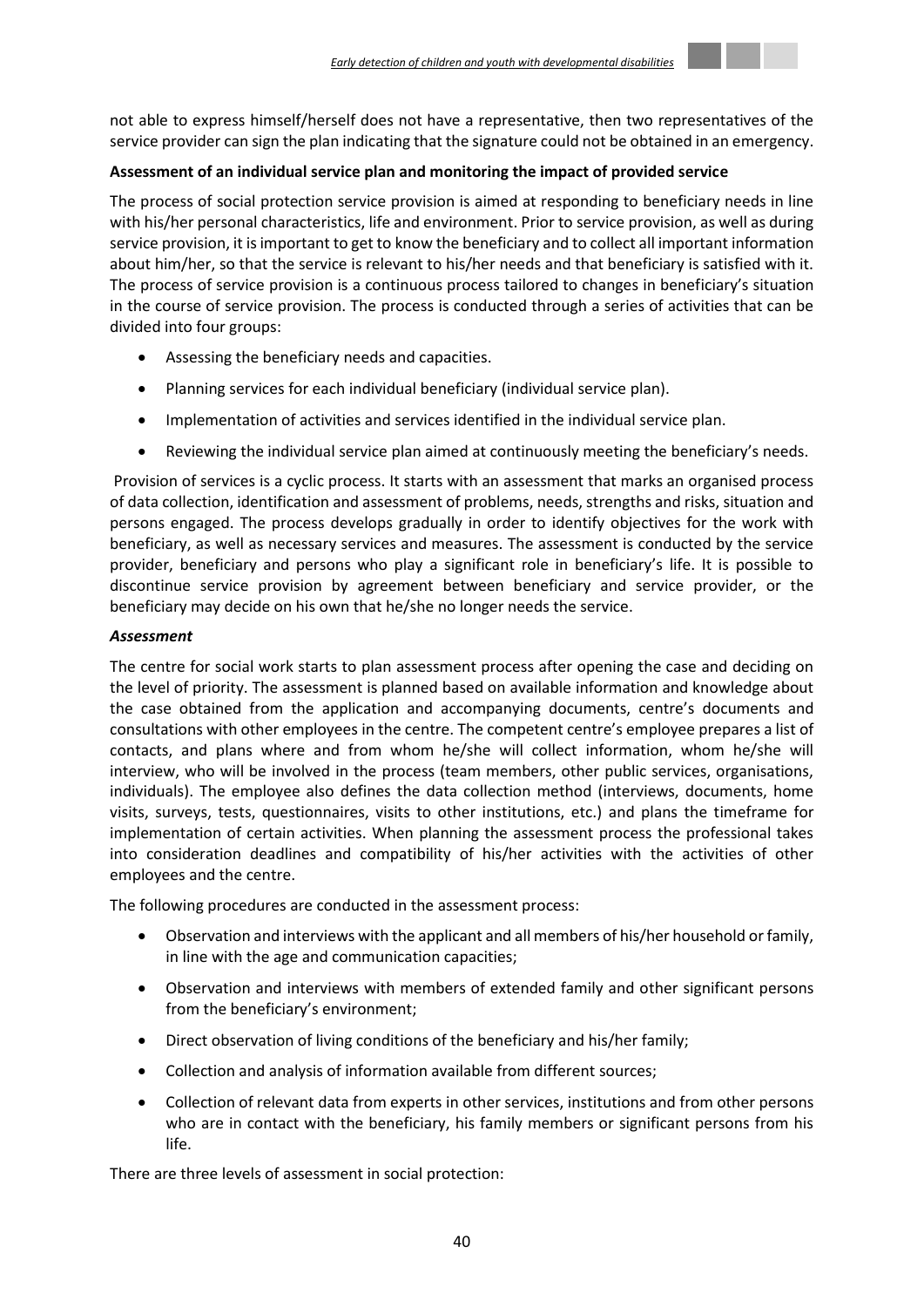- **Emergency assessment**  starts immediately because the child is at high risk since his/her health, development and ultimately life are in undermined.
- **Initial assessmen**t process used to identify immediate needs of the beneficiary, who is first time user.
- **Full assessment**  continuous process in which data on beneficiary are supplemented in the course of service provision. Full assessment is never final and conclusive.

## Assessment includes the following:

Evaluation of the condition and needs of the child and family, including information from the application (safety, risks, social history, needs of the child and family and information about disability), in particular:

1) Description and assessment of child's condition and needs (personal features and developmental needs – health, education, development of emotions and behaviour, identity, social interaction, self care skills, child's family and social relations);

2) Description and assessment of family functioning (of the child and other children in the family: basic care, emotional support, stimulation, guidance, boundaries, participation, personal traits of parents and extended family members, physical and mental health, substance abuse, physical and psychological difficulties, disability, abuse in childhood or currently, stability of family environment, family history and functioning, support of extended family);

3) Description and assessment of environment (employment, income, housing situation, property, position of the family in the community, community resources);

4) Summary assessment (assessment of strengths, personal, family and environmental resources that can help to overcome the problem).

In addition to assessment of condition and needs of the child, if required, the centre has to work with the family to create a safe situation for the child and overcome the difficulties, as well as undertake relevant procedures for child protection, i.e. access to necessary services.

## *Individual service planning*

After completing assessment, professional staff member of the centre informs the beneficiary about the results so that he/she can give his/her input, and then starts to draft plan of services.

Individual plans for the beneficiary can take the form of an initial plan which is drafted within 15 days from the day on which work with the beneficiary started, at the latest, and goes on until a plan of services and measures is put together, i.e. no later than 60 days after the day on which the work with beneficiary started.

An individual care plan must contain the following:

- a short overview of the most relevant information from the assessment;
- prioritised key needs of the beneficiary and his/her family that need to be addressed, and a list of other problem areas;
- work objectives (general and specific) that are identified as desired outcomes (effects);
- strategy or activities that will be used to achieve identified objectives, namely: what, who, when and where;
- decision that need to be passed in order to implement the activities;
- persons involved, including beneficiary, i.e. who is responsible for which activities;
- timeframe that identify beginning and the end of activities;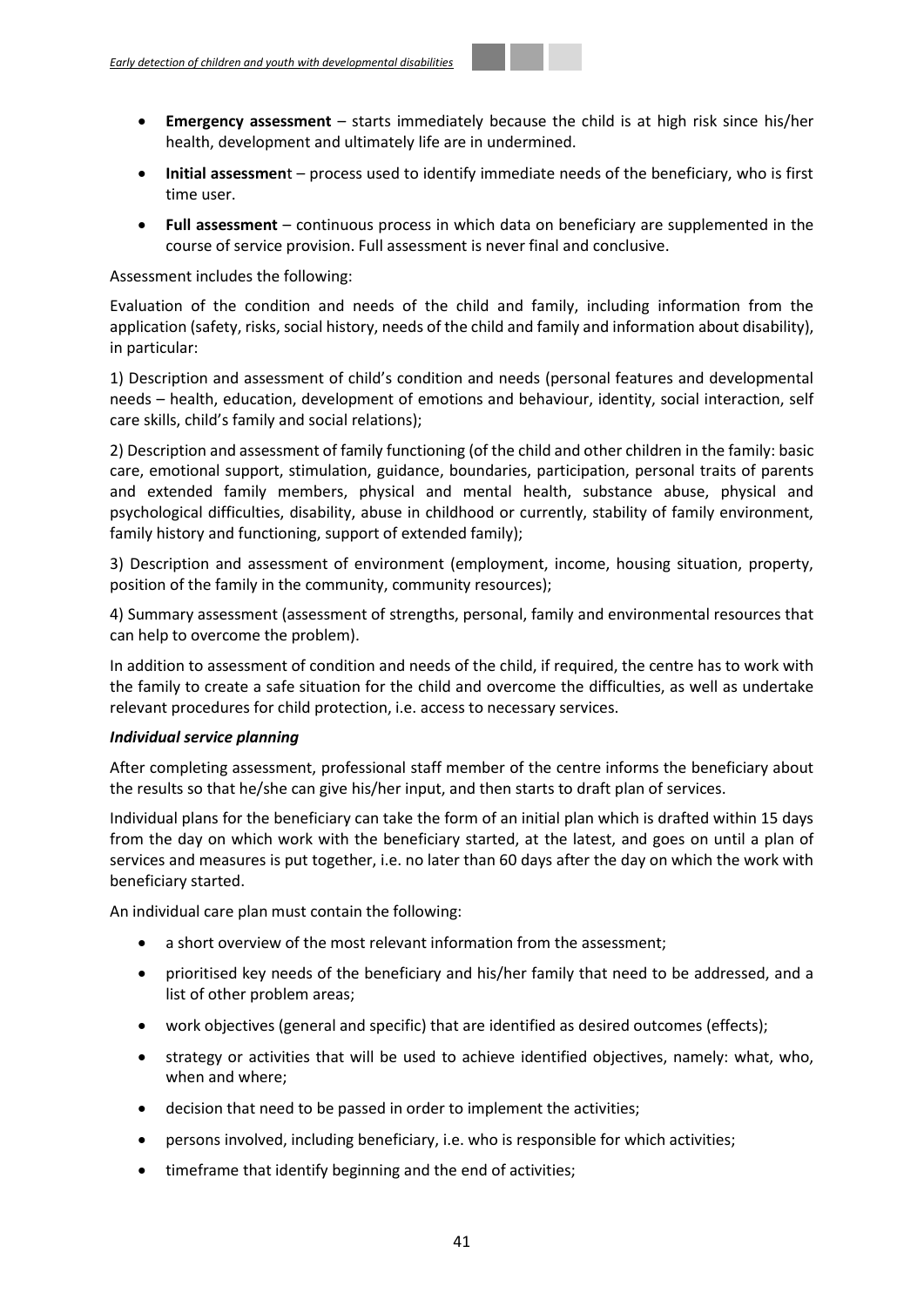

- procedures and indicators to check against that the activities were implemented and objectives achieved;
- methods and timeframes for review of the objectives and plan, if necessary.

Individual plan is drafted by the professional staff member of the centre, and in case that team assessment is conducted the plan is produced at the team meeting.

## *Implementation of individual service plan*

A professional staff member of the centre will manage implementation of the individual care plan as a case manager, continuing to monitor and review activities and achievement of identified objectives within the given timeframe. All persons implementing activities from the plan will use monitoring lists to report on provided services and achieved objectives, providing justifications and documenting all the achieved results. If the case is handled by a team, plan implementation is managed by the treatment manager, who is appointed by the team and noted in the individual care plan.

## *Review of the individual service plan*

Review is done at least once every 6 months based on the results of the plan evaluation. If there are significant changes in terms of the needs of beneficiary and his/her family, it is necessary to conduct the assessment again and identify new needs. Review and evaluation will identify: whether provided services and measures are in line with the needs of the beneficiary; what are the obstacles to progress in terms of implementation of the objectives; whether identified deadlines are relevant or should be changed; whether beneficiary or his/her family need some additional services and how to ensure them; whether the services are coordinated, in case they are provided by several organisations; and other relevant information. The revised care plan is adopted according to the same6 procedure as the original plan.

## *Human resources management*

## *Introduction*

Essential part of the social protection organisations are its professional staff members. The professionals (experts) work individually or as teams in direct communication with the clients and have a high degree of autonomy in performing the entire business operations process in the organisations of social protection. Human resources are made up of the entire knowledge, skills, capacities, creative opportunities, motivation and loyalty that an organisation (or society) has at its disposal. It includes the entire intellectual and psychical energy that an organisation can employ to achieve its objectives and develop business activities (Bahtijarević-Šiber, F., 1999:16). Therefore we can say that today human resources represent the main resource in organisations, including social protection organisations, and that their management is very demanding. Human resources management (HRM) is identified of a range interlinked activities and tasks put before the management and the organisation itself, aimed at securing an adequate number and structure of employees, knowledge, skills, interests, motivations and behaviours necessary for achievement of current, developmental and strategic objectives of the organisation (Bahtijarević-Šiber, F., 1999:16). HRM generally refers to three groups of activities and relations. The first group refers to achievement of certain objectives, with the help of other people. The second group refers to directing people's behaviour towards a certain job or a task. And the third group includes relations and combinations of other engagement factors with the aim of achieving business efficiency.

## *The role and the process of human resources management*

The main role of human resources management is to channel individual potential of the employees, many of whom are very latent in every organisation, including the social protection organisations. Human resource management seeks to use knowledge, skills, capacities and motivation of employees to achieve organisational objectives. Correct management of human resources generates satisfaction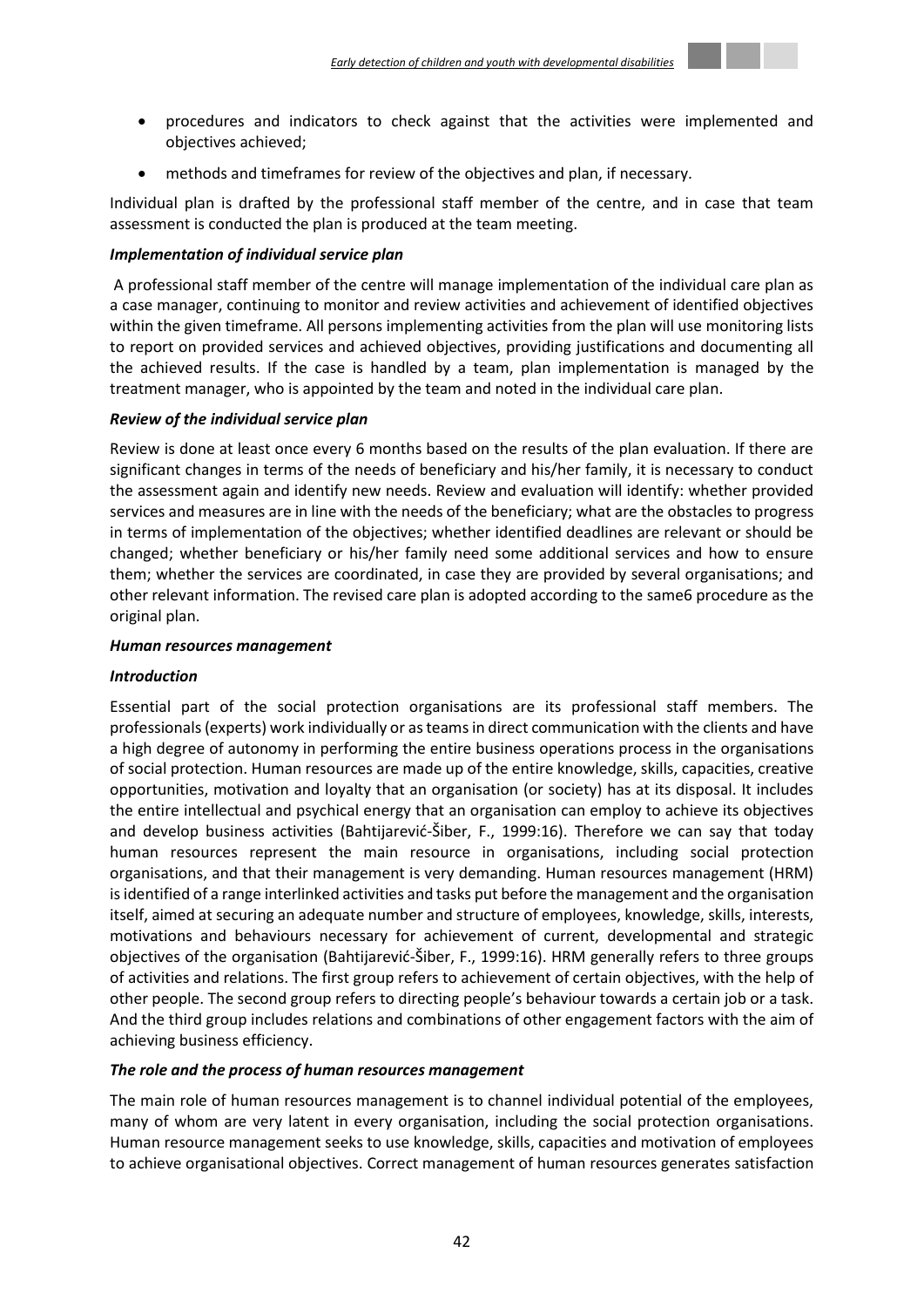of the employees, which is directly correlated with satisfaction of service beneficiaries. Employees will be satisfied if they are motivated and their expectations met.

HRM is focused on motivation in order to:

- Improve efficiency and creativity of the work;
- Improve quality of work life in organisations, and
- Improve the quality of services provided to beneficiaries and success of the organisation.

Human resources management strengthens the organisation, creates a link between people and organisation in order to achieve integrity of the system and satisfaction among staff and achieve objectives of individual people and organisation. It is done through the following processes: *analysis of work posts, people planning, recruitment, selection, orientation, career development, education, professional orientation, promotion, termination of employment contract, motivation, creativity, performance evaluation, and identification of potential management staff and dissemination of information.*

## **HRM** objectives

- Recruitment and development of necessary human resources;
- Employee performance evaluation, and
- Establishment and promotion of good relations, productive and harmonious environment in the organisation, and favourable organisational culture

## *HRM subjects*

HRM is a dynamic, developmental activity that looks at people and their resources in a continuously changing environment; hence the need for in-depth, comprehensive and holistic studies about relations in the HRM process.

HRM focuses on the:

- HR policy, which includes measures and activities that management has to undertake with regards to human resources planning, selection and management;
- leadership (leading);
- teams and team work (expert teams in the social protection organisation);
- work motivation;
- managing employee behaviours, and
- HR training (professional development and continuous education through informal training).

## *HRM functions*

Human resources are essentially holders of the complete working process, who achieve organisational outputs - in social protection organisations this refers to services provided to beneficiaries. The main objectives of HRM functions are:

- increasing capability to execute organisation's function at times of increasingly turbulent environment;
- increasing effectiveness of performance and services for the purpose of achieving maximum quality of services provided, and
- ensuring high social effectiveness in organisation's work.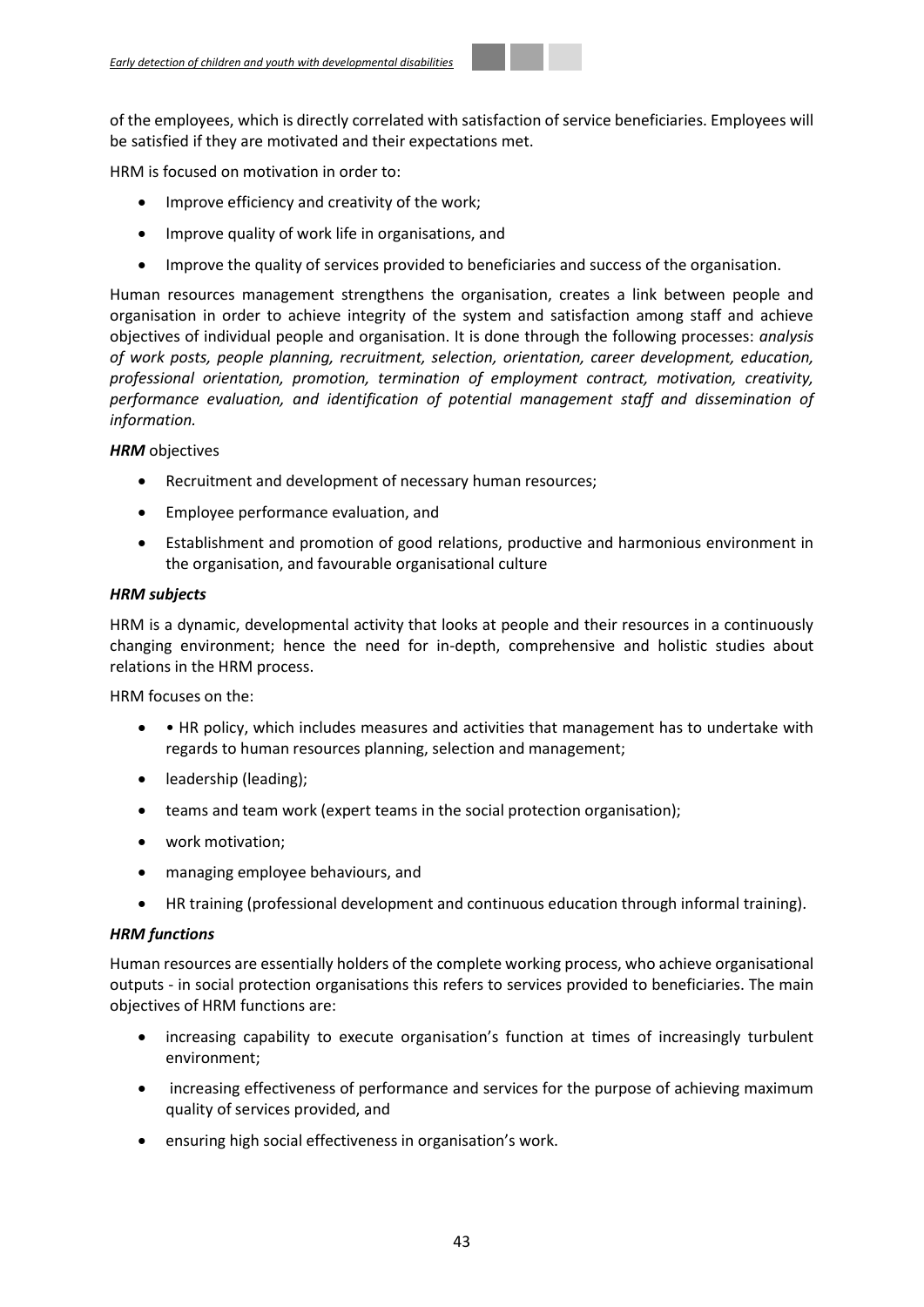

Principal sub-systems of human resources function include: *employment, professional development, encouraging performance excellence, discovering managerial potentials and dissemination of information on human resources*. Each of the sub-systems consists of a range of processes that are necessary for execution of human resources function. Minimum conditions must be met for the human resources management function to be efficient and effective and to successfully execute numerous tasks in the social protection organisations. These conditions are:

- relatively good set up of an organisation relative to the external environment (local community) and internal environment (individual career planning, training and vocational retraining of human resources, encouraging professional development and mobility of human resources);
- existence of an flexible system of labour organisation (quality and autonomy of expert teams);
- system of rewards based on the principle of full insight into HR performance and level of their professional competencies (knowledge, skills, habits and capacities);
- sufficiently high level of participation of both individuals and expert teams in implementation of managerial solutions used in everyday's work;
- practical application of delegating authority from managers to employees, and
- establishment of an interactive communication system that is secured by numerous vertical, horizontal and diagonal links within the organisation.

## **Monitoring and evaluation of social services**

Service providers are often asked or offered support to develop monitoring methods for services they provide, as well as to evaluate results of the services. Purpose of monitoring and evaluation is to identify actual effects and results of the service provision:

- enables planning of service improvement and development,
- ensures that all requirements from the service specification, minimum standards and contract are met, and
- informs the public and local communities about benefits of the service.

Terms "monitoring" and "evaluation" are often correlated and it may sometimes seem that they describe a procedure that provides the highest service quality. However, these terms are very specific in their meaning:

## *Monitoring – the procedure of identifying activities as part of service provision*

- regularity of requested activities;
- consistency and continuity of requests;
- level of compliance with minimum standards.

Monitoring also includes systematic and routine collection of information about the service in order to be prepared for adequate evaluation.

## *Evaluation – procedure for assessment of the service outcomes*

- level to which the service contributes to maintaining or improving beneficiary's quality of life,
- level of beneficiary's satisfaction with the service.

Evaluation is assessment of a service or a phenomenon in line with earlier identified criteria or standard. It is an assessment of the earlier projected and planned activities of certain individuals, groups or institutions and their results. Evaluation is not only a final assessment of a project, program and services, but it can also be used at all stages of planning and social activities.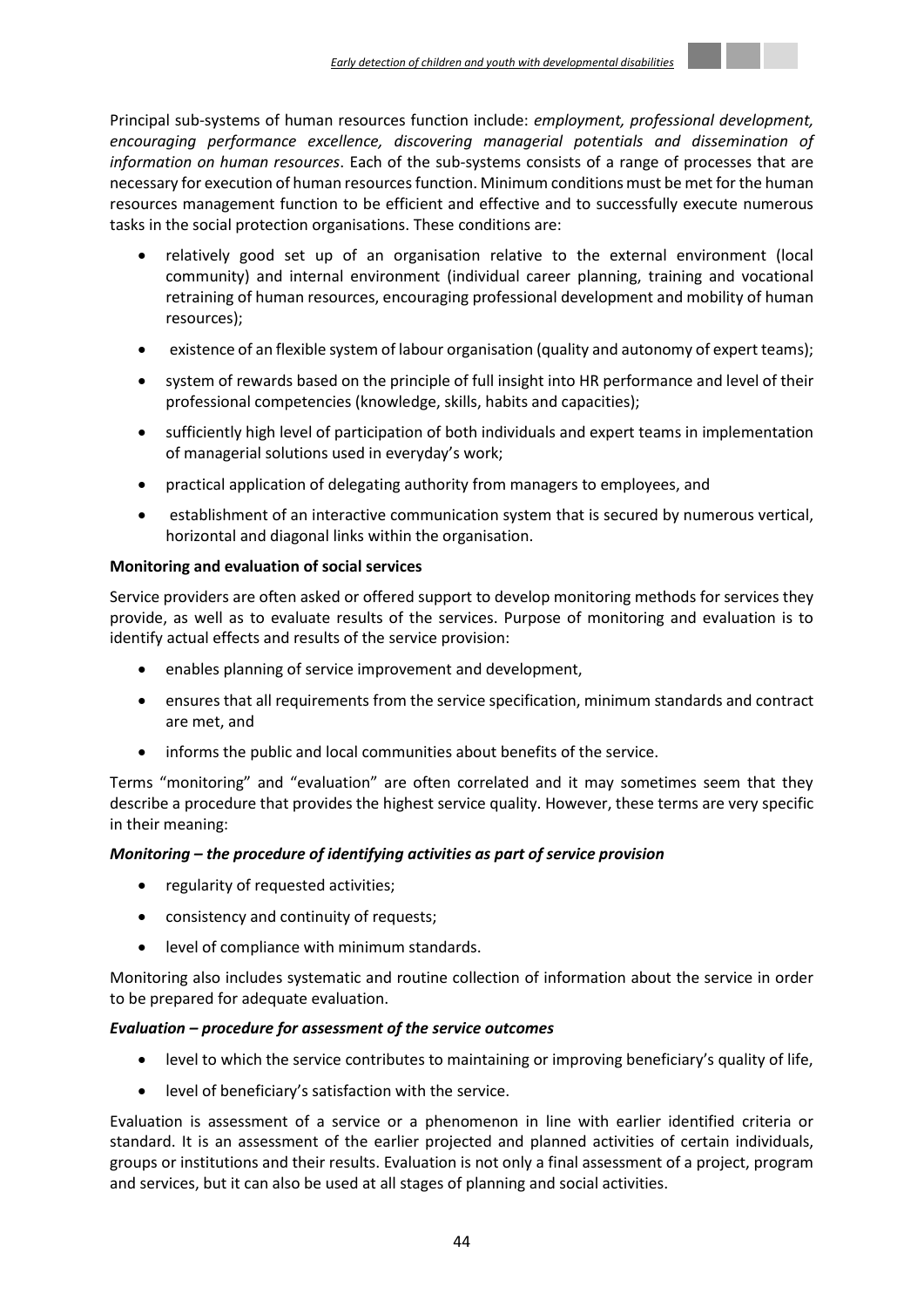Simply said, monitoring follows service related activities, while evaluation is more concerned with the results (effects) of the service.

This annex identifies methods and techniques for service monitoring and evaluation that service provider can use to assess overall results of the service it provides.

These monitoring and evaluation methods and techniques are formal activities with formal accompanying documents. They can be used equally and one method (technique) does not exclude the other.

Selected method (technique) depends on:

- group of users, number of users and their capacities (for example: we will not offer a person with intellectual disability or an illiterate older person to complete a questionnaire),
- resources available to service provider for evaluation (people, knowledge, money, time),
- complexity of information requested during evaluation.

Service providers will accordingly select method (techniques) that they will use.

The most frequently used monitoring and evaluation methods and techniques are:

- 1. **Documentation analysis**  usually when we start the evaluation we use this method as a first step in determining which information we are missing. Consequently we need to collect the information in some other way and only then we select other method (techniques). The analysis covers internal documentation of the service provider, public documents and media reports. In this way we save time and focus the evaluation to priority topics.
- 2. **Surveying** a technique for which a questionnaire is used as an instrument that beneficiaries, their representatives, parents, guardians, other important persons or relevant experts have to complete without any assistance and return to the service provider. It usually contains several questions that are easy to answer, and very often these are closed questions that require a short answer. The questionnaire does not have to be in writing, it can be a short conversation. Questionnaires provide enough room and support to obtain additional information, in line with beneficiary preferences.

## Advantages

- Questionnaire is the most cost-effective way to evaluate services;
- It is easily viewed, analysed and summarised;
- $\bullet$  It is user-friendly, so it will likely cover more beneficiaries;
- It can be used often to develop continuously understand results of service.

## Disadvantages

- Questions are often simplified and as such offer only superficial information;
- Questionnaire is often passive;
- Often it does not involve many beneficiaries and completely depends on beneficiary's motivation to complete it;
- It neglects beneficiaries who have difficulty with reading and writing or the ones who are not native speakers.

The most successful questionnaires are easily understood by beneficiaries and are devised so that they can be completed in 15 minutes. Questionnaires that have a response rate exceeding 40% are considered successful.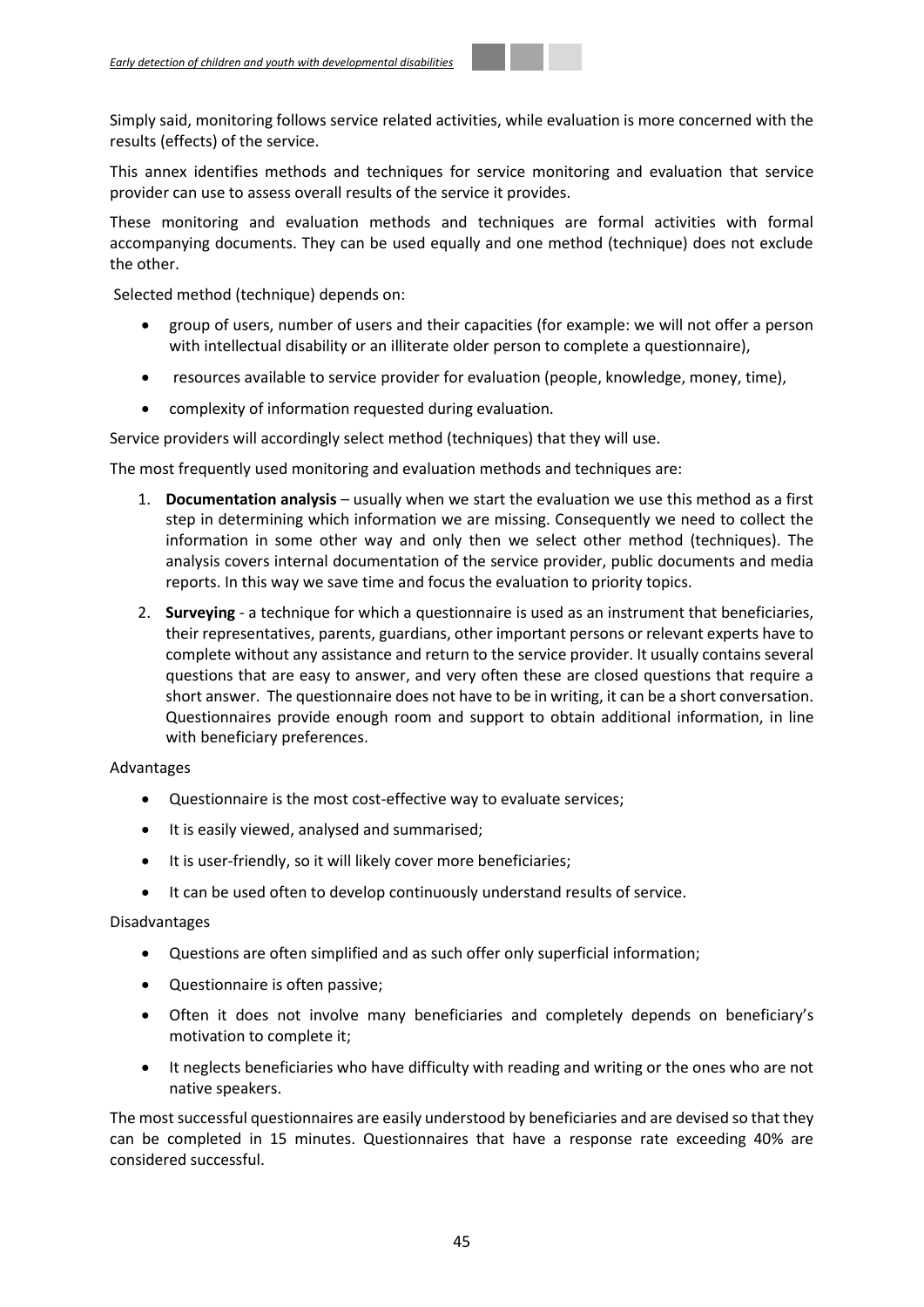**3. Interviews** - documented individual conversation with beneficiary of the service gives beneficiaries opportunity to answer concrete question and to get better explanation of the problems that are hidden behind the questions.

Unstructured interview – interviewer does not have clearly formulated and structured questions for the beneficiary.

- During the interview beneficiary is encouraged to talk about how satisfied he/she is with the services and its different aspects. Then, based on beneficiary's statements the interviewer asks more concrete questions.
- Semi-structured interviews interviews have clearly identified areas for discussion, but the questions are not precisely formulated. Using the identified areas for discussion, the interviewer asks questions that are open for further deliberations and can be expanded based on beneficiaries' answers.
- Structured interviews the interviewer asks very concrete questions, prepared in advance, which require beneficiary to think about a service aspect in a very specific way without any additional questions.

The time needed to conduct an average interview usually ranges from 20 to 60 minutes.

## Advantages

- Interactive nature of interview helps beneficiaries to get more involved in the evaluation process;
- Potential for collection of high quality and comprehensive information is higher;

## Disadvantages

- require more engagement, and are not cost-efficient,
- persons conducting the interview should be trained and familiar with the interview's objective;
- analysis of collected information is often very complex process and requires knowledge of survey methodology and trained professionals. Interviewers do not have to be trained to analyse the answers since it is done by experts.

**4. Focus groups -** documented formal conversation with intentionally or randomly selected beneficiaries or facilitated group conversation about specific aspects of service. Targeted questions provide well-founded information. Size of the group should not neither be less than 6 or more than 12 participants. The way in which participants are selected is also very important, i.e. what criteria are used with regard to the topic of focus group. Focus group facilitator is trained to lead a group process, and he/she makes sure that the discussion stays on the topic whilst encouraging full participation of all beneficiaries. The conversations in the focus group usually last 2 to 4 hours, including coffee breaks. The facilitator and a person who does not take part in focus group keep the minutes, noting significant problems, questions and expressed views. Lately, the focus group conversations are being recorded in order to preserve originality of the ideas, opinions and statements of the participants**.** 

## Advantages

- focus groups provides space for interaction between beneficiaries and experts which results in high quality and comprehensive information,
- intensity of focus group allows a certain aspects of evaluation to be thoroughly discussed,
- it enables collection of topic specific information from a larger number of people in a relatively short period of time,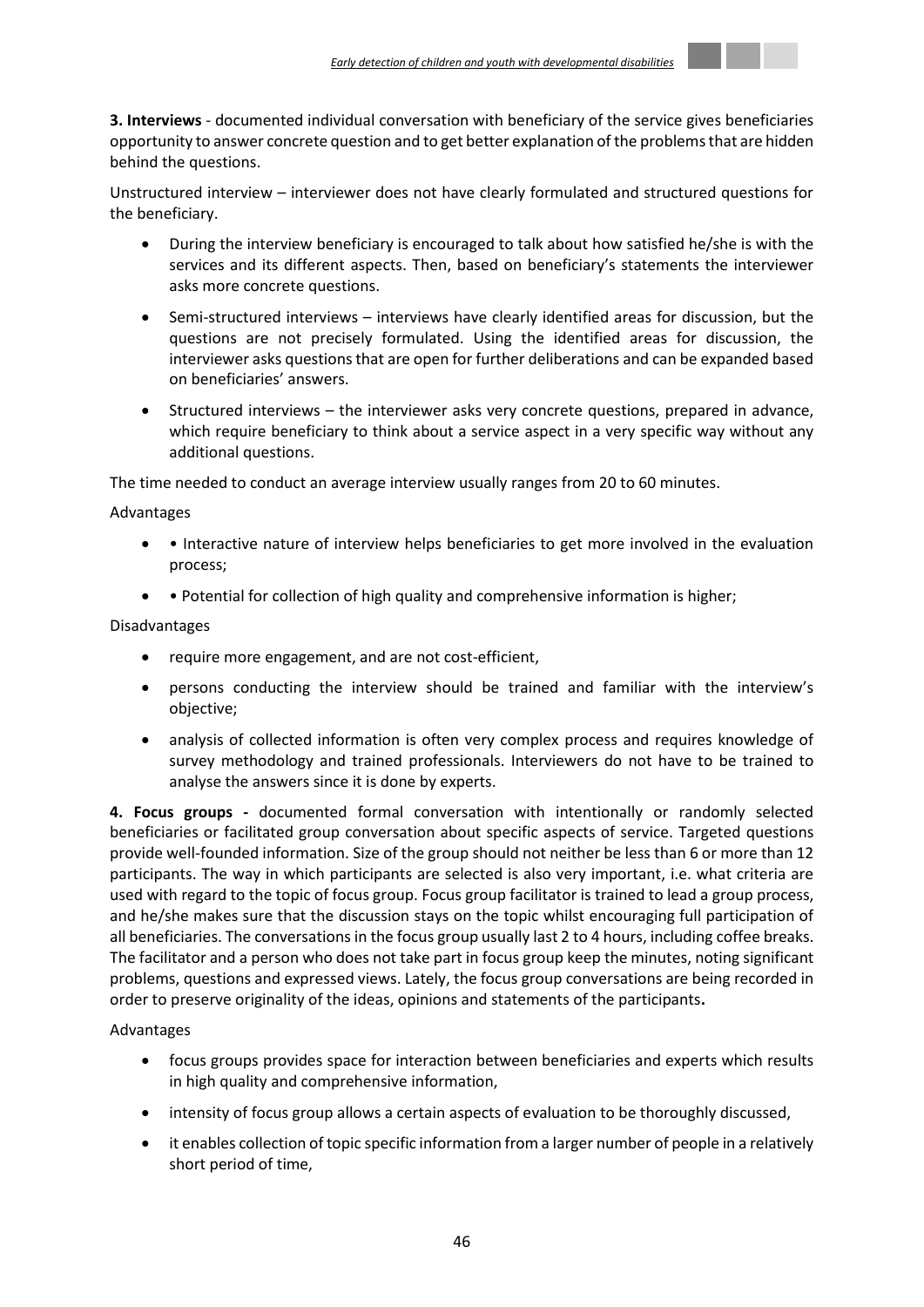- focus group must be planned in advance and must be strictly guided from the very beginning,
- requires more engagement and it is more expensive than survey,
- both facilitator and recording clerk have to be trained,
- dominant beneficiaries in the group can overshadow the others, who can become frustrated and refuse to participate.

5. **Observation -** a very important method (technique) that is often used in everyday work. There are two types of observation:

- direct observation (the observer carefully notes down everything he/she sees, and keeps distance from the situation, thus making sound focus and assessment are possible. Disadvantage of this type is that we cannot always keep complete distance and the fact that our presence can affect quality of the service.)
- participatory observation (enables association of our practice with observation and reactions of the service beneficiaries, we can use our knowledge to analyse our work.)

## *Supervision<sup>1</sup> in psychosocial work*

## **Introduction**

**.** 

Supervision can be identified as a unique learning process that supports professional development of an expert. Simply said, supervision provides a safe space for reflection on our practices, obstacles, standstills, successes and dilemmas. An outcome of the supervision is professional empowerment of an expert so that in very specific professional situations he/she can discover his/her competence and develop new knowledge in his/her own particular way. The expert learns from his/her experience, generates his/her own solutions for very complex problems.

## **What is supervision - definitions**

There are several definitions of supervision, and the ones most frequently used include:

Ajduković and Cajvert (2004): Supervision is a process in which expert develops as reflective practitioner. It is creative space in which expert together and in cooperation with the supervisor learns from his/her personal experience, looks for solutions to the problems he/she faces in the work, including more efficient stress management, better review of beneficiary's situation and his resources, his/her thoughts, feelings and resources and relationship with the beneficiary from different perspectives. By integrating various aspects of professional situation the supervisor creates a precondition for expert to act as a professionally competent person.

L.Cavjert (2002) discussed therapist's creative space: it is created when experts reflects on his/her work, his/her own participation in support and assistance processes. Supervision supports development of expert's (practitioner) competence, including a very important issue of the use of theoretical concepts in practice. An open space for discussions as part of the supervision process allows us to examine how to work with theoretical concepts and enables the expert to find words for the application of theory, as well as to see the changes.

Supervision of psychosocial work has been developing as a specific profession in focusing not on the content of the psychosocial work, but on the process in which expert is developing as an "instrument" of that work, encouraging development of professional and personal competence. Today many deem supervision is necessary for professional work and development of all persons who work directly with people, including also social work and social protection. A practitioner with in-depth understanding of relations between people, reasons certain difficulties and problems appear, as well as causes that drive or hinder further development of both practitioner and the beneficiary, develops through supervision.

<sup>&</sup>lt;sup>1</sup>\*Lat.SUPERVIDERE: to see more, to look more, to view something from above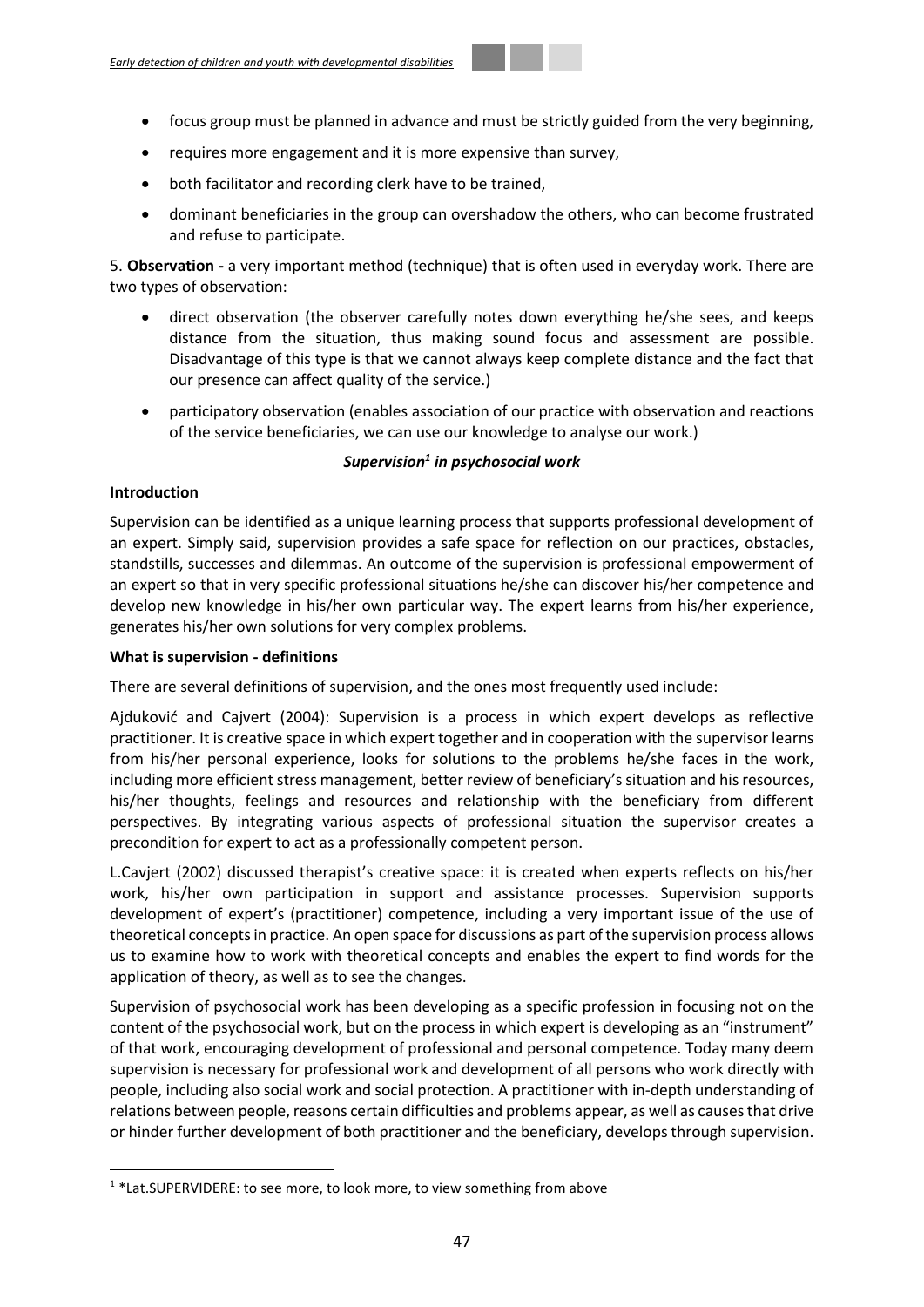According to Kolb's learning model, this understanding has to be cognitive, emotional and experiential (Kolb, 1984). The new ANSE document "Supervision in Europe: A Working Paper" (2006) notes that supervision relates to communication and cooperation in the work context. Supervision improves behaviour in professional roles in certain institutional contexts, taking interactively into account personal, organisational, societal and political aspect. Supervision is a reflection, not instruction, but nonetheless it focuses on action and results. Independent supervisor's position facilitates understanding and finding of a solution.

**The main purpose of supervision** is development of better self-awareness of an expert, enabling him/her to act more freely, be disciplined and mindful. It is necessary to develop a higher level of selfawareness, since problems that the experts face while helping others also affect themselves. Professional problems are intertwined with their personal lives and it is sometimes very difficult to differentiate this. In addition, raising awareness about similarities between personal life experiences and beneficiary experiences enables the expert to better understand beneficiary behaviours.

Appropriate supervision enables experts to integrate what they are doing, feeling and thinking, practical experiences and theoretical knowledge, as well as to transfer theory into practice and to learn to independently manage their work.

Whereby the expert does not only grow professionally, he/she also develops personally. Supervision is a forum where personal predisposition, emotional reactions and professional competences meet the requirements of professional work.

**Supervision outcomes** – Supervision contributes to: 1. Better understanding of complex professional issues framing the work environment, 2. Discovery and expansion of personal resources, 3. Shaping of the conversation in an open way and from through different perspectives; 4. Building of a bridge between learning and education, 5. Openness to different values, 6. Careful contemplation of personal rules, 7. Feeling of not being overburdened, 8. Better care for personal mental health, 9. Increased feeling of satisfaction with yourself, work and organisation, etc.

**Supervision is conducted by an educated supervisor** who is not in the manager-employee relation with the members of supervision group, is not member of an organisation in which experts work and is not necessarily an expert in the work done by the experts he/she supervises. Supervisors are experts in supervision and his/her task is to use his/her skills and objective perspective to guide the process towards finding a solution to the problem.

**Supervision is carried out** at previously agreed time periods (usually once every two or three weeks) and its duration is agreed in advance (usually three hours) over a calendar year (possible to extend) and with a closed group of experts (6-8 professionals) who need the supervision. Supervision can be conducted either individually or for teams that work together, but also for groups of experts who meet for the first time. The dynamic of supervision group and its composition depend on the needs of people being supervised and is agreed at the beginning of supervision process.

There are two **types of supervision**: group and individual supervision

**Group supervision** involves regular meetings between a group of supervised persons and the supervisor with the aim to improve their understanding of themselves as experts, beneficiaries with whom they work and of the service provision system in general. The main purpose of the group supervision is to assist the supervised person to integrate all aspects that affect his/her direct work. Experience of participation in a group facilitates that integration because interaction between a person and the environment is founded on psycho-social approach, and the group offers that kind of experience. Therefore, the group supervision is founded on experiential learning model and development of reflecting practice. One of the methods of group supervision is role play. Its ultimate outcome is to provide for quality of service in psycho-social work and development of organisations that provide these services.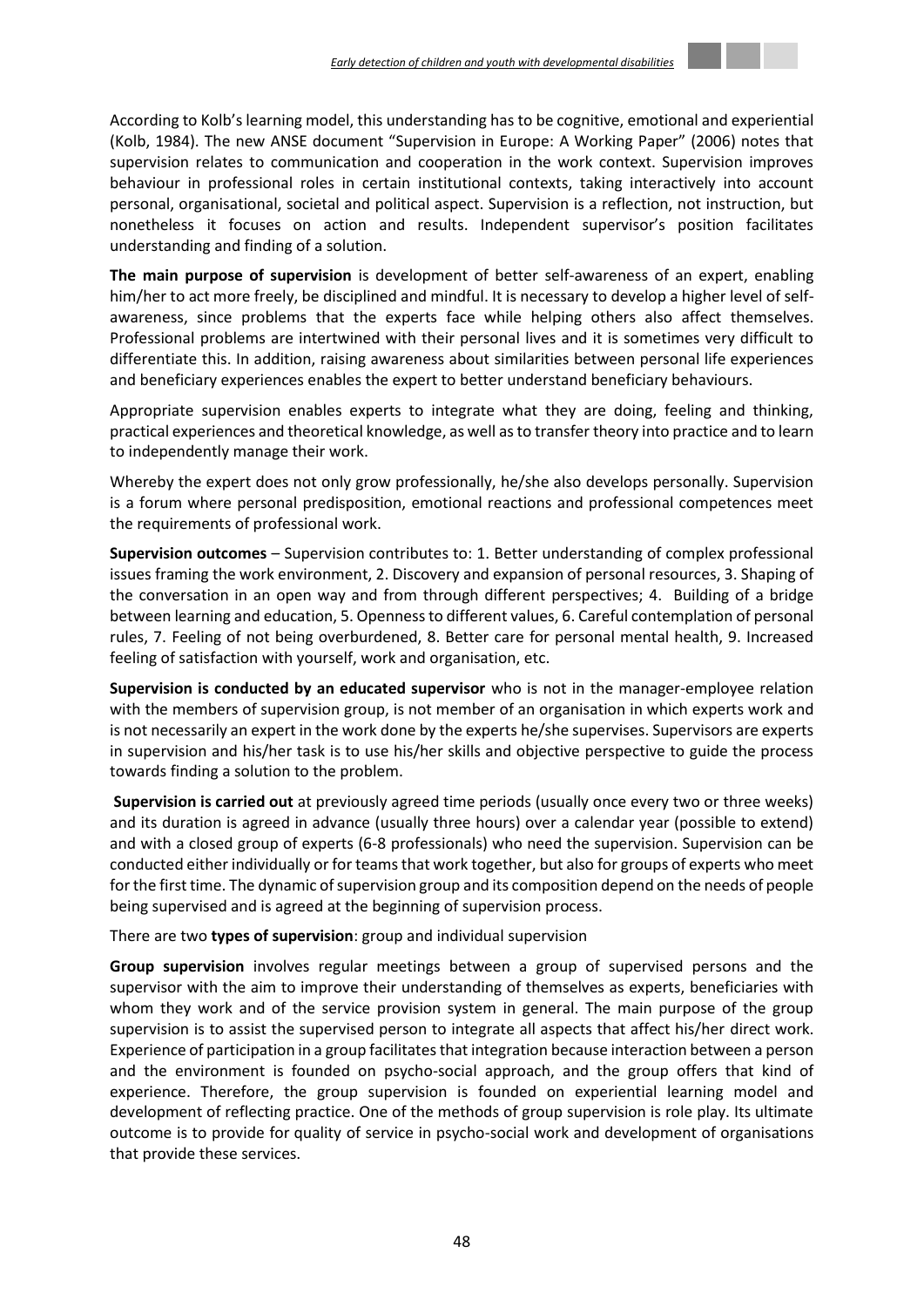first time in the group supervision.

Team supervision is a type of group supervision directed to systematic experiential processing of cooperation between the team members, i.e. between group members, for the purpose of executing a specific task within a larger organisation or independently. Team supervision offers direct assistance in solving specific problems of a specific assignment or in a specific team. Team supervision, as type of group supervision, accentuates experiential processing of cooperation between team members and can be focused on different things: work on the cases that the entire team solves, experiential work on oneself, dealing with group dynamic of the team, dealing with organisational issues and the team's role in that context. Unlike group supervision, team supervision will less likely meet the criteria of equality amongst all members undergoing supervision. If we are working with a team it immediately means that we work with people, who already have divided the roles and have different status with

**Individual supervision** is a process involving supervisor and a supervisee, in which supervisee chooses the problem that will be discussed. The problem can also be selected by an employer, if he/she has instructed a person to undergo supervision. It can be related to conflict with colleagues, beneficiary's personal discontent, situation at work, etc. The professional literature differentiates between two types of professionals who can demand individual supervision. Fist group are persons from pedagoguetherapist professions who need targeted supervision under which they would work on a specific case or cases. The second group are mainly persons who are at a managerial position in the institution and whose personal and professional burden has reached its maximum. Role play is one of the individual supervision methods.

the group i.e. at the very beginning they are not as "equal" as the strangers who are meeting for the

**Supervision models.** There are three models of supervision, which depend on the objective that one wants to achieve: 1. Organisational supervision or expert guidance, 2. Supervision in education, and 3. Integrated-development supervision.

**Organisational supervision** focuses on organisation and work content and its purpose is to expand knowledge and to improve specific methods of professional work, so improve the quality of work with beneficiaries. The role of supervisor is taken by the manager, who is responsible for the institution's operations, but it can also be an external expert for a certain area of work. The supervisor has to instruct the supervisee about how work should be done at a specific work position, what are his/her rights and obligations, what kind of work structure, decision making and problem solving processes are in place.

**Supervision in education/training** focuses on education of supervisors so they master certain methods, skill or therapeutic approach. The aim is to have a competent expert in a specific method or therapeutic approach.

**Integrated development method** focuses on process in which an expert is developed as an instrument of psycho-social work i.e. the one striving to better understand relationships among the people, causes of the problem, causes driving and hindering development, beneficiaries and experts.

It also has to be noted that supervision does not provide answers to all questions and needs of experts and beneficiaries. Despite its educational function, supervision cannot compensate the need of experts to acquire modern knowledge about psycho-social work, psychology and family dynamics. However, supervision facilitates integration of the knowledge and practice, making it usable and facilitating sharing with beneficiaries so we can enable clarity of work and agreement about the work. Problems that supervision can focus on are diverse, but are closely tied to professional performance. Private issues of the supervisees are not focus of the supervision.

## **Areas that supervision can focus on include:**

 Work with beneficiaries: e.g. difficulties in communication with beneficiaries (when beneficiary raises tone, interprets expert's instructions as an attack, presenting opinions to a large group of users, advocating his/her own opinion, etc.);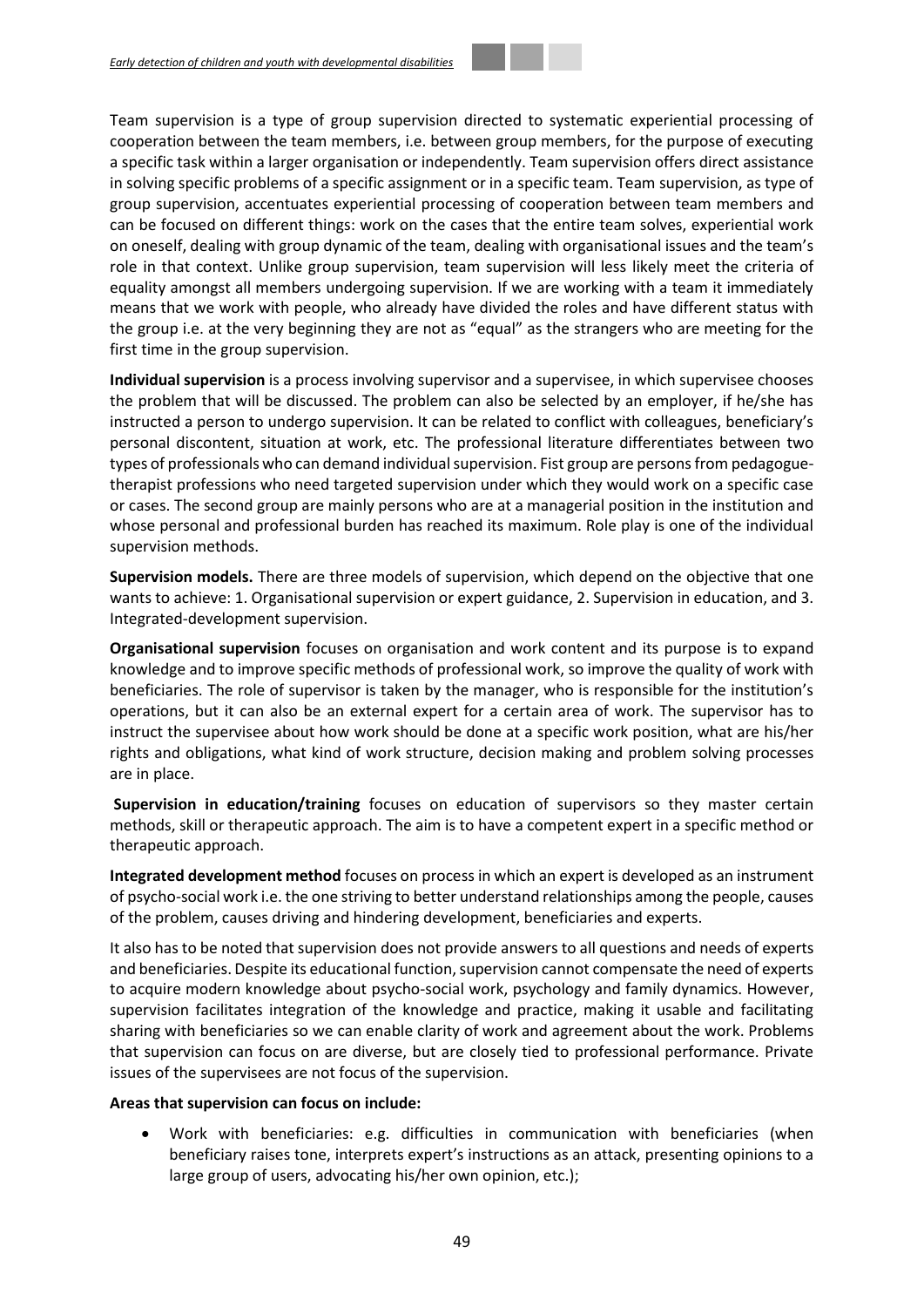- Professional competencies: e.g. limited spectrum of work methods and techniques (how to calm a beneficiary down without making treats or raising one's voice, one on one interviewing skills, motivating parents for cooperation, etc.);
- Personal emotions, attitudes, values: e.g. feeling of helplessness (that nothing can change, that problems are too complex, that there is no sense in making extra efforts, that colleagues' support is missing, huge workload and no time for oneself, etc.); professional stress (frequent sick leaves, impatience, anger, uncontrolled reactions, shyness, increased consumption of alcohol and cigarettes, etc.);
- Working conditions and characteristics of work: e.g. inadequate working conditions (undefined working hours; frequent business trips; working space is inadequate, no time for breaks, etc.), characteristics of work (unrealistic deadlines, large number of beneficiaries, small number of available resources for assistance, aggressive beneficiaries, cases worked on are very close to personal experience, beneficiary's problems for which the professional does not have additional training, etc.);
- Human relations: e.g. unsatisfactory relations with colleagues (frequent accusations, conflicts, backstabbing, gossiping, unwillingness to share information, challenging competence in front of beneficiaries, etc.); lack of support (no person for open-hearted conversations, lack of understanding, lack of time to talk to the colleagues, no reward and compliments, etc.)

Problems are handled in different ways, depending on the applied model, supervisor and supervisee and in line with the agreement that was made between the supervisor and supervisee at the beginning of supervision group's work.

In general, the benefits that professionals in the supervision process gain mostly relate to improving the quality of work and increased feeling of satisfaction with oneself and the work. In that way the professionals develop resistance to burnout syndrome and directly protect their private life. In the same way that selection of the model and form of supervision, selection of supervisor and selection of problem and problem solving method depend on individual professionals, his/her needs and preferences, so will also the outcomes of supervision be different.

Supervision is a standard of psycho-social work in majority of European countries, while its implementation in BiH is faced with significant obstacles. In view of the above, decision makers in the social protection system are responsibility for making supervision available as a tool for quality improvement. They are also obliged to ensure protection of professionals exposed to professional stress and provide stress mitigation measures. Supervision is not, nor can be personal responsibility of the professionals working in the social protection. It is up to decision makers in the area of psychosocial protection to identify obstacles in BiH and develop strategies for overcoming them so supervision can be more widely used.

Bosnia and Herzegovina has over 40 professionals – supervisors who were educated in line with the EU standards. Association of supervisors in BiH was established in 2009 and it will in future actively advocate, promote, inform, educate and create better conditions for introduction of supervision in both social protection and other fields, such as education, healthcare, CSOs and other.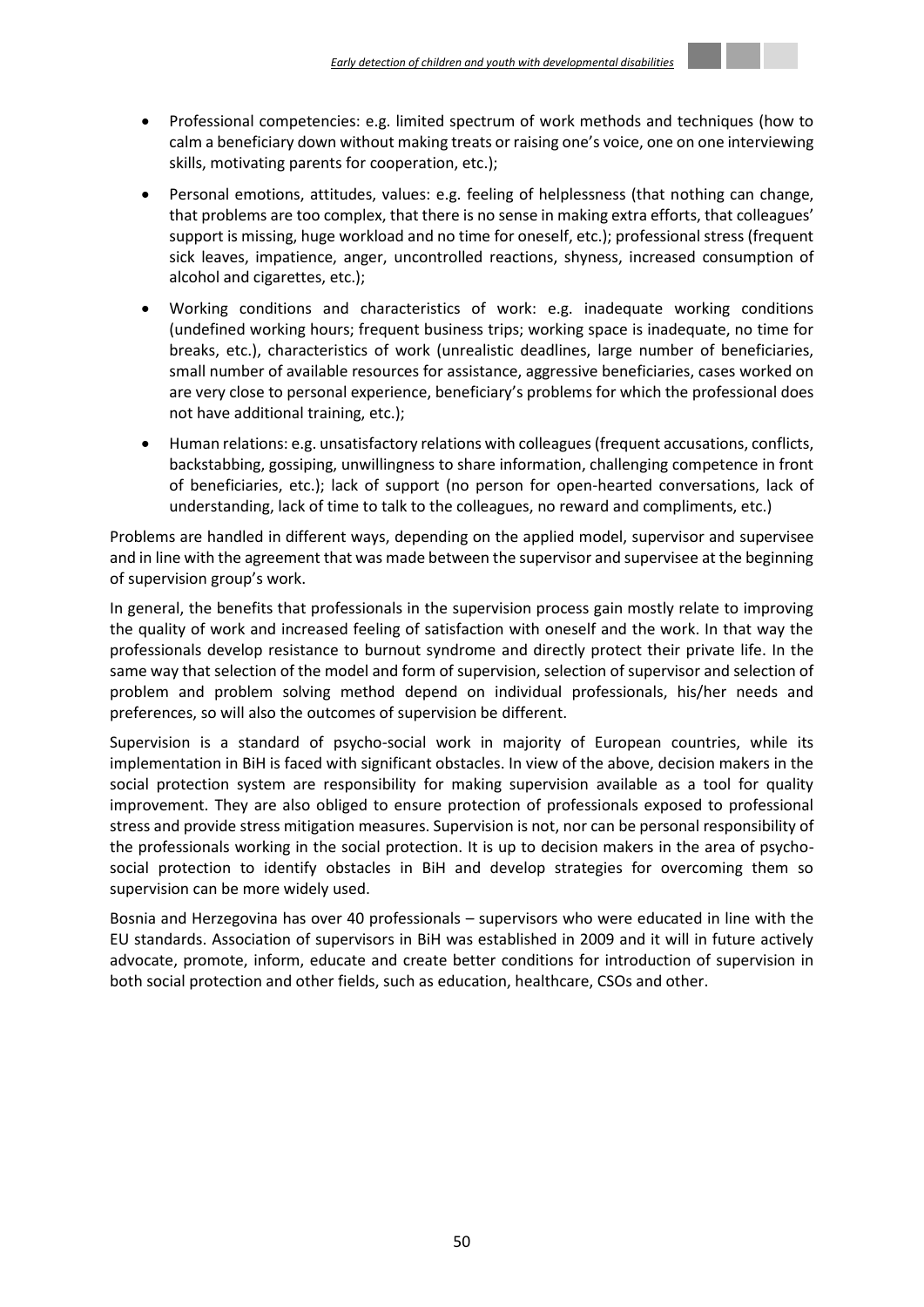# <span id="page-50-0"></span>**3. Development of standards and application methodology**

## *Introduction*

Development of standards for social protection services is a strategic response to changes in conditions under which the services are provided. Development of standards and constant monitoring and control of those standards becomes integral part of the process of strategic planning of services. That strategy includes joining of professional knowledge of several organisations and institutions for the purpose of transferring the work to most efficient services or direct provision of those services in line with available resources. The standards themselves will be sufficiently flexible to respond to context of social, healthcare and educational planning which are continuously rapidly changing.

The social protection standards are clear messages about the best professional practice that resulted from agreement reached among partners in the field of social protection. Strategy for development and application of those standards is based on partnership, while standards are related to services provided to vulnerable groups of people whose needs require activities beyond the scope and competence of one specific ministry or service. Such partnerships can together provide more efficient and effective services than any single ministry or service could.

The overall objective of the *standards for social protection services* is improvement of quality of life of those who depend on those services, and ensuring their efficiency and cost-effectiveness.

However, standards are just a tool for improvement of services. They are not a guarantee for their efficiency, but they ensure more efficient performance by services and professionals working in these services.

Experience shows that:

- Standards **are not** a guarantee of the quality of services,
- Standards need to be regularly controlled so they would remain relevant to services developed and improved.

## **Identified conditions**

**Standards for services identify criteria for measurability and consistency of services.** They are harmonised among service managers and professionals, and need to be a reflection of the general opinion regarding best practices. There are two types of standards:

- **Structural standards –** criteria that refer to the **structure** of the service in terms of staff, financial and operative preconditions for the service operation (office, equipment, etc.)
- **Functional standards –** criteria that refer to activities of the staff who work on fulfilling the purpose of the service.

## **Three "levels" of standards**

Given that services across the *Sector* are probably at different levels of development and competence, three levels of standards are introduced to reflect different levels of development.

- Minimum standards identify minimum structure or activity required in line with current limitations and circumstances in the service,
- Optimum standards identify achievable good practice in line with current limitations and circumstances in the service,
- Ideal standards identify top level of good practice regardless to existing limitations and circumstances in the service.

As resources and competence of the service increase, so will the opportunities for increase in the minimum standards level or introduction of optimum standards.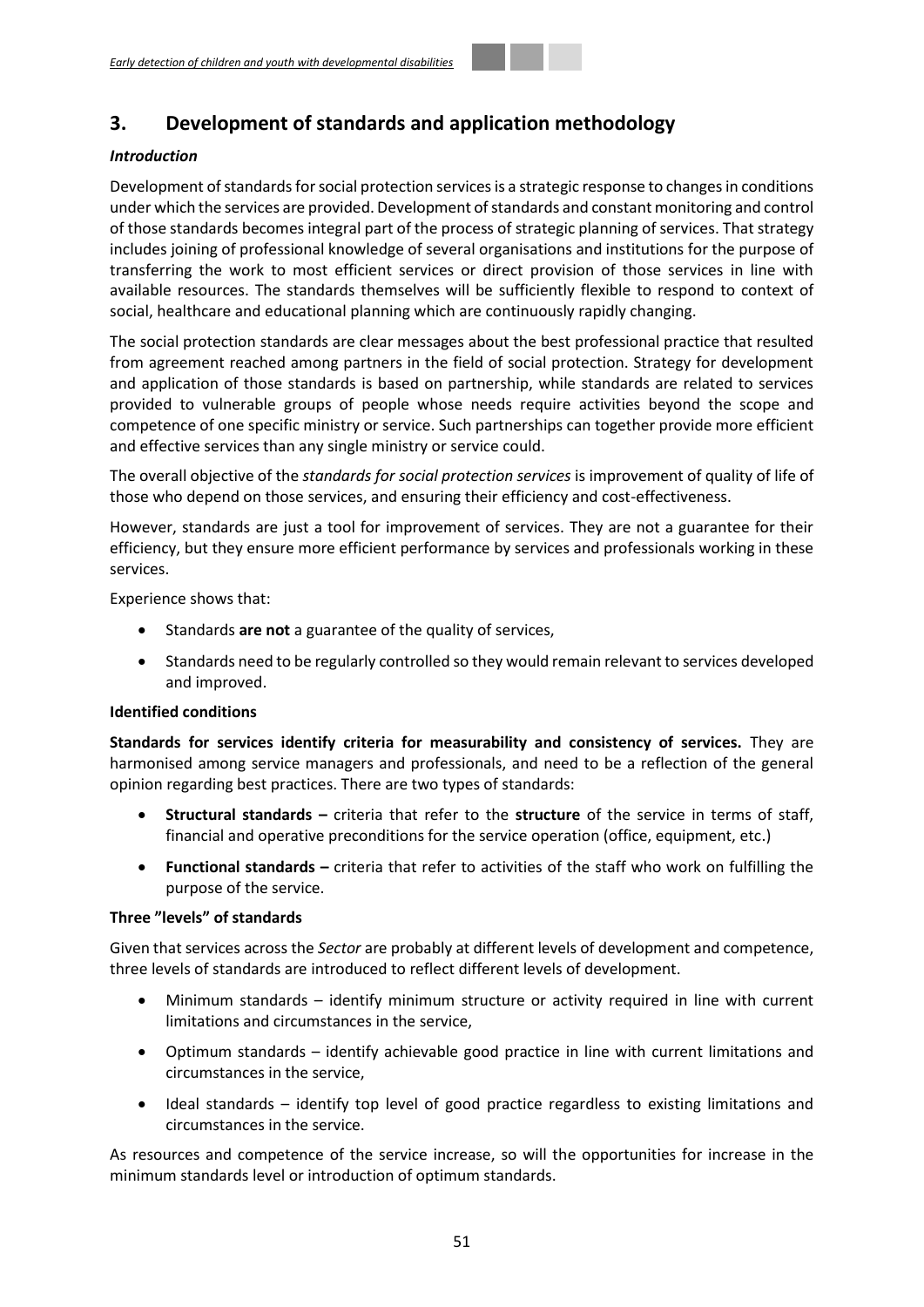#### **Key reasons for realistic and achievable standards**

- Standards **measure** consistency of structure and activities. This means that standards must contain an element that can be measured in terms of time, consistency and simplicity, or a combination of these three types of measurements.
- Service standards enable managers and professionals to measure consistency of the service structure and activity in several locations. Standards provide series of work indicators for each service and method to establish consistency of the service, so work of services can be compared between different locations.
- Service standards themselves only measure consistency of the structure or activity for the purpose of achieving objectives or purposes of the service. They do not directly measure the quality of a specific service; although the work in line with the standards is probably of better quality than the work that does not meet the standards (see section '*Ensuring quality of service'* bellow*).*
- Service standards must reflect overall strategic objectives of the service, but they must be concrete in order to be easily understood. They also have to reflect available financial resources, relevant regulations and human resources. Every message identified in terms of standards must be:
- Measureable;
- Consistent with policy and other messages:
- Reflect purpose and principles of service;
- Realistic and achievable;
- Financially achievable.

## **Basic principles of the minimum standards**

Social protection standards will clarify responsibilities for provision of more efficient and financially sustainable services that improve quality of life of those who depend on them and vulnerable citizens. Each standard must reflect six principles:

- **Standards are conditioned by service.** Every type of service or institution shall have standards for direct monitoring of work per specific types of services provided to citizens. This will enable continuity of consistency and service.
- **Functional standards will be centred around people.** Standards will monitor activity that ensures and improves maximum independence and quality of life of the service beneficiary.
- **Standards will be consistent with the identified purpose of the service.** Activity monitored through the standard must fulfil the purpose of the service provided to individual beneficiaries and demonstrate efficiency of the service itself.
- **Clarity and simplicity of developed standards are important for successful implementation.**  Clear and simple messages ensure that all staff involved in provision of services know what they are expected to do, even though the staff will differ in level of training and level of experience.
- **All standards must be achievable.** Standards must require professionals and other staff to work well, but they must be realistic so they would not undermine best practice in services.
- **All standards must be financially achievable.** Standards will reflect existing level of available human and financial resources. If the level of resources changes, standards must be reviewed, and measuring criteria must be changed in order to reflect that change.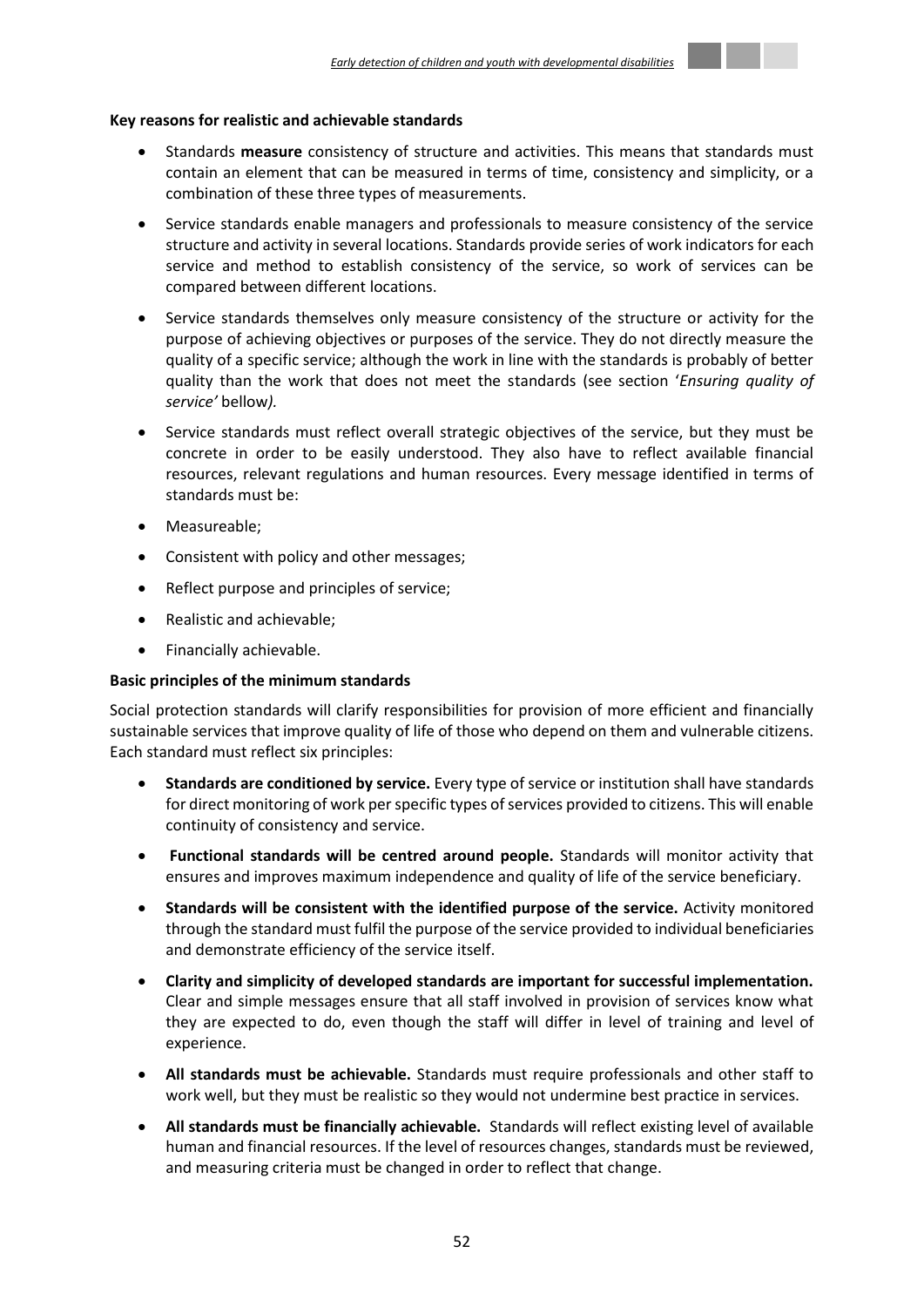## **Standard content**

 Structural and functional standards have different but connected purpose. Each of them will have different type of content.

Structural standards – criteria that refer to structure of service, specify the following:

- o Number of staff for some service,
- o Required training and qualifications for staff in the service,
- o Required experience of the staff,
- o Required financial resources,
- o Level of service needed by beneficiary, which services needs to provide it (needs-based),
- o Minimum operative preconditions for service,
- o Facilities and offices,
- o Equipment,
- o Transportation organisation.
- Functional standards criteria that refer to activities of staff working on achievement of the service objectives:
	- o Types of activities required for the service,
	- o Frequency of those activities,
	- o Identifying responsibility for individual activities,
	- o Clarification of needed consistency and harmonisation of services,
	- o Evaluation and review of the service,
	- o Documentation,
- Procedures.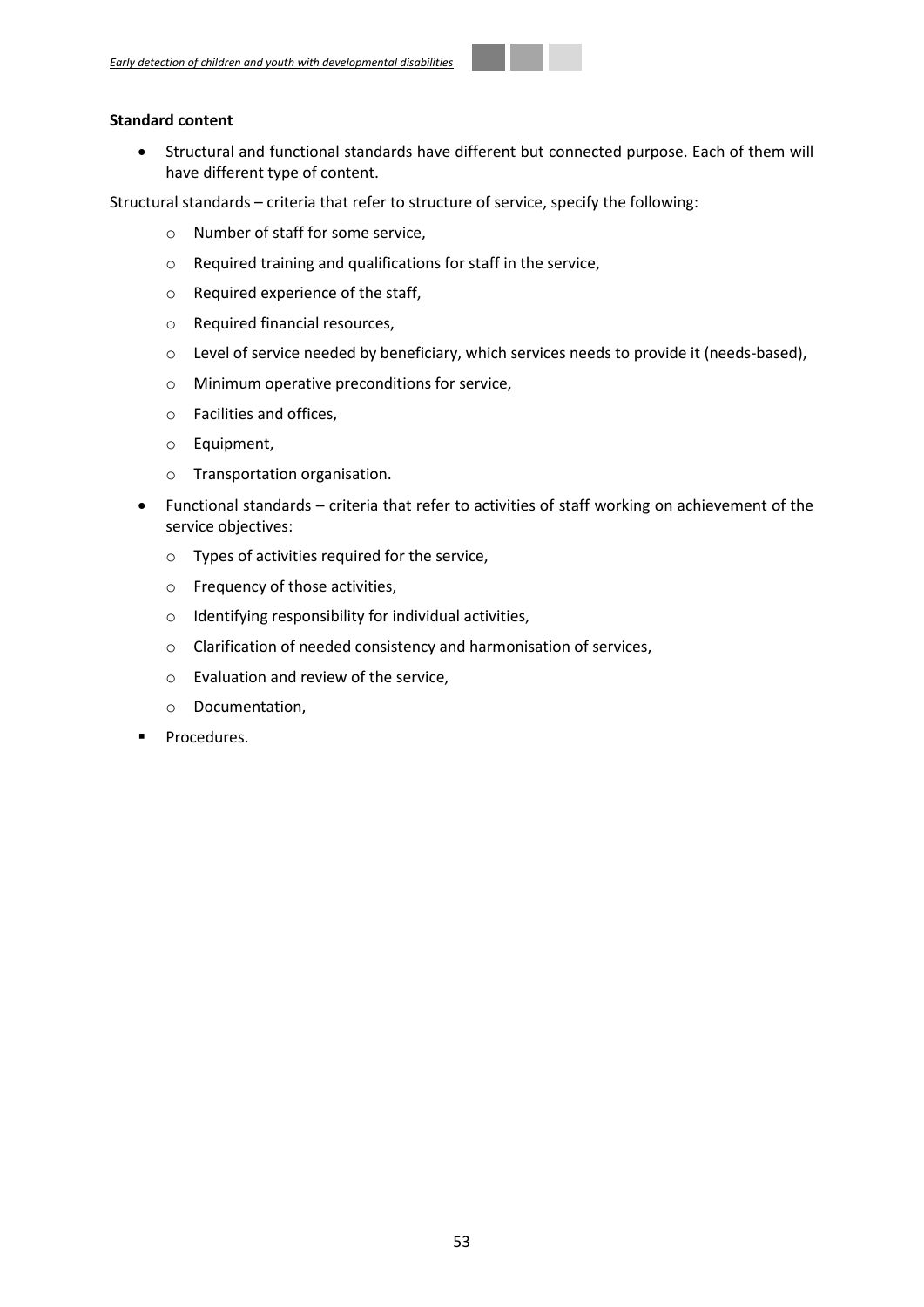

## **Examples of standards**

| <b>Types of standards</b>                                          | <b>Examples</b>                                                                                                                                              |
|--------------------------------------------------------------------|--------------------------------------------------------------------------------------------------------------------------------------------------------------|
| <b>Structural standards</b>                                        |                                                                                                                                                              |
| Minimum number of staff for each<br>service                        | Institutional service must have at least three qualified staff members<br>available at all times.                                                            |
| Minimum number of children<br>for each staff member                | Ratio of children in public care accommodation and teachers shall not<br>be lower than 4:1.                                                                  |
| Staff expenses per child                                           | Expenses of staffing the service in community should not be higher<br>than 100 EUR per child per month.                                                      |
| Minimum budget in % spent on direct<br>service provision           | At least 70% of the budget shall be spent on direct service provision<br>for child care.                                                                     |
| Maximum budget in % spent<br>on administration                     | Maximum of 12% of the budget shall be spent on office<br>administration.                                                                                     |
| Minimum level of<br>training/qualifications staff needs to<br>have | Each staff member shall complete advanced training in child care<br>and obtain relevant qualifications.                                                      |
| <b>Functional standards</b>                                        |                                                                                                                                                              |
| Maximum time spent per child<br>assessment                         | Staff shall spend maximum four hours in order to complete the initial<br>assessment of the needs of the child and family.                                    |
| Minimum number of service<br>controls per child                    | Staff shall control the service plan for each family at least every four<br>months.                                                                          |
| Minimum inclusion of family in the<br>service planning process     | Family shall be invited to be present during control of care for the<br>child, except in the cases when that it is not in the best interest of the<br>child. |
| Frequency of contact with the family                               | Staff is expected to keep contact with each family, which are<br>supervised at least once every three weeks.                                                 |
| Maximum time for response to<br>children under high risk           | Investigations related to reports on a child under high risk need to<br>be carried out immediately, and the child needs to be seen within<br>one hour.       |

## *Regulatory system for social protection standards*

Standards present basis of the regulatory system that ensures quality of services of all providers through their compliance with identified standards. Regulatory system includes three components of interconnected activities:

## *Issuance of permit*

Issuance of permit is a process in which the ministry in charge of social protection approves (usually after an inspection) that potential service provider is able to provide service per specified standard. Issuance of permit is usually a precondition for getting contracts and is part of a wider regulatory responsibility of the ministry, which includes monitoring and inspection. Permits are usually issued for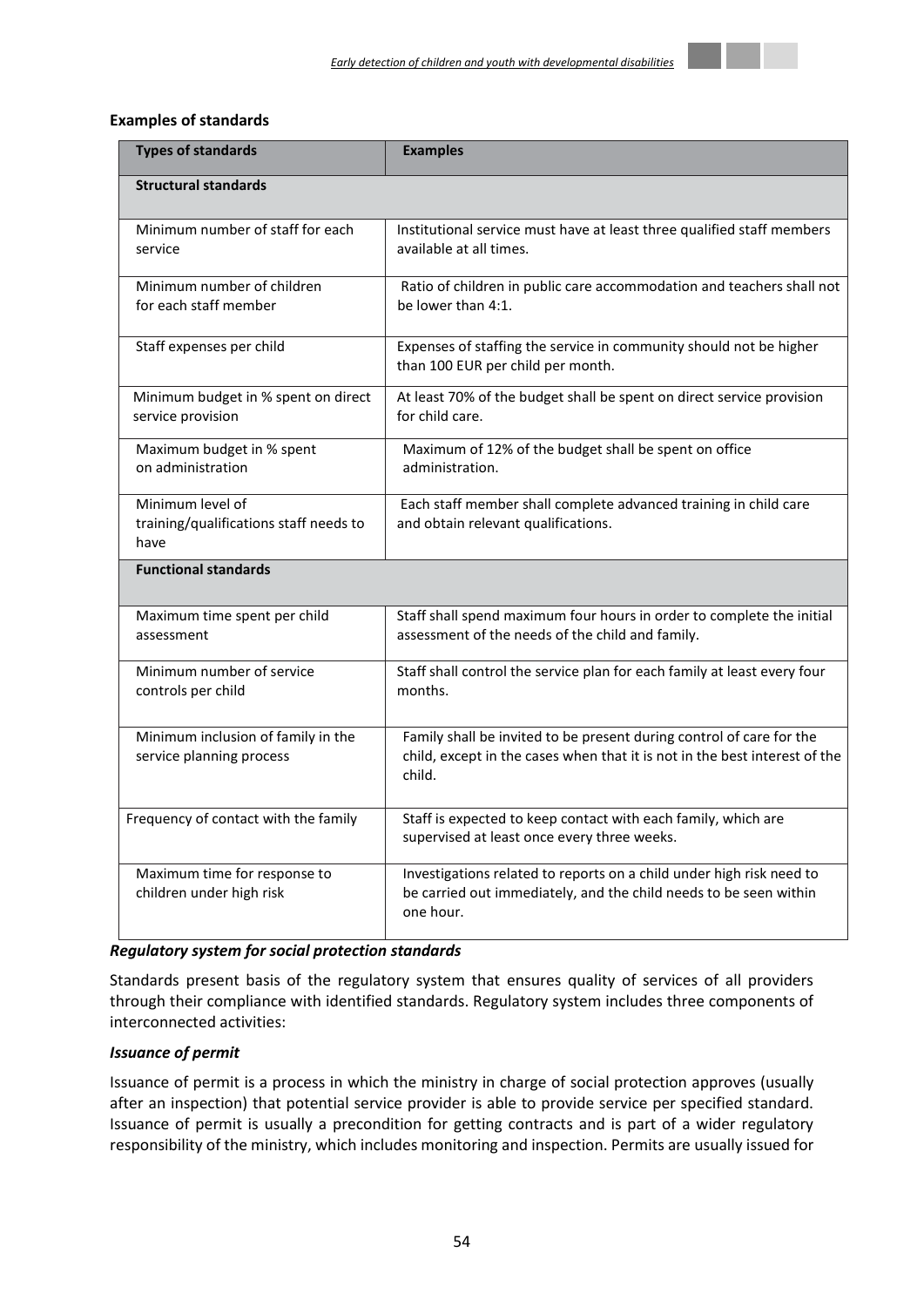a limited period of time and need to be renewed after monitoring and completed inspection of the service.

#### *Monitoring*

Standards will continue to provide useful information on the quality and efficiency of services, and this is only possible if they are monitored in regular intervals. Monitoring is a positive process that leads to constant improvement of efficiency and capacities of the service. Purpose of monitoring is to establish if the structures and activities of the service are in line with the agreed standard.

Monitoring of the standard will be under competence of the director of relevant service. Such monitoring is "internal" activity and must be a routine and become a part of the wider competencies of the service. Real monitoring activity can be completed by director or other higher ranking officers in the service, appointed by the director. Routine reports related to the work measured by standards must be available at the level of the *Sector,* in order to ensure continuous work in the entire *Sector.*

#### *Inspection*

Inspection is a process of "external" control of the work of service. Inspection provides an insight into work of the service based on its location and an external monitoring of the service activities.

*The Sector* shall be responsible for inspection and revision of service standards on the basis of information provided through individual standards for service and internal monitoring activities. Inspections focused on *the Sector* needs to include professional knowledge about social protection, education and healthcare, as well as other professional groups, as needed.

Inspection service can be established in three ways, depending on available resources:

- Official multidisciplinary team at the ministerial level.
- Smaller multidisciplinary teams of experienced and respected professionals from municipalities temporarily engaged in inspection of services with which they have no professional contact. These inspections would be carried out on behalf of ministry, and the team would report to the ministry.
- Official ministerial multidisciplinary inspection team that would, when needed, hire local teams.

## *Ensuring quality of services through compliance with standards*

Structural and functional standards are the basis for provision of quality services in institutions of both maximum security and open type, as well as services which are designed to they help families or adults in their homes. The final part of this basis is a strong approach to assessment of needs, planning and service provision, with people at its centre. People focused services are developed and shaped to respond to individual needs of the beneficiaries.

When relevant services are not available, existing services are changed or new are created. Due to the fact that beneficiaries' needs are different, their plans for the provision of services will also reflect these differences. The quality of service is identified through more specific questions regarding the *effect* of specific service for each beneficiary.

The standards describe criteria for measurement of continuous compliance with the minimum requirements related to structure of the service and professional work. As such, standards are important "performance indicators" that provide a strong assessment of the quality of service during the process of monitoring and inspections, since the services that are structured and operate in line with identified standards are likely to provide quality of services, but standards cannot provide a *direct* definition of the quality of service.

The standards deal with the structures and processes, while quality focuses on identifying whether these structures and processes are achieving a certain objective - *effect* - from the plan for individual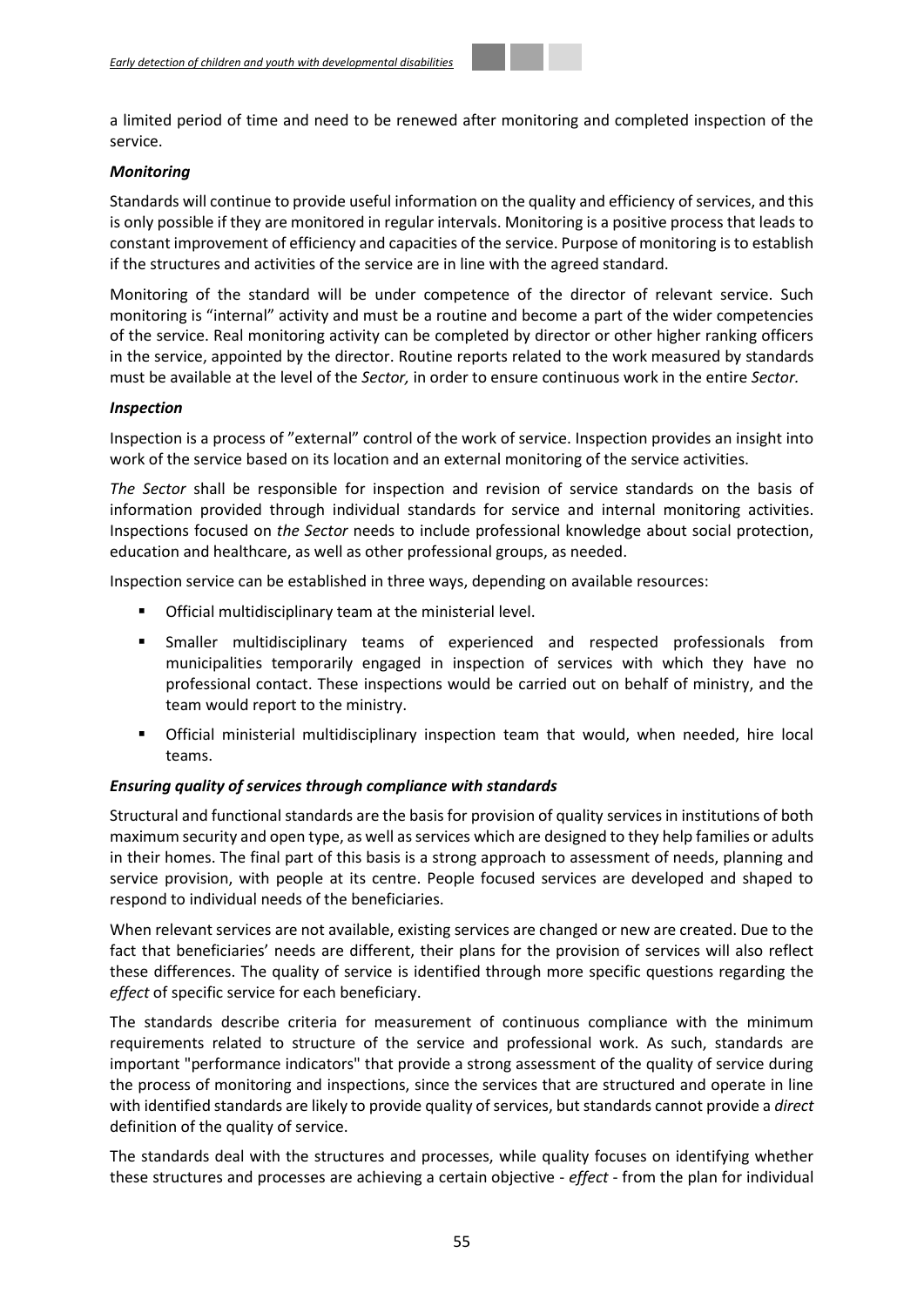

The following three conditions are important for identifying real quality of service and form the basis of the approach to service provision centred around people:

- Sufficiently comprehensive assessment of needs and capacities of the service beneficiary, including living conditions,
- Agreed and well-managed plan to build upon capability of beneficiary to manage or resolve their individual needs in order to maintain or improve the quality of life of beneficiaries,
- Regular and systematic control of the case action plan, which takes into account changes in the needs and capacities of the service beneficiary.

## *Standards – expression that refers to organisation work on quality assurance*

Standards constitute the organisational structure of the social protection services. They are developed by informed professionals and non-professionals and used to identify and measure the relevance of the structure and activities of the social protection service.

The most successful standards are those that are realistic but require all professionals who work on improvement to achieve better results in terms of the quality of life of beneficiaries. The standards for the structure and activities of the service are the basis for all activities related to monitoring and management, and must be well understood and well connected with the quality assurance systems. The standards are flexible to the extent that they reflect current developments or changes in resources or other capacities related to service provision.

Developing links between standards and regulatory requirements of ministries is a key aspect of this method. Developed standards will be practical and measurable, and they will identify the minimum of achievable requirements in quality social services. When possible, their measurement will be done through regular evaluation of performance indicators, which will provide data on the actual level of compliance with each standard.

Sustainability is the central theme of this method. Developing systems and skills for creating and monitoring of standards will represent a significant element of both pilot phase and implementation. It is equally important to establish control mechanisms for regular review and update of current standards.

## *Methodology for development of standards "top-down and bottom-up"*

Standards must reflect conditions which identify and measure work of the service. Import of standards from another country or culture is rarely ever successful, because the social conditions and customs differ even between neighbouring countries. However, it is important that methodology for standard development in social protection is led by the ministry of social protection in each country, working in partnership with other relevant ministries, when possible (ministry of health, education, justice).

The methodology for development of standards and pilot projects related to them should be agreed among all the ministries that will participate in the process, as well as centres for social services at the local level, and should include state and non-state providers of these services and groups representing beneficiaries.

It is essential that there is a full agreement on developed standards to serve as the basis for inspection and regulatory responsibilities of the involved ministries.

This includes: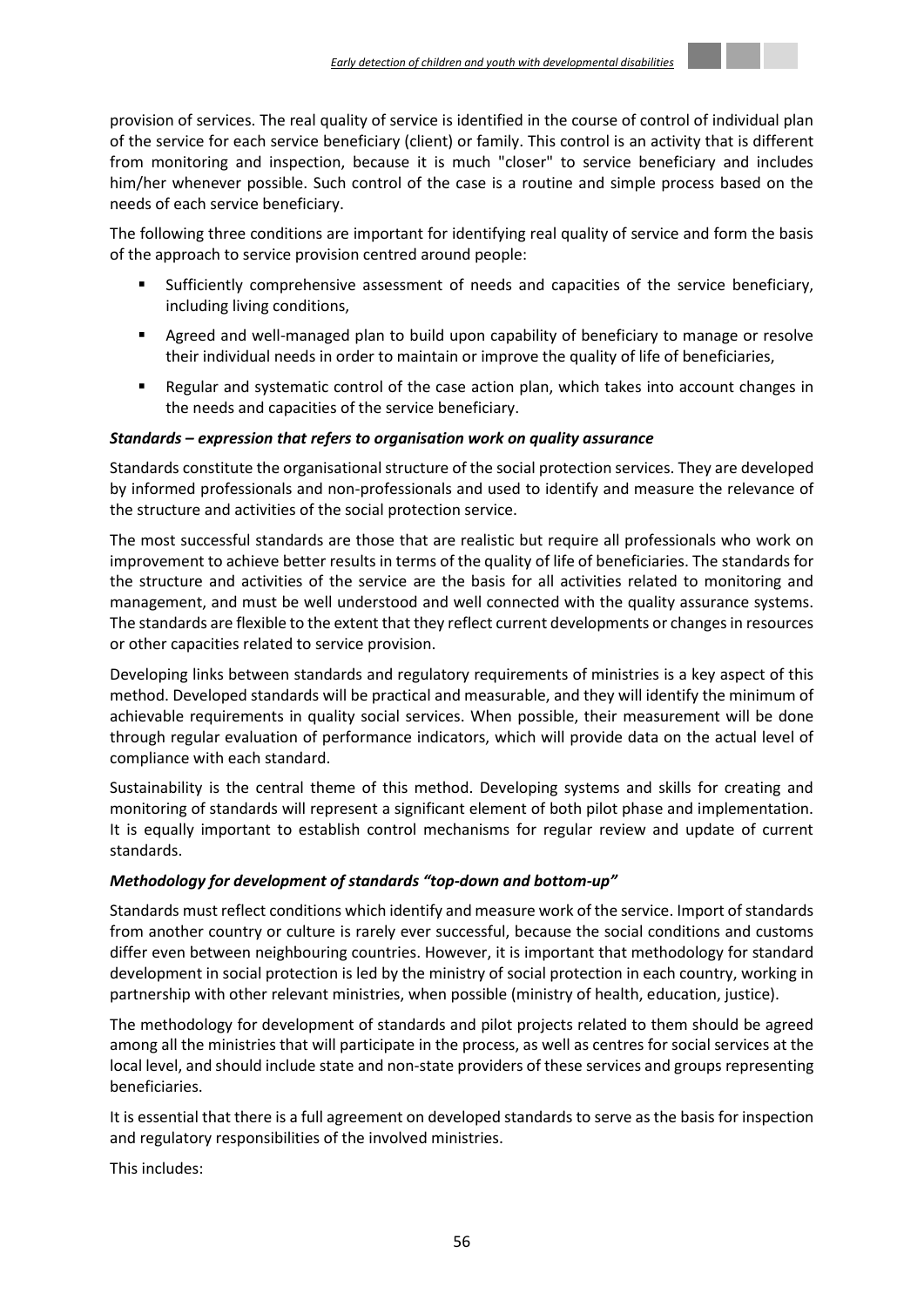**Step 1** – Establishment of a small multi-ministerial and multi-professional managing board responsible for management and development of standards. This group would meet regularly to draft guidance and monitor progress in development of standards and pilot programmes.

**Step 2** – Managing board seeks to conclude important agreements that lead to progress in standard development, including:

- Agreement to identify and draft two types of standards:
- $\circ$  Structural standards minimum structural requirements of the service, including the staffing, level of qualification, facilities and financial requirements,
- $\circ$  Functional standards minimum functional requirements such as processes, activities and work of staff providing the services.
- Agreement on method of standard development
- o According to groups of clients (adults, children, persons with special needs), or
- o According to types of services (home care, daily care, institutionalised care).
- Agreement to implement the developing standards on all service providers, including state, NGO and profit service providers.
- Agreement as to which groups of clients or types of service will be in the centre of the standard development process.

**Step 3** – Establishment of focus groups for drafting proposals for each set of standards to be developed. Those groups will usually include 8 to 12 persons:

- Representatives of ministries,
- Representatives from local administration for social protection issues,
- Service providers,
- Service beneficiaries.

**Step 4** – Assistance at focus-group meetings organised to draft standards:

- Each sub-group holds one day meeting in order to draft standards,
- Formatting the standards into functional and structural standards (see above),
- Development of performance indicators for each standard, when possible,
- Preparation of standards for approval by managing board.

**Step 5** – Review of standards by managing board which will, when needed, change and approve methodology for pilot-projects related to standards and monitoring systems. Pilot projects are important phase for:

- Testing standard relevance,
- Testing standard achievability,
- Developing reporting system by use of performance indicators,
- Use of performance indicators for inspection and regulatory activities.

**Step 6** – Pilot-projects in relation to standards and related monitoring systems.

**Step 7** – Prepare amendments to legislation when standards and regulatory systems are required in the national law.

## *Patrick S. Donlan*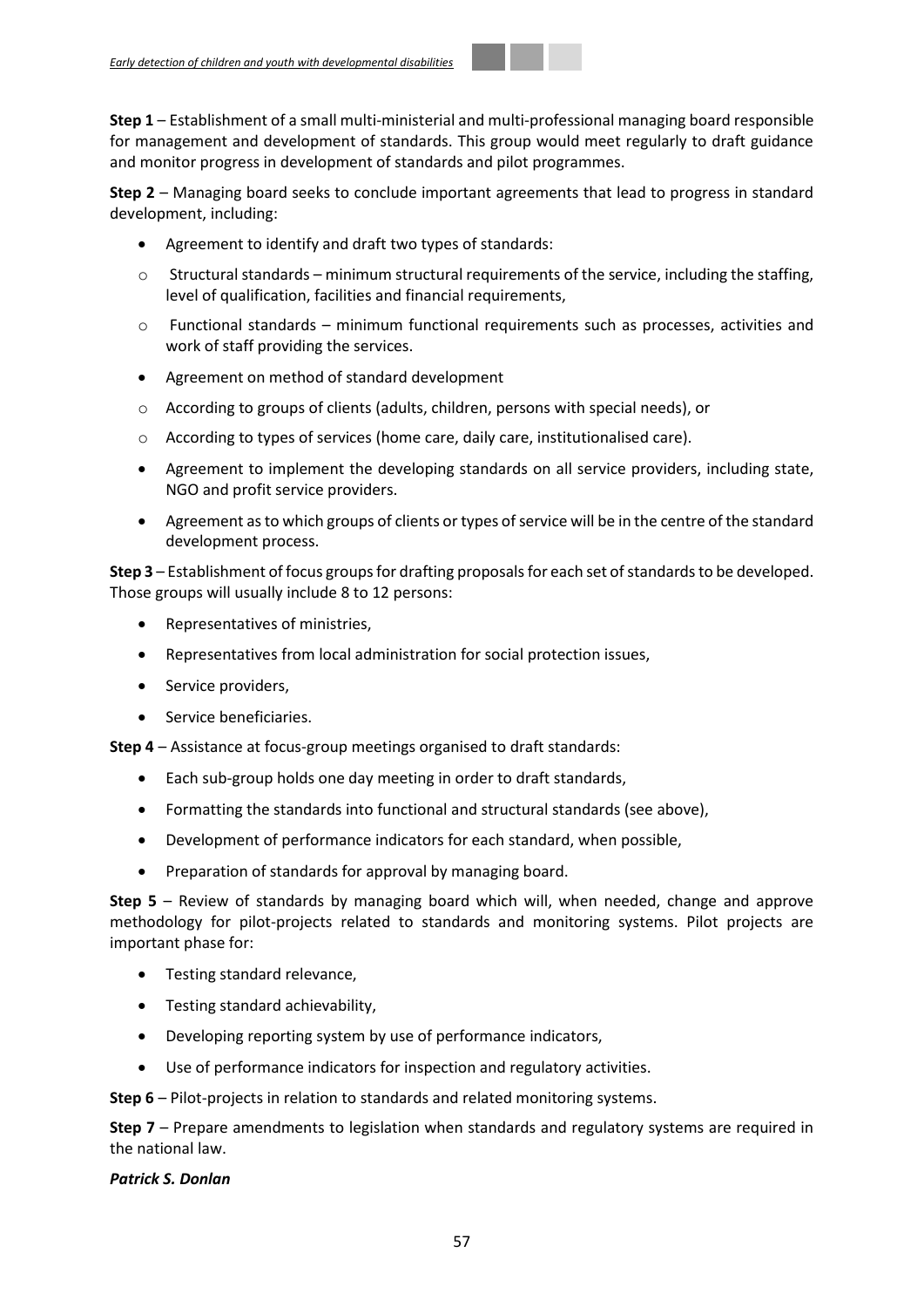## <span id="page-57-0"></span>**4. Definitions**

**Decentralisation** is support to integral social protection system at local level as well as respect of the right to live in ones' natural environment.

**Direct services** are services provided in response to needs, elimination or mitigation of risks, shortcomings and unacceptable social behaviour and maximising development of capacities of beneficiaries to live in the community. These include: various forms of counselling, placement into another family, protective accommodation, home assistance services, day care centres, clubs and various other direct services.

**The documentation of services rendered** should accompany the process of work with beneficiaries and should capture all undertaken actions. The documentation should also contain information which adequately identifies beneficiaries, supports decisions were taken during interventions and document provided services.

**State care/Public Social Services/Social protection** stand for a range of system services and methods of child protection which, in terms of organisation and functioning, rely on the possibility to select good quality services and service providers from as wide range of services/providers as possible, in order to meet the standards of child protection.

**Evaluation** is a procedure conducted in identified intervals to compare planned outcomes with actual situation of beneficiary and his/her family, to look at relevance of assessment and results of services and measures, i.e. estimates to which degree the planned tasks have been completed and outcomes achieved.

**Functional standards** are criteria related to staff activities aimed at fulfilling the purpose of service. Functional standards regulate reception of the beneficiary, manner and methods of assessment, planning, as well as the activities related to provision and termination of services.

**Holistic approach to needs assessment of the beneficiaries** is a method of identifying overall needs and capacities of the beneficiaries, taking into account his/her specific circumstances and living conditions and prioritising individual development of the beneficiary.

**Individual protection plan** sets forth a basic group of services, measures, tasks and activities necessary to achieve desired objectives and outcomes for beneficiary by linking the results of assessment with interventions, services and measures undertaken.

**Integrative provision of services** implies that there are no isolated services and service providers, but rather that there is a whole set of inter-related services falling under competencies of different parts of the system of the local and wider community.

**Service provision concept** in social protection is an approach which seeks to meet the needs of beneficiaries, giving priority to the type and content of services which can respond to needs of several different target groups. The approach in question is based on the respect of human rights as well as empowerment of service beneficiaries. Holistic assessment of beneficiaries is applied in the service provision concept.

**The beneficiary (client/party)** is identified as a person, family, group or community facing difficulties in terms of fulfilling their needs, which prevents their functioning and further development. The beneficiaries use social protection services in order to meet their needs and without such services they would not be able to achieve nor sustain the quality of their life or protect their rights.

**The quality of service** depends on whether the services in question are available to everyone, availability in terms of their price, continuity, availability of information and transparency, participation of beneficiaries in identifying and evaluating services, and upholding of the agreed standards.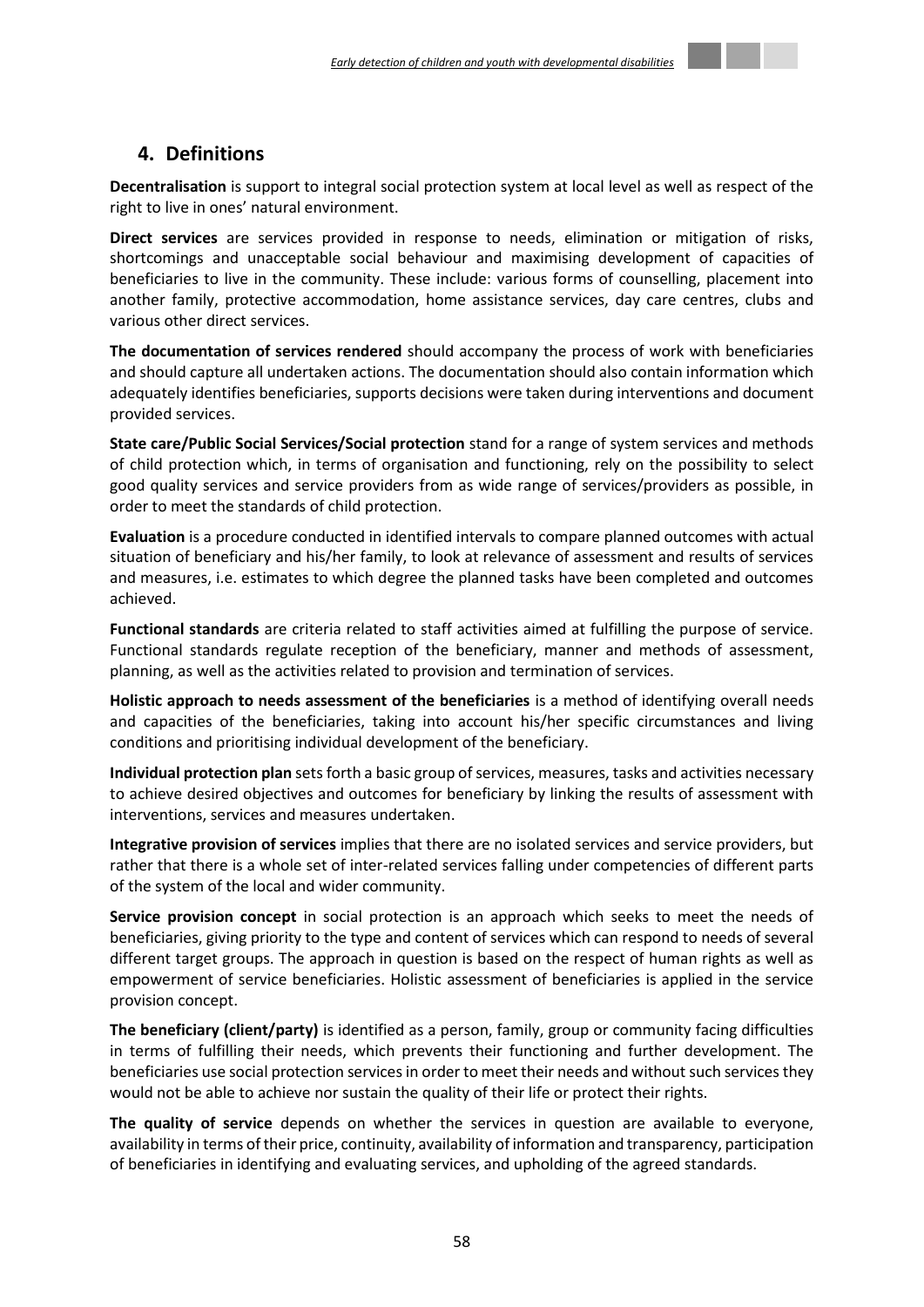**Care management** represents a modern model in social protection and child protection based on the separation of the assessment of specific needs from planning of the services. This model includes working in specialised teams, different mechanisms of financing social protection service, intersectoral cooperation and different practice of direct work with beneficiaries.

**Minimum standards** represent minimum requirements for service of sufficient quality. They represent basic quality that has to be ensured, should be applicable for wide range of services, be used to regulate work the social protection services, enable self-assessment by professionals, represent foundation for training of processional staff and ensure orientation to beneficiaries as to what they can expect from the services.

**Optimum standards** represent good practices in line with existing limitations.

**Self-care capacity** implies that child possesses practical, emotional and communication skills for independence in line with level of development. For younger children this includes practical skills, such as capacity to feed and dress themselves, while for older children it refers to opportunities to acquire self-confidence and independent activities outside of the family, and preparation for independent life of young persons.

**Participation** can be identified as a process in which the child has the right to **express his/her opinion**, to have his/her **opinion be listened to,** to receive **due attention** as well as to have opportunity to **take action** in all things and situations that concern him/her.

**Pluralistic service providers** are a relevant combination and/or partnership of public, nongovernmental and private service providers. With pluralistic service providers beneficiaries have the option to choose service provider for a service and also can influence the increase the quality of social services. The system which uses pluralistic service providers requires introduction of licensing system for the service providers.

**Families at risk** are families which have difficulties fitting into the broader social system and are unable to perform basic social, professional, educational, material and everyday obligations, or develop relationships both inside and outside the family. These families have multiple needs, and untimely and inadequate fulfilment of these needs can have an adverse effect on proper development and growth of a child. Therefore these families need additional social assistance and support. In some situations, this can result in removal of the child from the family and his/her placement into an institution or another family.

**Social services monitoring** is a continuous process of systematic data collection, in accordance with specific indicators, aimed at providing information to the service provider and beneficiary on the level of progress and achieved objectives, within framework of available funds. Monitoring includes monitoring and looking into how the activities were provided, whether they correspond to needs of the beneficiaries, and whether there have been any problems with implementation of the service provision plan.

**Priority beneficiary groups** are population groups with similar social and health characteristics, which have been identified by competent authorities as having priority in situations when resources are scarce (e.g. children with developmental difficulties, children in conflict with the law, children living in the institutions, etc.).

**Process services** are also referred to as case management services, i.e. social work services in the centres for social work. Their role is to enable beneficiaries to have access to direct services, including: information, reception, assessment, planning, review/evaluation and finalisation of work with the beneficiary. Process services also include provision of access to other services outside the centre for social work, coordination and supervision of the provision of these services to the beneficiary.

**Assessment of child's situation** and family circumstances refers to a focused data collection process, identification and assessment of problems, needs, strength and risks, situation and persons involved,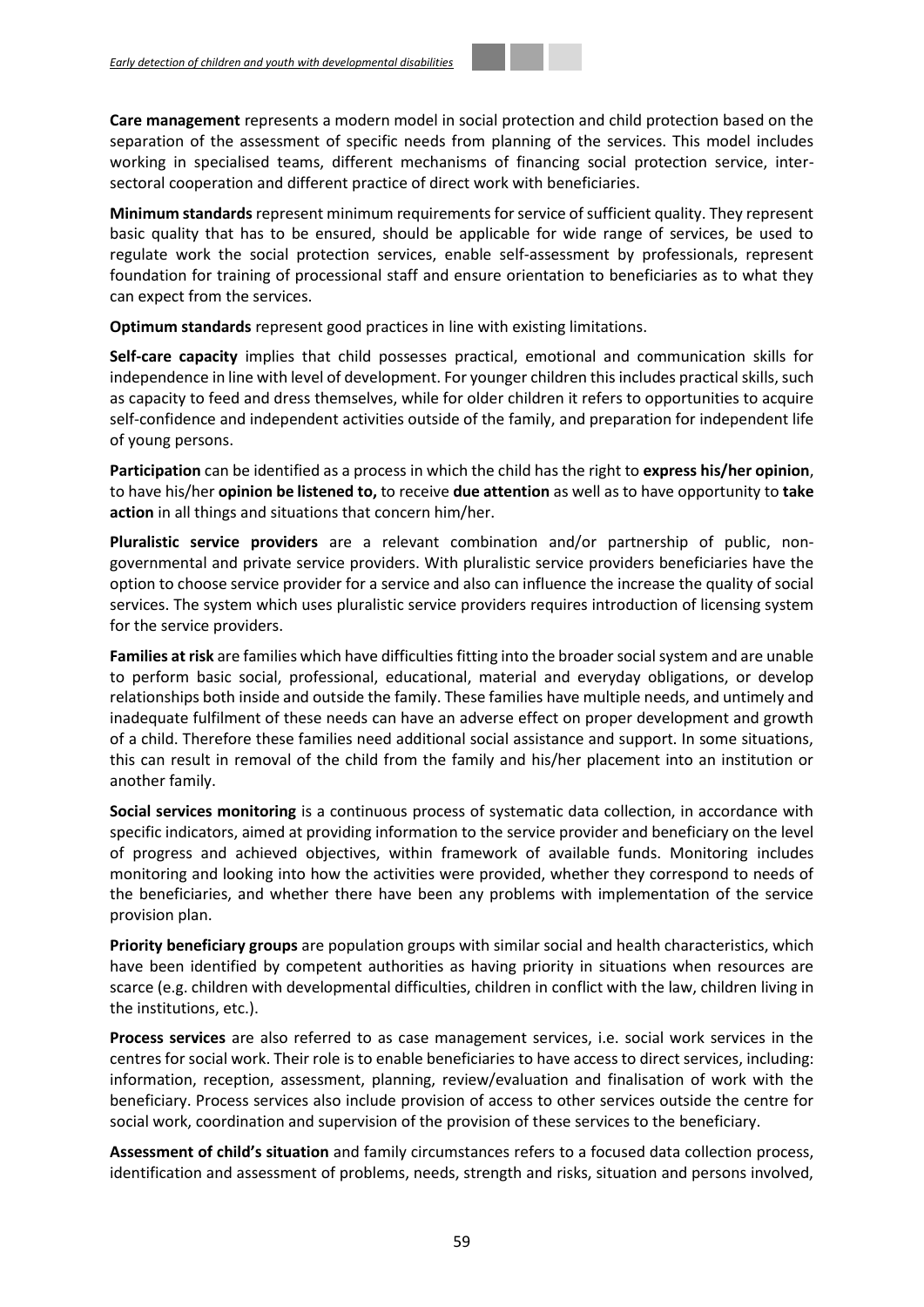

**Service provider** is an organisation or an individual providing the social protection services in line with the law.

**Child's developmental needs** include health, educational, emotional development and behaviour, as well the self-care capacity adequate to child's age, identity development, social presentation, as well as the stability of child's attachment to family members and presence of adequate social attachments with peers and other persons from child's environment.

**Child protection reform** refers to a set of activities and measures which will ensure that all children have approximately equal optimal conditions for proper development of personality, and help families to achieve its reproductive function and improve the quality of lives of children.

**Review of child protection plan** is a procedure of audit carried out based on the evaluation results, i.e. needs, strengths and risks are re-assessed and the plan is revised to adapt the services and measures to changed circumstances and functioning of beneficiary and his/her family.

**Regulatory mechanisms** are established to guarantee all beneficiaries access to high-quality affordable services, as well as to use public resources efficiently. Regulatory mechanisms for establishment of standards are related to licensing, certification and accreditation, as different types of verification of adopted quality levels. Regulatory mechanisms are connected to quality improvement tools and include supervision system, mechanisms for receiving and resolving beneficiary complaints, selfassessment and inspection.

**Service content** denotes concrete description of activities and resources available to beneficiaries, which to large extent depend on the type and purpose of the given service in the social protection system and specific beneficiary group. Activities included in the service are specified in the service standards document.

**Quality improvement system** in social protection aims to ensure access to services for identified beneficiary groups under clearly identified conditions which ensure equality, protection of rights of beneficiaries, precise assessment of beneficiary needs, scope to which specific services has met the beneficiary needs, beneficiary satisfaction, the extent to which the service in question has contributed to expected results - outcomes, efficiency and rational use of resources as well as compliance with legal and administrative competencies.

**Social protection** is an organised activity dealing with prevention and elimination of the causes and consequences of the state of social needs, as well as provision of necessary help and assistance to citizens and their families aiming to eliminate social difficulties and to fulfil basic needs. Social protection includes a series of measures aimed at protecting vulnerable groups.

**Social services** are those services which are provided by different providers (governmental, nongovernmental and private sector) to respond to the needs of individuals and groups of beneficiaries, such as children and families, elderly and persons with developmental difficulties. Social services consist of activities and resources which are offered to improve beneficiaries' quality of life, to meet their needs, to eliminate or mitigate risks, shortcomings or unacceptable social behaviour as well as to ensure maximum development of beneficiary potential for the community life. The main mission of social protection services is to enable beneficiaries to remain equal members of society and use the same resources as other members of the community, to live independently, in the natural environment.

**Standard** is a basic measurement against which other measures are developed and established. Standards are "documented agreements with technical specifications or other precise criteria used as rules, guidelines or definitions of characteristics in order to ensure that the product, processes or services are in line with their purpose" (ISO:9000). In the field of social protection, standards are